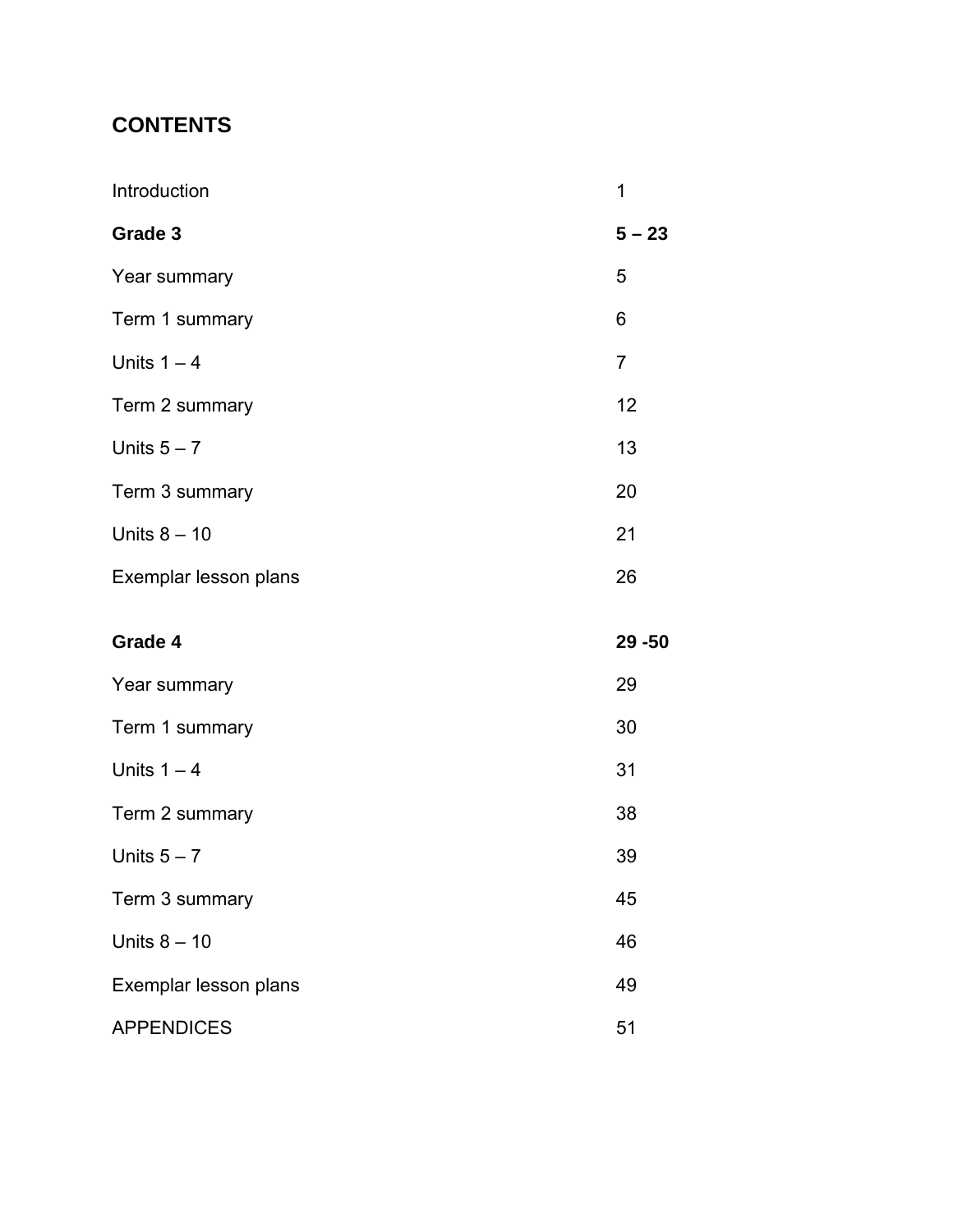# **INTRODUCTION**

# **Rationale**

The Social Sciences programme is to provide all students with experience and learning opportunities that will assist in the development of significant knowledge, concepts, skills, attitudes and values relevant to success in the twenty first century. The knowledge, skills, attitudes and values of Social Sciences also provide the capacity to interact and resolve issues in their daily lives.

## **The Subject Strands**

- Civic ideals and practices
- Location, people and places
- Resources
- Social issues/change

## **Attainment Targets**

- 1. The learner will be able to demonstrate knowledge, understanding and appreciation of their national identity, groups, governance and civic rights and responsibilities.
- 2. The learner will be able to demonstrate an understanding of location and its relationship with weather and climate and to study the origins of people, their religion, cultural beliefs and social practices.
- 3. The learner will be able to understand the sustainable use of resources and the effects of human activities on these resources and the environment.
- 4. The learner will be able to think critically to explore social issues and change, how they impact on society and how persons can make a positive contribution to their society.

# **Contribution of Social Science to the Curriculum**

The social sciences programme of study aims to develop an awareness of who we are and the social, economic and political challenges we encounter in an increasingly globalized environment.

Social sciences contribute to the development of the curriculum in the following ways:

 Helps students function as effective, caring and responsible citizens of their local, national communities, by learning moral values and life skills which will impact positively on them.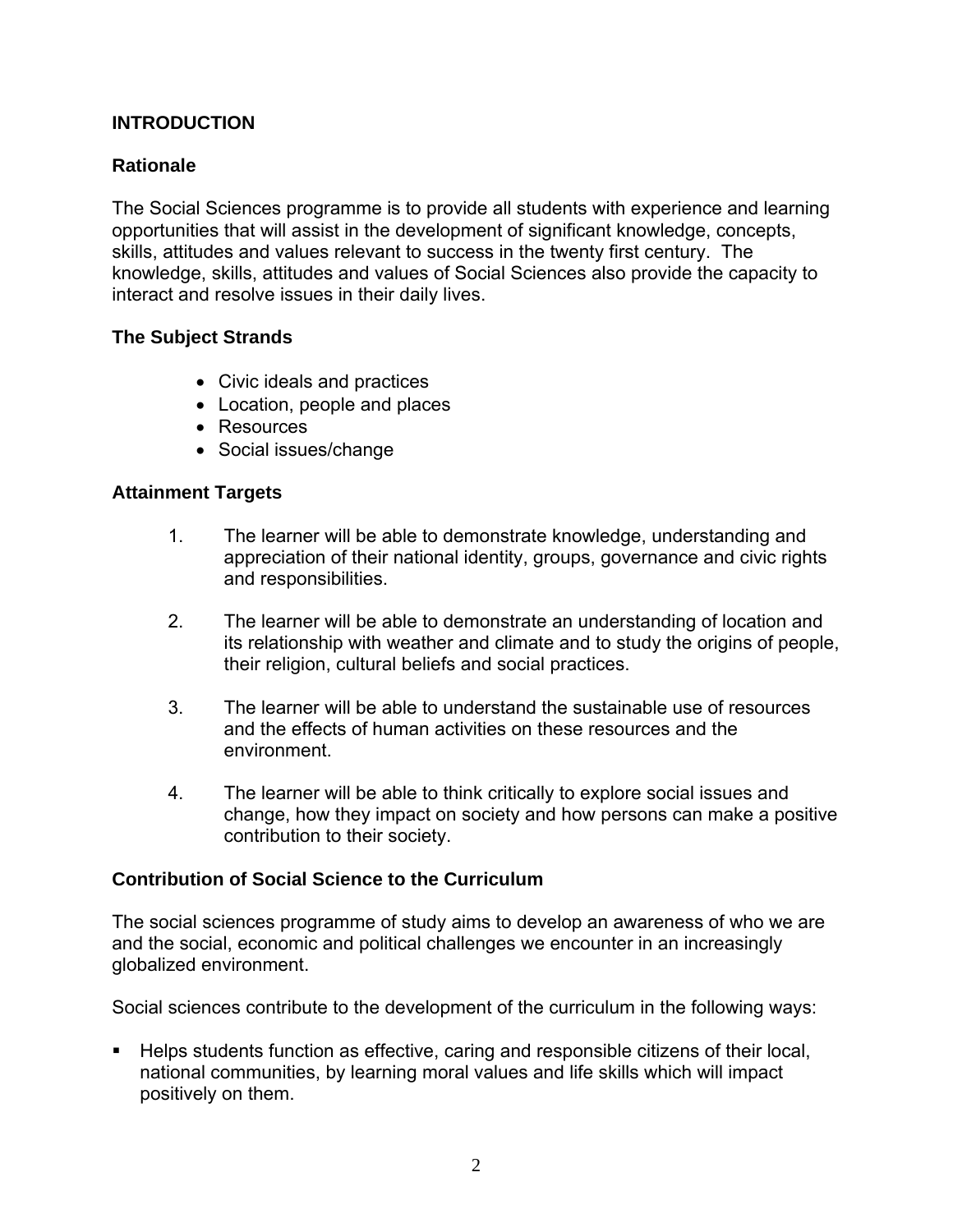- **Facilitate the development of critical thinking, problem solving and decision making** skills, utilising teaching and learning activities that require researching accurate, relevant information and application of appropriate analytical tools and technology.
- Facilitates the introduction and development of appropriate technological competencies necessary for success in the information of the twenty-first century by including the use of technological devices in the execution of lessons.

# **Outcomes Based assessment in Social Sciences.**

Assessment in the Social Sciences will employ a number of different tasks that will allow the learners to demonstrate their knowledge, skills and attitudes in various contexts. Typical assessment tasks will include:

- 1. Design drawings, models, collages, booklets, charts and postcards.
- 2. Participate in discussions to generate new ideas and solutions to social issues. Debate on current events and express their feelings about issues.
- 3. Read various literature (books, magazines, newspapers) to give their opinion, answer questions, follow directions, gather information (research) in groups and as individuals and use puzzles, word games, flow charts, timelines etc, to present information.
- 4. Express in writing their solutions to problems, their thoughts on national issues; respond to questions and write reports.
- 5. Demonstrate aspects of their culture/heritage in music, dance, arts, cuisine. Display their productions using the various media.
- 6. Work in groups and display tolerance, cooperation and appreciation. These attitudes will be assessed on an ongoing basis through observations and the use of a checklist.
- 7. Participate in a variety of listening activities in an effort to reproduce their interpretations of ideas, music, stories, issues.

#### **Generic priorities in Social Sciences**

- Promote an understanding of the principles and practices of a democratic society.
- Promote the preservation and protection of the environment.
- Develop in all students an understanding of the importance of a healthy life style.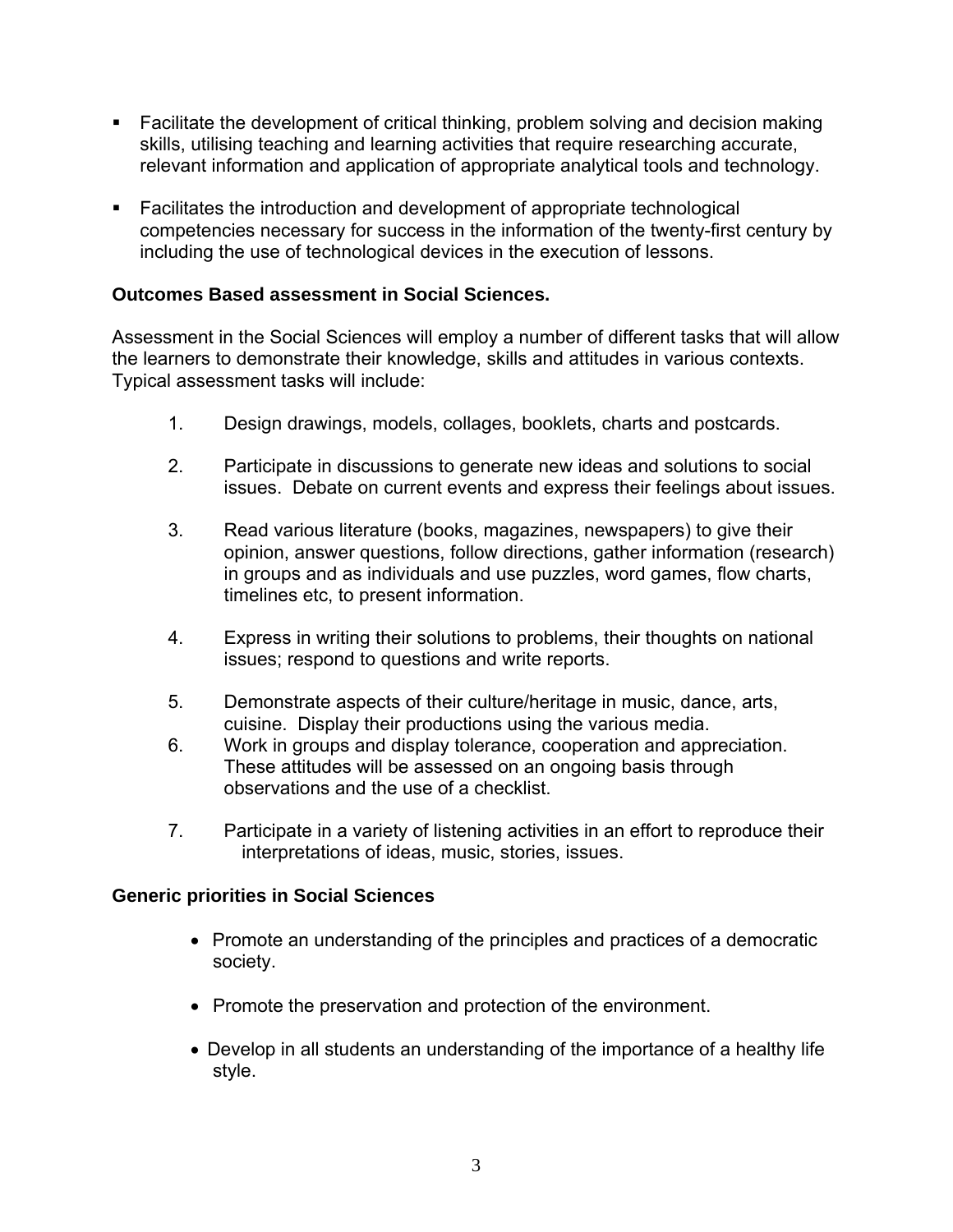- Provide opportunities for self-directed and life-long learning.
- Equip students with life skills.
- Facilitate the use of numeracy, literacy and technological skills in Social Sciences.
- Help all students acquire the knowledge, skills and attitudes necessary to be informed and intelligent citizens, and be able to contribute meaningfully to their society and the world.

#### **Integration**

The concepts, skills, attitudes and values of the Social Science are integrated with Attainment targets of the other core subjects: Health and Family Life, Science, Mathematics , Language and Visual and Performing Arts. These linkages reinforce the learning experiences in Social Sciences and serve to consolidate the holistic approach to education.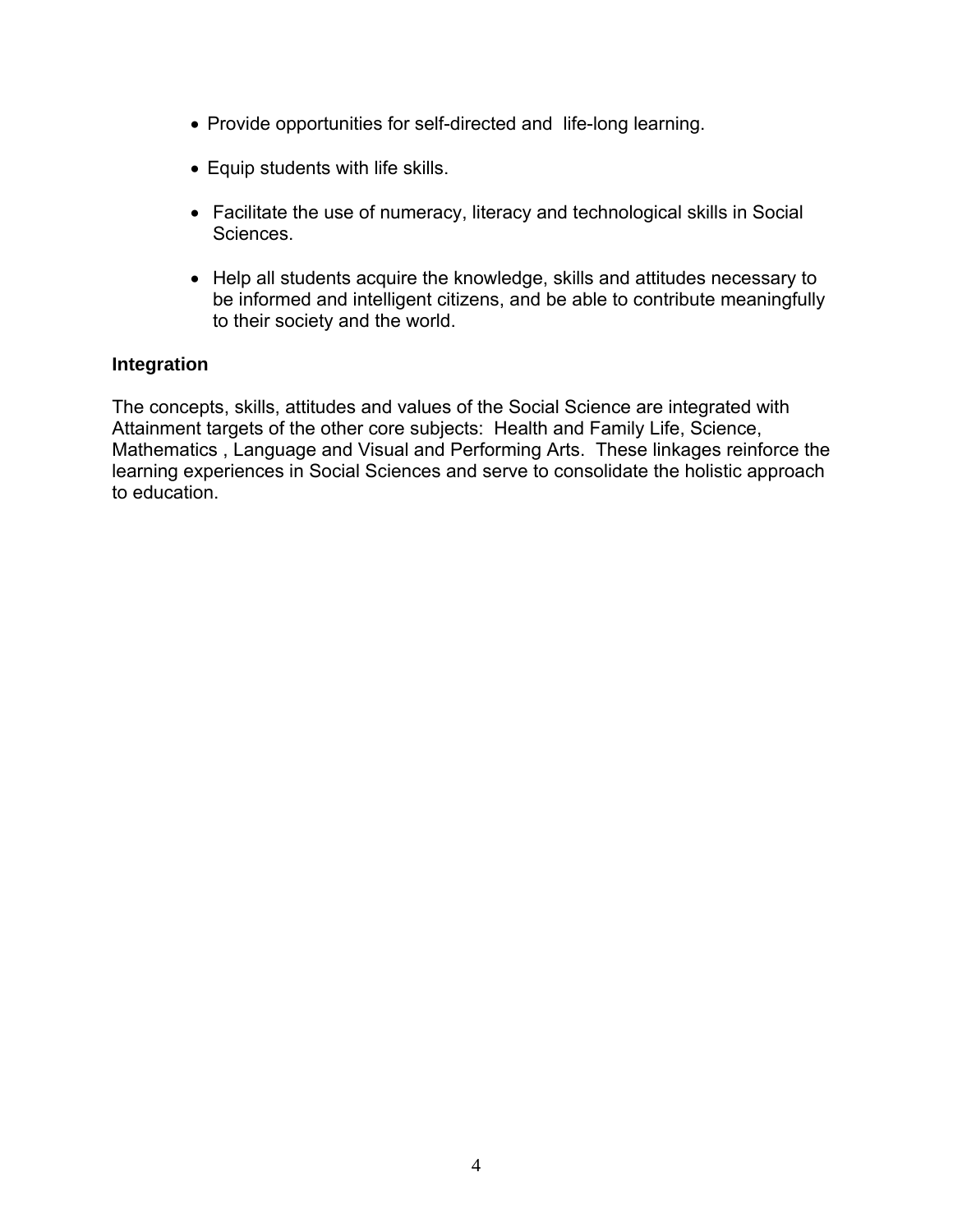## **SOCIAL SCIENCES YEAR SUMMARY GRADE 3**

| TERM 1            |                          |                  | <b>SESSIONS</b> |
|-------------------|--------------------------|------------------|-----------------|
| <b>UNIT1</b>      | <b>PEOPLE AND ORIGIN</b> | <b>AT 2 LO3</b>  | 9               |
| UNIT <sub>2</sub> | <b>PATRIOTISM</b>        | <b>AT 1 LO1</b>  | 12              |
| <b>UNIT3</b>      | <b>LOCATION</b>          | <b>AT 2 LO1</b>  | 6               |
| <b>UNIT 4</b>     | <b>WEATHER</b>           | <b>AT 2 LO 2</b> | 6               |

# **TERM 2**

| UNIT 5 | USES, CONSERVATION/PRESERVATION AT 3 LO 1, 3 |                   | 12 |
|--------|----------------------------------------------|-------------------|----|
| UNIT 6 | <b>GROUPS AND COOPERATION</b>                | <b>AT 1 LO2.4</b> | -9 |
| UNIT 7 | <b>WORK AND OCCUPATION</b>                   | <b>AT 3 LO 3</b>  | 12 |

# **TERM 3**

| UNIT 8  | <b>SOCIAL CHANGE</b>                                      | <b>AT 4 LO 2</b> | 9   |
|---------|-----------------------------------------------------------|------------------|-----|
| UNIT 9  | <b>RIGHTS, RESPONSIBLITIES &amp; GOVERNANCE AT 1 LO 3</b> |                  | 15. |
| UNIT 10 | <b>SOCIAL ISSUES</b>                                      | <b>AT 4 LO 1</b> | 9   |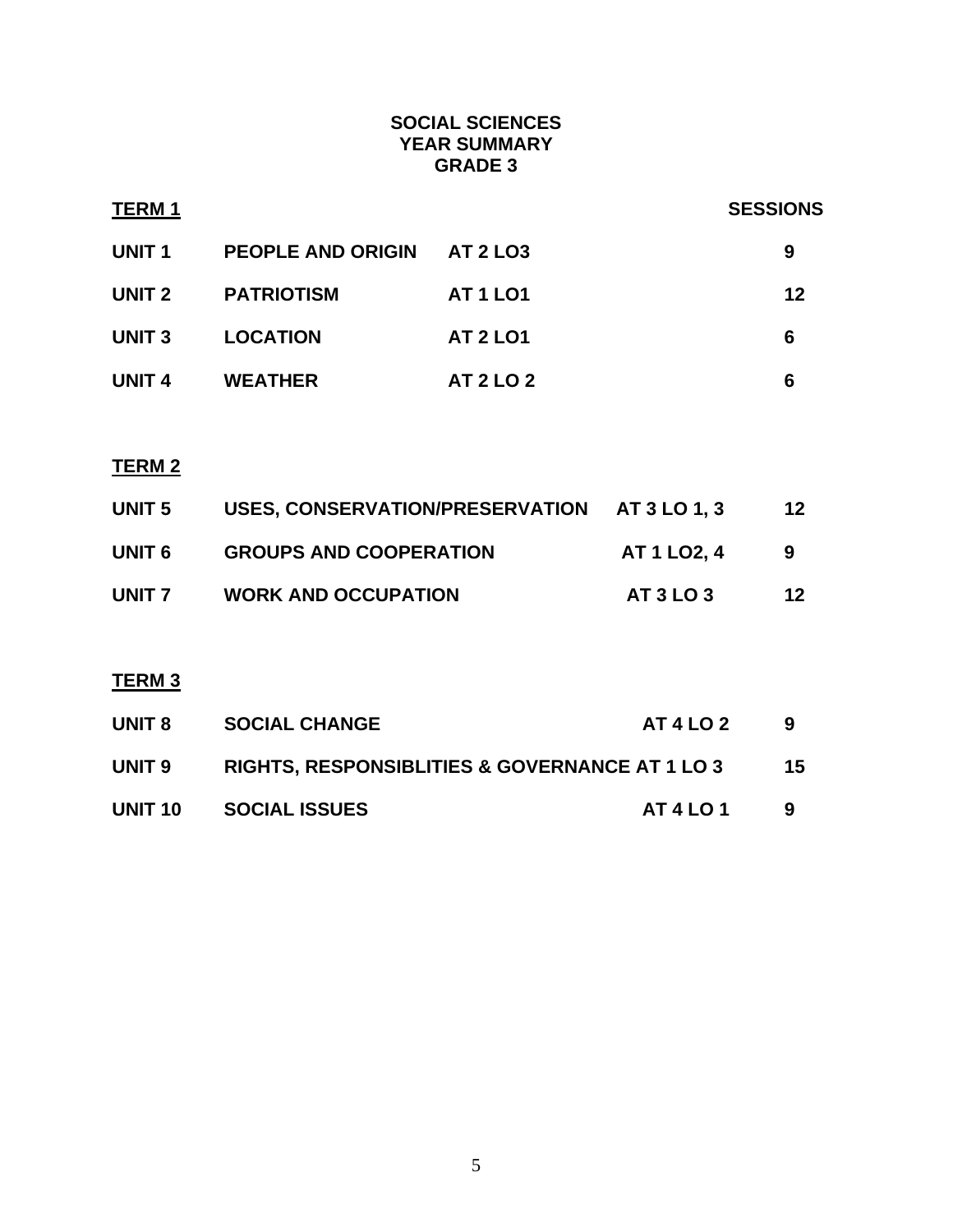### **SOCIAL SCIENCES YEAR SUMMARY GRADE 3 THEME: WHO AM I?**

| <b>TERMI</b>                                                                                                                                                                                                                                                                                                                                                                                                                                                                                                                             | <b>SESSIONS</b> |
|------------------------------------------------------------------------------------------------------------------------------------------------------------------------------------------------------------------------------------------------------------------------------------------------------------------------------------------------------------------------------------------------------------------------------------------------------------------------------------------------------------------------------------------|-----------------|
| UNIT 1 PEOPLE AND ORIGIN: PEOPLE WHO CAME TO OUR ISLAND AT 2<br>LO3: Explain the characteristics of the indigenous people-Caribs of Dominica.<br><b>SUCCESS CRITERIA:</b>                                                                                                                                                                                                                                                                                                                                                                | 9               |
| Investigate who the Caribs are, where they come from, why they came, what they brought<br>with them? What are their cultural practices and beliefs or myths?<br>Visit a Carib Village and make a presentation.<br>$\bullet$<br>Speak some Carib words<br>$\bullet$<br>Correspond with a Carib child in their country or another                                                                                                                                                                                                          |                 |
| UNIT 2 PATRIOTISM –NATIONAL IDENTITY<br>AT1<br>LO1: Appreciate and examine relevance of some of our national symbols.                                                                                                                                                                                                                                                                                                                                                                                                                    | 12              |
| <b>SUCCESS CRITERIA:</b><br>Explain the words of the national Pledge and Prayer<br>• Find out the origin of the national Pledge, Prayer, Flag, Flower, Bird and Anthem.<br>Demonstrate acceptable behaviours towards national symbols.<br>Explain the importance of the national symbols to them and their country.<br>Discuss independence celebrations<br>$\bullet$                                                                                                                                                                    |                 |
| UNIT 3 LOCATION AT 2<br>LO1 Locate important places or features on the map of Dominica                                                                                                                                                                                                                                                                                                                                                                                                                                                   | 6               |
| <b>SUCCESS CRITERIA</b><br>Identify and draw the map of Dominica.<br>$\bullet$<br>Locate the positions of places, water bodies, and features on the map.<br>$\bullet$<br>Describe locations using cardinal points.<br>٠<br>Discuss how the location of these places help or hinder people's activities.<br>$\bullet$<br>Follow or give direction to selected sites of interest.<br>$\bullet$<br><b>UNIT 4 WEATHER</b><br>AT2<br>LO2: Recognise that the earth is like a globe and has many features which impact on man's<br>activities. | 6               |
| <b>SUCCESS CRITERIA</b><br>Study a globe and discuss its shape and water /land distributions.<br>$\bullet$<br>Demonstrate an understanding of how rivers and lakes are formed.<br>$\bullet$<br>Make models of rivers, valleys, mountains, lakes, and waterfalls and describe their features.<br>$\bullet$<br>Explain how these features are important to the everyday activities of people.<br>$\bullet$                                                                                                                                 |                 |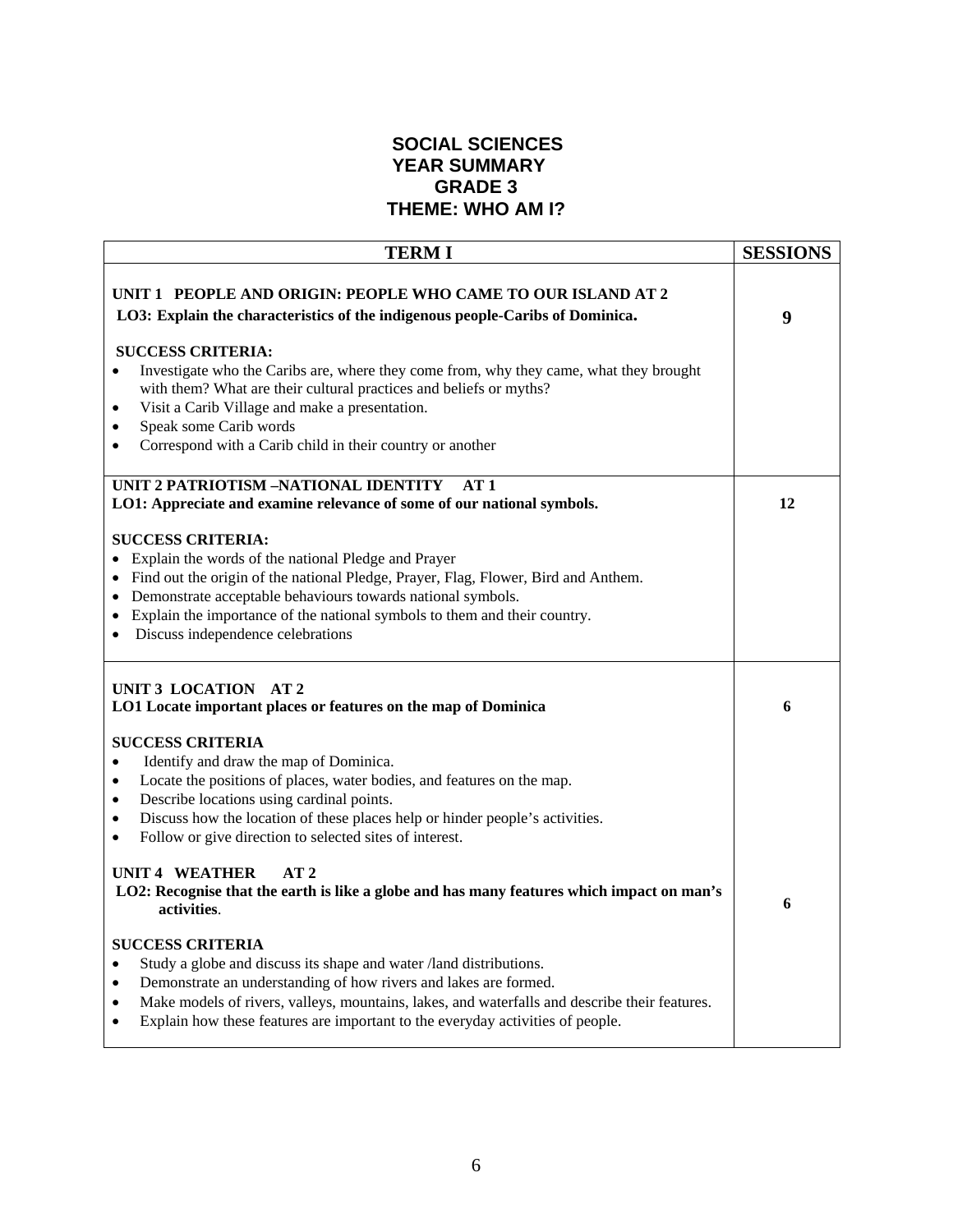### **TERM 1 GRADE 3 THEME: PEOPLE AND ORIGIN UNIT 1: People who came to the Caribbean Duration: 3 weeks (12 sessions)**

| AT2LO3 |           | <b>Success Criteria</b>                                                                                                                                      |
|--------|-----------|--------------------------------------------------------------------------------------------------------------------------------------------------------------|
|        |           | Investigate who the Caribs are, where they come from, why they came, what they brought<br>with them? What are their cultural practices and beliefs or myths? |
|        |           | • Visit a Carib Village and make a presentation.                                                                                                             |
|        | $\bullet$ | Learn to speak some Carib words                                                                                                                              |
|        |           | Correspond with a Carib child in their country or another                                                                                                    |

## **SUGGESTED ACTIVITIES**

- Given a picture of the indigenous people of Dominica students describe features of these people. Find out why they are called the indigenous people of Dominica. Discuss their importance to our history- where they came from and why they stayed here, what did they bring with them? In groups let students read about their cultural beliefs, myths and practices.
- Students identify Dominica on a map of the Caribbean and trace route taken by the indigenous peoples to come to Dominica.
- Participate in a Field trip to the Carib Territory in Dominica; visit places of interest including a school. Listen to stories, view craft, houses, and gardens. Allow students to write the Carib words encountered on the trip.
- After visit students correspond with students of school in the Carib Territory or other. Make a scrapbook showing dress, tools, weapons, utensils, language and transportation used by the Caribs.
- **Students write to a Carib child or other and exchange letters and** information for a given period. Students make a collection of their correspondences and display in class open day.

#### **ASSESSMENT**

Make a scrap book showing dress, tools, weapon, utensils, transportation, homes; food of the Caribs. Include pictures of the Carib people. Write the different hamlets in the Carib Territory on a sketch of the area.

**RESOURCES:** Caribbean SS - Dominica pg. 29-32, Caribbean Primary SS-Caribbean Community, pg. 13-14

**Parental support is necessary for the success of this learning experience.**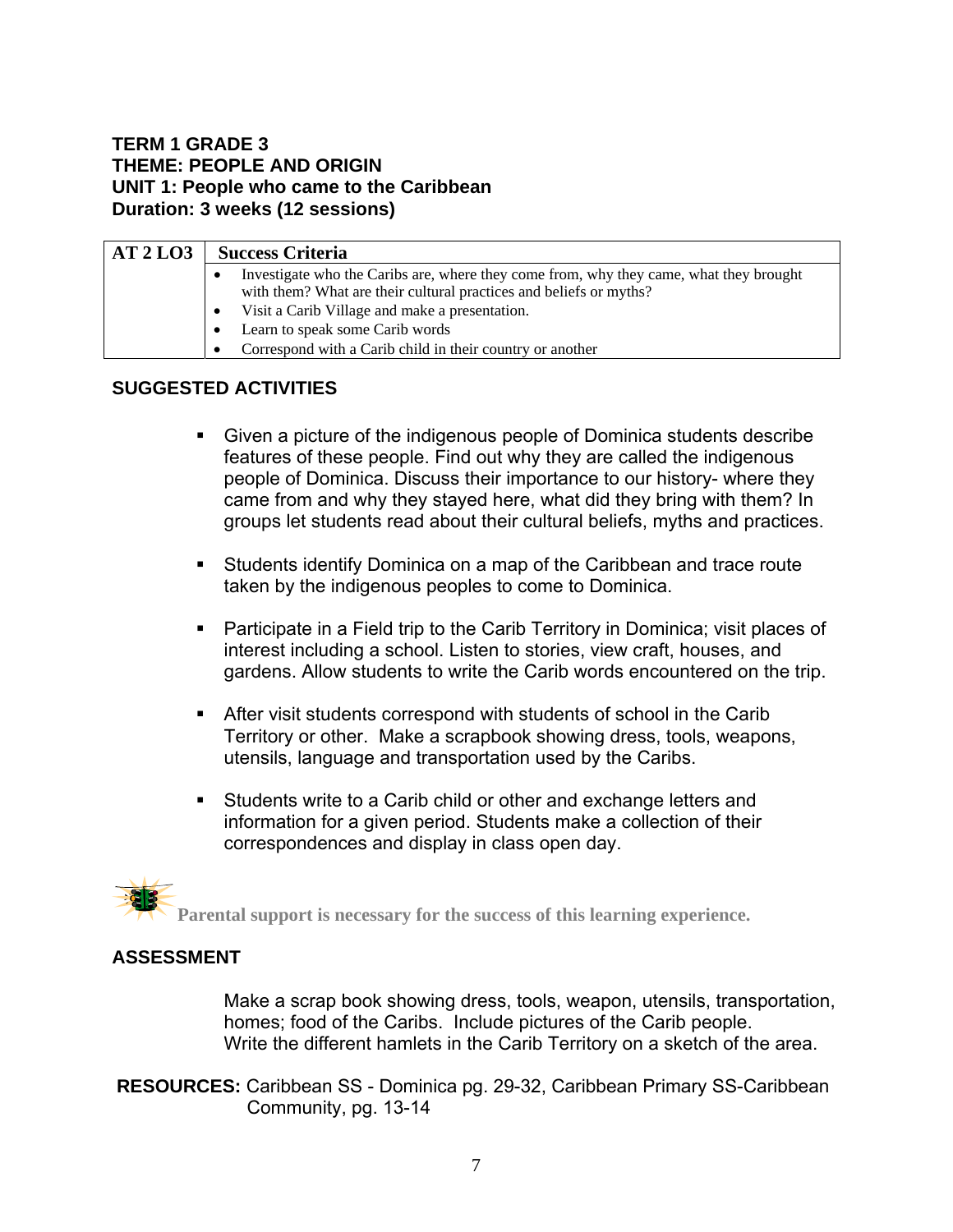#### **THEME: PATRIOTISM UNIT 2: National Identity Duration: 4 weeks (12 sessions)**

| AT1 | <b>Success Criteria</b>                                                              |  |
|-----|--------------------------------------------------------------------------------------|--|
| LO1 | Explain the words of the national Pledge and Prayer                                  |  |
|     | • Find out the origin of the national Pledge, Prayer, Flag, Flower, Bird and Anthem. |  |
|     | Demonstrate acceptable behaviour towards national symbols.                           |  |
|     | Explain the importance of the national symbols to them and their country.            |  |
|     | Discuss independence celebrations                                                    |  |

# **SUGGESTED ACTIVITIES**

 Read and explain the words of the national Pledge, Prayer and anthem. Make a puzzle using sentences in the pledge/prayer and use in a game.

Recite pledge and prayer spontaneously. Complete the national Prayer, anthem and pledge by filling in the missing lines.

 Find out who wrote the national pledge, prayer and anthem of Dominica. Explain how and why the national Bird and Flower were chosen as national symbols. Find out who designed the national flag and coat of arms. Colour correctly the national flag and coat of arms and describe the

significance of the colours. Talk about places where these symbols can be found.

In groups let students explain why the pledge, anthem and prayer are important to them and us as Dominicans. Stress pride in country and symbols.

Show and describe how to respect the pledge, prayer and anthem. List the functions or occasions at which these symbols are used. Find out about the national prayer, pledge or anthem of another country in the Caribbean.

 Discuss and use illustrations to show activities for Independence celebrations. Design a programme of activities for independence to share with visitors to your island. Dramatize various independence activities (dance, national wear, show, song). Talk about the theme for our independence celebrations. Plan a class activity to display students' skills in art, dress, and song.

Discuss how our national prayer, flag, pledge and anthem are connected to our independence celebrations.



**Make these activities as meaningful as possible using pictures, songs, drama and art. Link with the VPA Curriculum.**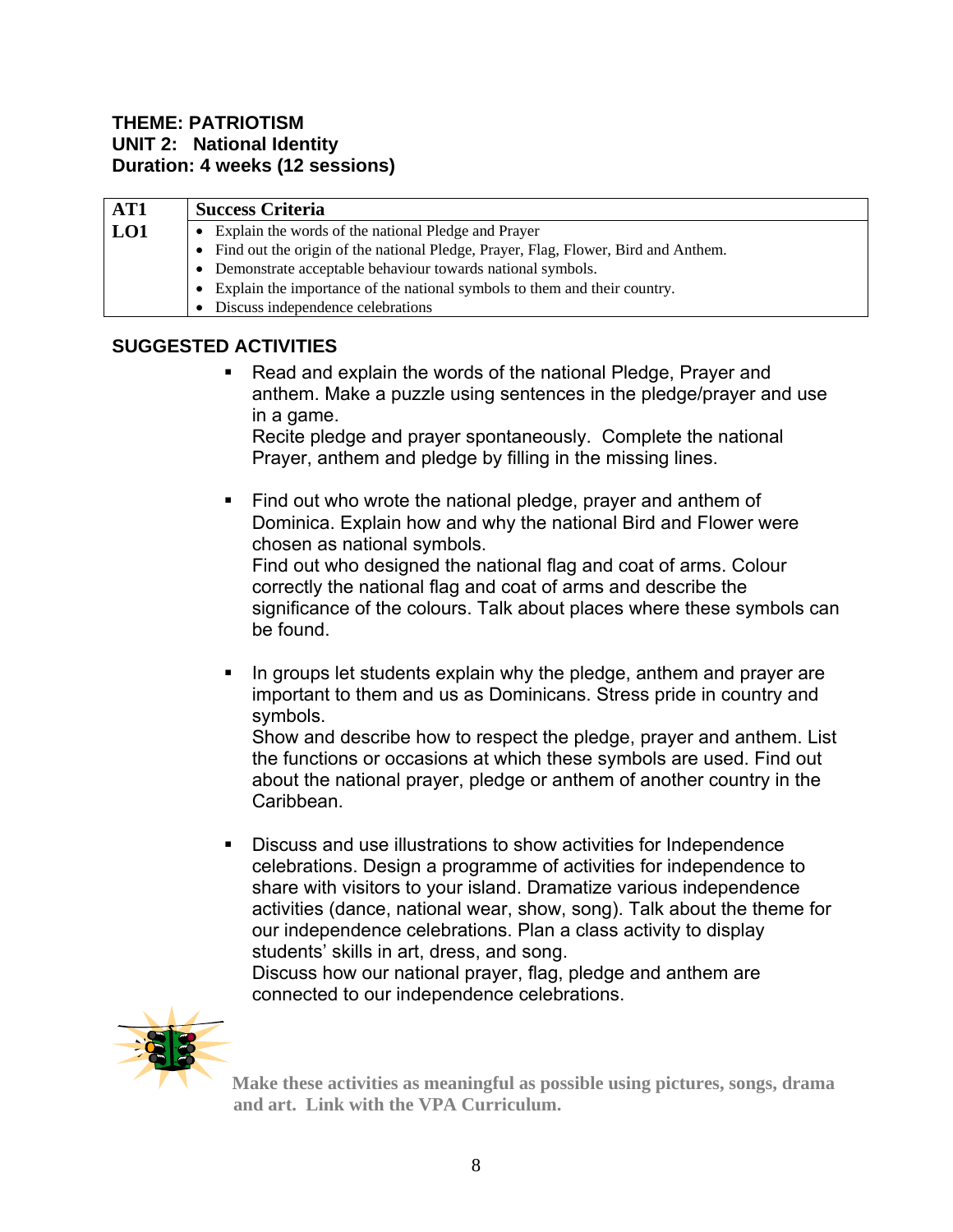## **ASSESSMENT**

- Write a brief description of the national flag to a friend who has not seen the flag.
- **Explain the words of the national anthem to a child in a lower class.**
- **Put together a booklet which covers the prayer, pledge, national** anthem and some aspects of the national flag and independence.

## **RESOURCES:**

Caribbean SS Book 4–Dominica, pg. 43, Caribbean Primary SS -Country Community Book 2 pg. 77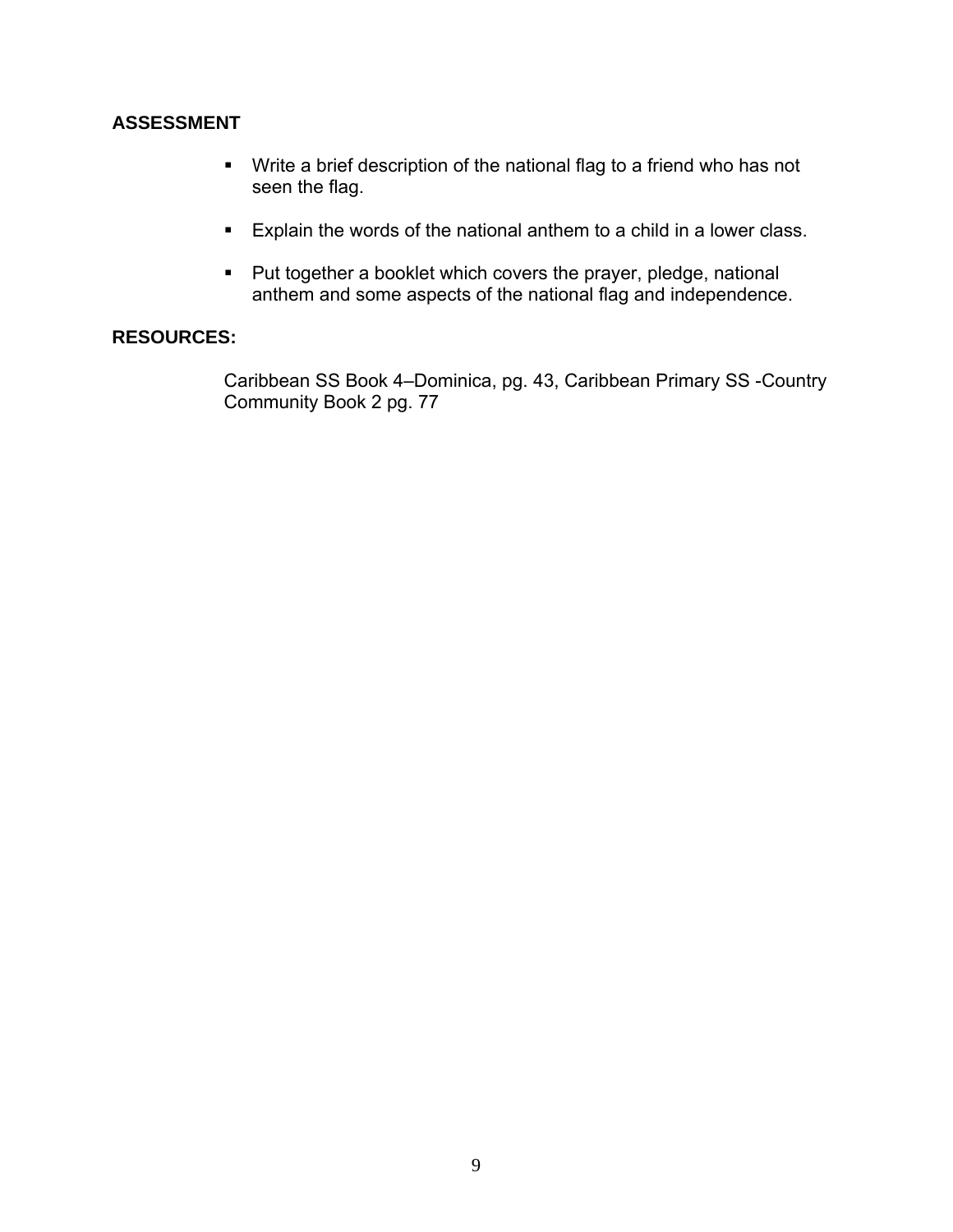# **UNIT 3 LOCATION Duration: 2 weeks (6 sessions)**

| AT2 | <b>Success Criteria</b>                                                      |
|-----|------------------------------------------------------------------------------|
| LO1 | Identify and draw the map of Dominica.                                       |
|     | Locate the positions of places, water bodies, and features on the map.       |
|     | Describe locations using cardinal points.                                    |
|     | Discuss how the location of these places help or hinder people's activities. |
|     | Follow or give direction to selected sites of interest.                      |

- Given a set of maps including a map of Dominica, let students pick out the Dominica map. Talk about the shape of the Dominica map and record its ruggedness. Compare the Dominica map with others. Let students make a puzzle using the map of Dominica and play games putting the pieces (cut outs) of map of Dominica together to build map correctly. Let students draw and colour their map and write about its shape.
- Visit some natural features or view pictures in Dominica. Let students describe some characteristics of different natural features in Dominica e.g. waterfall, mountain, lake, and forest and name them. Students use clay dough to make a model of Dominica and show some places, water bodies and other features using seeds, cut outs and other local material.
- Play games to identify cardinal points. Make and use a compass rose. Use cardinal directions to locate places of interest, settlements of people, important buildings, towns, villages, bridges. Write about a place of interest and show its location on a map of Dominica. Match some natural features (rivers, mountains, lakes, buildings, to their location on the map of Dominica. **Discuss how some places/buildings got their names**. Students follow given directions/clues to locate features, buildings, places in their community and Dominica. Locate parishes and colour to identify each.
- Have students discuss the advantages and disadvantages of living in specific areas in Dominica. (Urban, rural, interior, by the sea.) Let students illustrate their ideas about urban/rural/ interior or coastal living.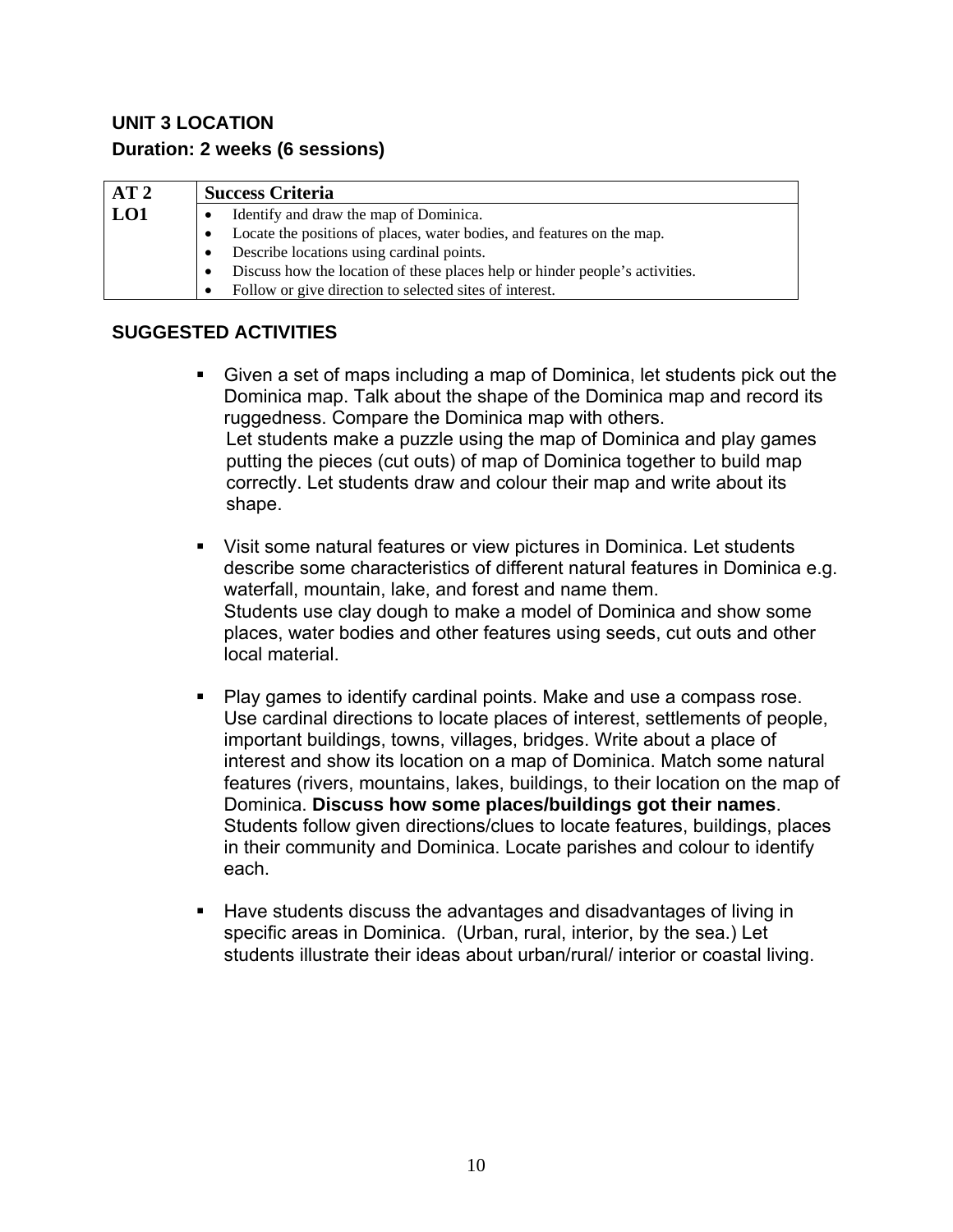

**This unit must be taught using a map or maps and require students to learn by doing.** 

# **ASSESSMENT**

- On a blank map of Dominica insert the following features as named: Mountains- Morne Anglais, settlements-Louisville, lake- Boeri, river-Pagua, park- National park.
- Write the location of each feature in a complete sentence.
- Write some uses of (a) rivers (b) forest, or an important building e.g. State House**.**

## **RESOURCES**

Caribbean Primary SS Book 1 pg. 25-26, Book 2 - pg. 31-33, Caribbean Social Studies-Dominica, Pg. 2 &16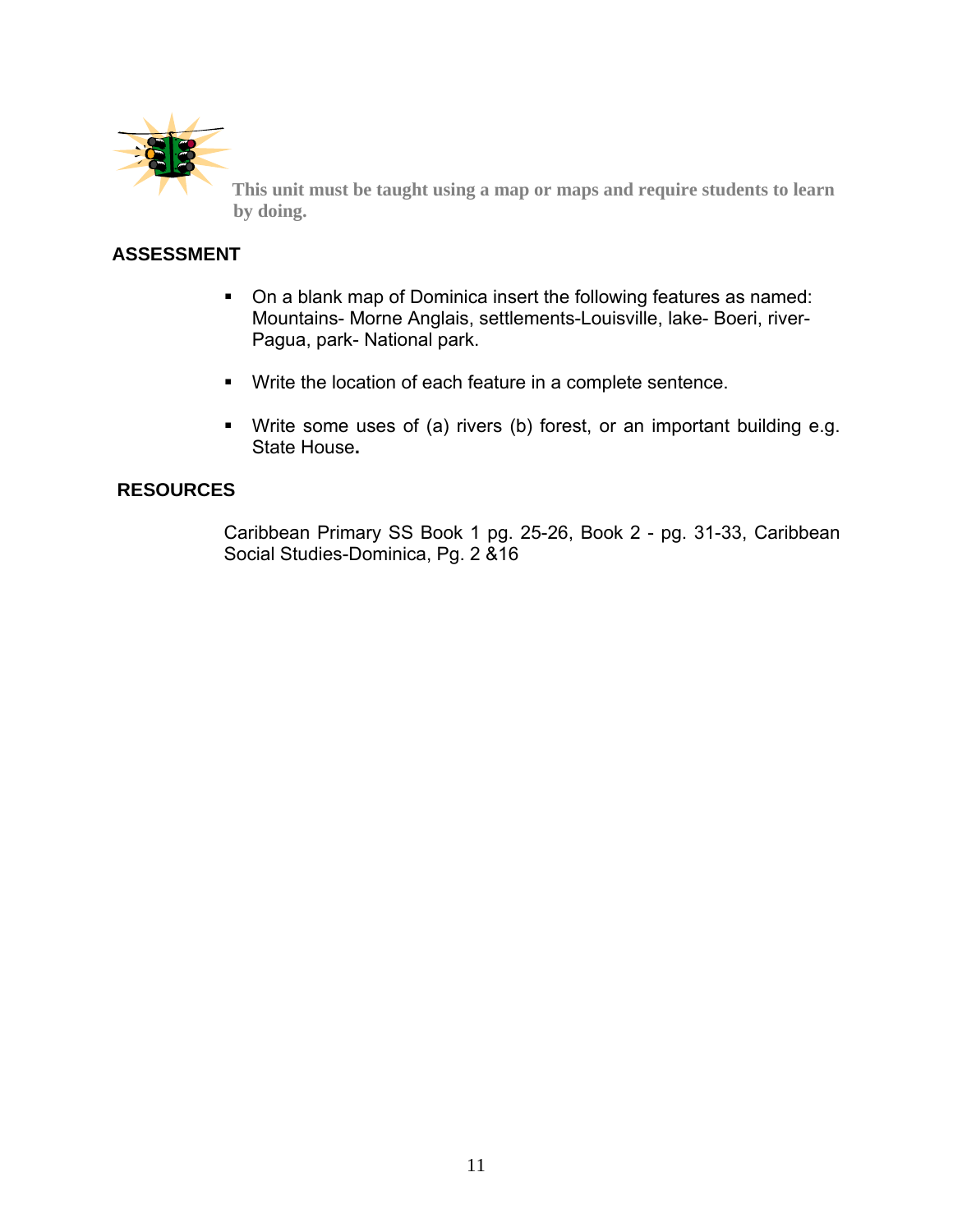# **UNIT 4 WEATHER Duration: 2 weeks (6 sessions)**

|     |           | <b>Success Criteria</b>                                                                       |
|-----|-----------|-----------------------------------------------------------------------------------------------|
| AT2 | ٠         | Study a globe and discuss its shape and water / land distributions.                           |
| LO2 | $\bullet$ | Demonstrate an understanding of how rivers and lakes are formed.                              |
|     | $\bullet$ | Make models of rivers, valleys, mountains, lakes, and waterfalls and describe their features. |
|     |           | Explain how these features are important to the everyday activities of people.                |
|     |           |                                                                                               |

# **SUGGESTED ACTIVITIES**

- Students examine a globe and talk about their observations. Talk about the globe as a representation of the Earth. Identify the distribution of land and water. Describe various features of the Earth e.g. land-(mountain) and water-(lakes). Colour the globe to show land/water distribution.
- Discuss the weather pattern in Dominica and explain how it is associated with the land and water.
- View pictures/videos etc of water bodies. Discuss how these water bodies and land forms are used for man's benefit. Find out about the dangers posed by water and land features- rivers, lakes, and mountains and how best to reduce these dangers- (landslides, floods, contamination). In groups let students suggest ways to deal with these disasters-landslides and floods. What measures should be in place to minimize damage to human and personal belongings. Collect pictures of these phenomena.
- **IDUM** 11 Invite a resource person to explain how rivers and lakes are formed. Allow students to make models of rivers and lakes. Name some of our lakes and rivers and where they are located. Plan a visit to a site to observe the impact of the weather on man or man's activities on the weather or the environment-rivers, lakes, forests, mountains. Find out how rivers, lakes and forests are used in other countries.



 **Use students' experiences and stories and pictures to enhance learning in this unit.** 

# **ASSESSMENT**

- On a blank world map students colour the water bodies and land masses using appropriate colours.
- Write some uses of (a) rivers (b) forest in your country and in another country in the Caribbean (Guyana).

**RESOURCES:** SS-Country Community, Book 2, pg. 34-35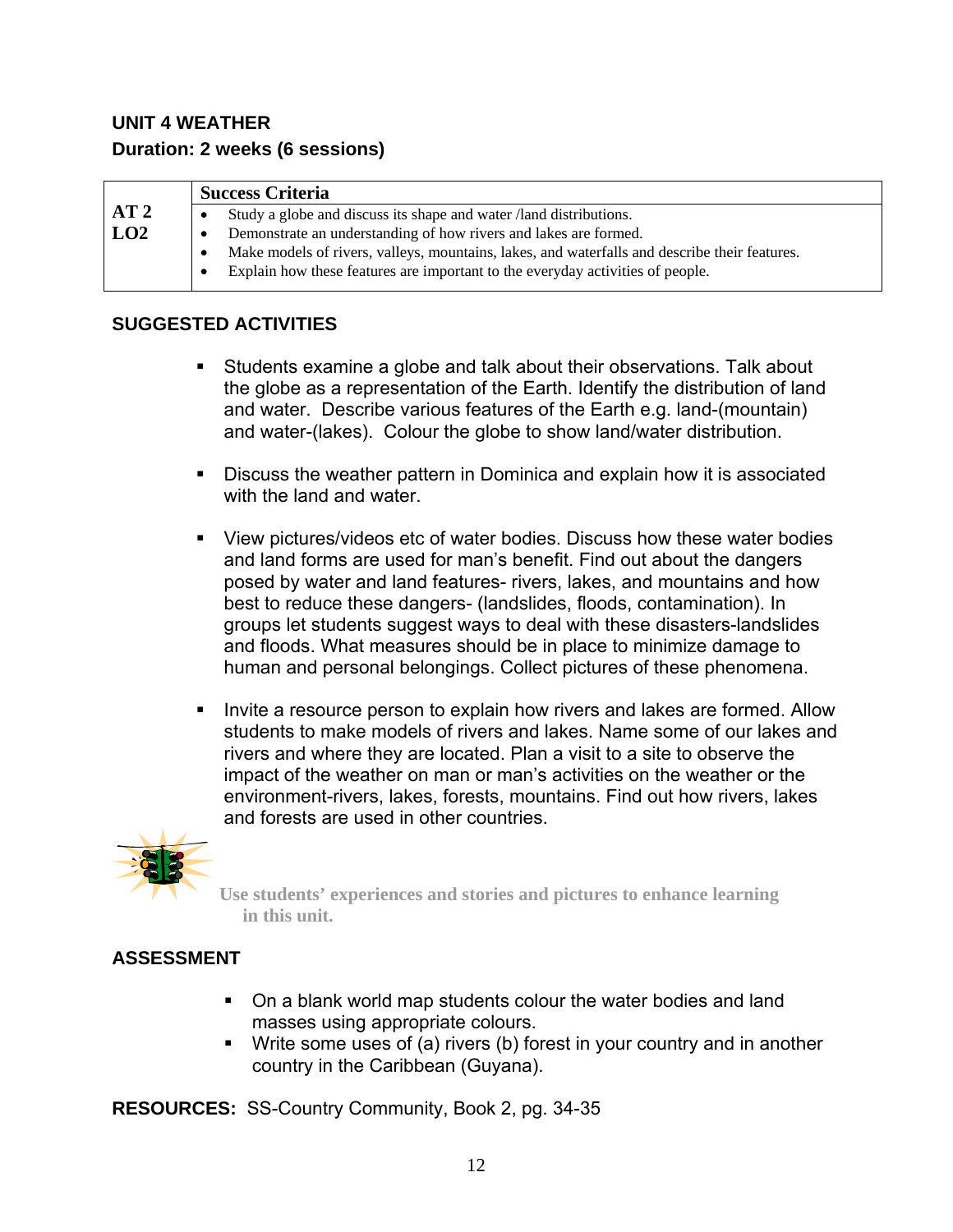#### **GRADE 3 TERM 2 SUMMARY THEME: WHO AM I?**

| <b>TERMI</b>                                                                                                                                                                                                                                                                                                                                                                                                                                                                                                                                                                                                                                                                                                                                                                                                                                                                                                                      | <b>SESSIONS</b> |
|-----------------------------------------------------------------------------------------------------------------------------------------------------------------------------------------------------------------------------------------------------------------------------------------------------------------------------------------------------------------------------------------------------------------------------------------------------------------------------------------------------------------------------------------------------------------------------------------------------------------------------------------------------------------------------------------------------------------------------------------------------------------------------------------------------------------------------------------------------------------------------------------------------------------------------------|-----------------|
| UNIT 5 USES, CONSERVATION/PRESERVATION<br>LO1: Recognise and appreciate the resources in their country and their uses. AT 3                                                                                                                                                                                                                                                                                                                                                                                                                                                                                                                                                                                                                                                                                                                                                                                                       | 12              |
| <b>SUCCESS CRITERIA:</b><br>Identify and classify the natural/manmade resources of the country- water land, forests, and<br>$\bullet$<br>people, bridges, buildings.<br>Find out how some of these resources are used for the benefit of the people of the country and<br>$\bullet$<br>others (tourists)<br>Suggest some rules for the use of our resources.<br>٠<br>LO 2: Demonstrate understanding of the importance of conserving/preserving the natural<br>and man-made resources in their country. AT 3<br>Identify persons /groups that work to preserve /conserve our natural and man-made resources.<br>$\bullet$<br>(Solid waste department, ECU, WEF, SHAPE, Councils).<br>Discuss why some natural and man-made resources should be preserved (-turtles., buildings)<br>٠<br>Find out about some man made resources, which are preserved in their country- (mills, tracks,<br>$\bullet$<br>roads, bridges, buildings.) |                 |
| Make a visual of resources in their country to depict how they are used<br>$\bullet$<br>UNIT 6 GROUPS AND CO-OPERATION<br>LO 2: Demonstrate the ability to work for the benefit of their country, showing respect for<br>self and concern and tolerance for others.                                                                                                                                                                                                                                                                                                                                                                                                                                                                                                                                                                                                                                                               | 9               |
| <b>SUCCESS CRITERIA:</b><br>Demonstrate good work attitude<br>$\bullet$<br>Discuss the ways in which they can help to build their country.<br>$\bullet$<br>Find out about how people long ago cooperated to get work done.<br>$\bullet$<br>Show concern for others especially the elderly and physically/mentally challenged.<br>$\bullet$<br>LO 4: Recognise and appreciate the benefits of belonging to a group<br>Find out about different types of groups and their activities.<br>$\bullet$<br>Give reasons why people should or should not belong to a particular group.<br>$\bullet$<br>Share their experiences about a group to which they belong.<br>$\bullet$<br>Illustrate the benefits of a group<br>$\bullet$<br>Give a promotional talk about their favourite group.<br>$\bullet$                                                                                                                                   |                 |
| UNIT 7 WORK AND OCCUPATION<br>LO 3: Explain and appreciate the importance of economic activities to their country.<br><b>SUCCESS CRITERIA:</b><br>Describe the activities involved in tourism, agriculture, fishing, and services which provide<br>employment for people.<br>Differentiate between the goods and services provided and the major businesses /institutions<br>$\bullet$<br>involved.<br>Discuss how tourism and agriculture benefit our people and the tourists.<br>٠                                                                                                                                                                                                                                                                                                                                                                                                                                              | 12              |
| Demonstrate appreciation for the people who provide goods and services for their country.<br>$\bullet$                                                                                                                                                                                                                                                                                                                                                                                                                                                                                                                                                                                                                                                                                                                                                                                                                            |                 |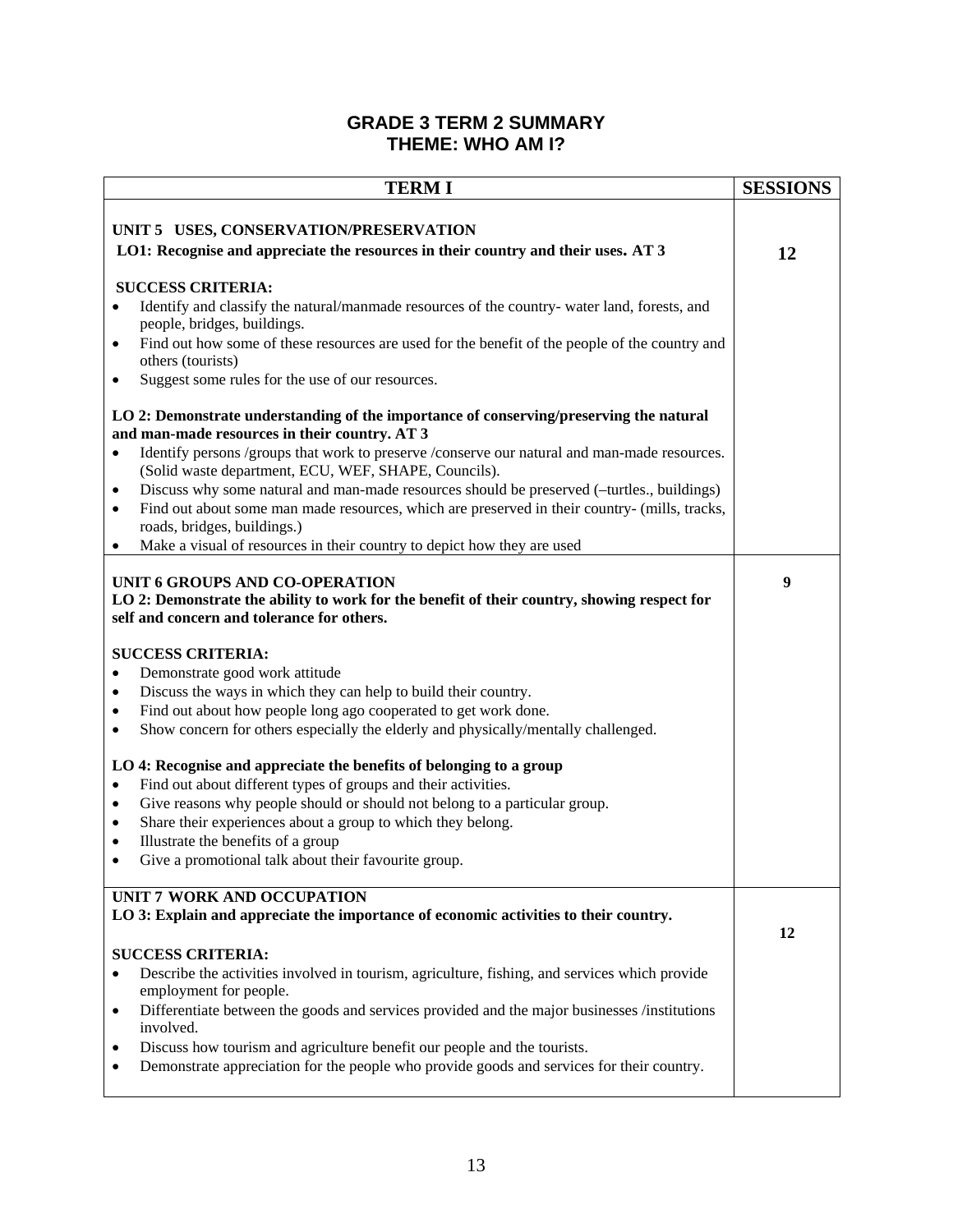## **TERM 2 THEME**: **OUR RESOURCES UNIT 5 USES, CONSERVATION, PRESERVATION Duration: 3 weeks (9 sessions)**

| <b>AT3LO1</b> | <b>Success Criteria</b>                                                                                                                                   |
|---------------|-----------------------------------------------------------------------------------------------------------------------------------------------------------|
| LO2           | Identify and classify the natural/manmade resources of the country- water land, forests,<br>and people, bridges, buildings.                               |
|               | Find out how some of these resources are used for the benefit of the people of the country<br>٠<br>and others (tourists)                                  |
|               | Suggest some rules for the use of our resources.                                                                                                          |
|               | Identify persons /groups that work to preserve /conserve our natural and man-made<br>٠<br>resources. (Solid waste department, ECU, WEF, SHAPE, Councils). |
|               | Discuss why some natural and man-made resources should be preserved (-turtles.,<br>$\bullet$<br>buildings)                                                |
|               | Find out about some man made resources, which are preserved in their country- (mills,<br>$\bullet$<br>tracks, roads, bridges, buildings.)                 |
|               | Make a visual of resources in their country to depict how they are used<br>٠                                                                              |

- Let students identify natural and man-made resources in their country. Collect pictures and samples where possible of natural and man-made resources in their country. **(Appendix 1 uses of our rivers)**
- **From list of resources allow students to distinguish between renewable** and non-renewable resources. In small groups let students list reasons why a resource is renewable or non- renewable.
- Students research the uses and benefits of our resources. How much is available, to whom and where is it located. Do we have access to those resources and why? Why not? How are the resources misused? ( land is used for settlements, roads, airports etc) **(Appendix 2 notes on the environment)**
- Students suggest ways in which country's resources can be used to attract tourists. What are some of the negative impact on our resources by tourism? Listen to talk by a resource person on formation and use of our country's land and forest and other resources.
- Discuss what are human resources and their importance to a country.
- As a group project let students prepare a booklet highlighting the importance of the country's natural resources and human resources.
- Students write some rules re the use of our resources and give reasons for rules given. Make flyers, and cartoon strips to depict proper uses of our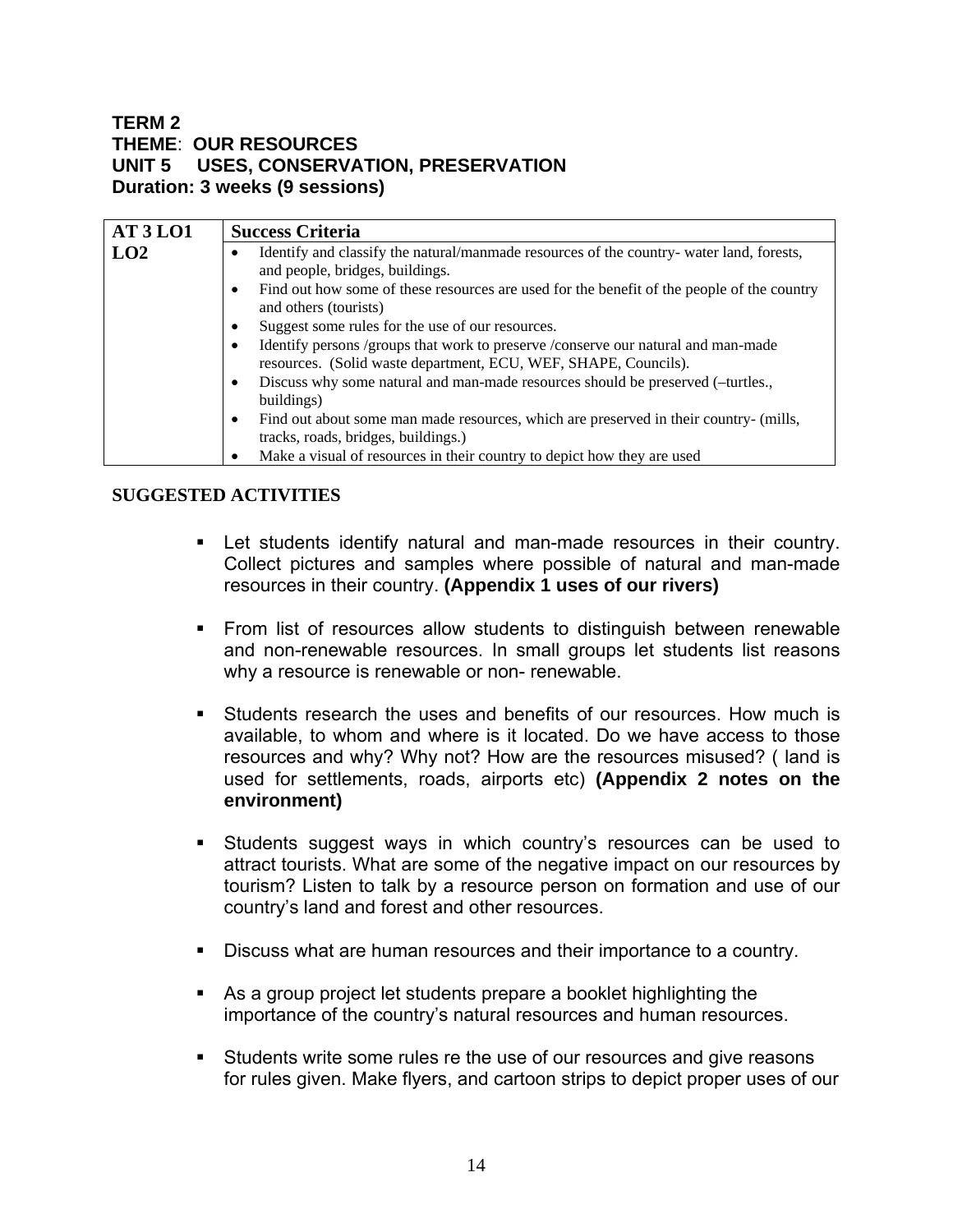resources- renewable, non-renewable. Talk about garbage disposal, cutting of trees, poor drainage.

- Students define the term conservation and preservation using helpful material. Invite a resource person to address students on conservation and preservation practices in Dominica. Study the laws of the land which relates to conservation/preservation.
- Students research individuals and groups in their **community** that work to preserve and conserve our resources. Find out about their activities.
- Students identify groups in **Dominica** that are involved in conserving and preserving our resources. Identify one activity of that group and describe how it has helped the country.
- Students visit a man-made feature in Dominica e.g. Old Mill, Cabrits etc to complete a **class** project. Students collect pictures of mills, buildings, roads etc (before and after), interview persons and give a brief history of the features collected highlighting how they were conserved and preserved, their importance to Dominica.
- View pictures/videos and show how our natural and man made resources are preserved/conserved
- **EXECT** Let students make illustrations or collect pictures of some man made resources that are preserved in their country.
- Students use illustrations/ poems, ABC's of our resources to make their own booklet to express their thoughts on the importance of resources.



Outdoor activities and field trips for hands-on learning is suggested and encouraged.

# **ASSESSMENT**

- **Draw up a diagram to show man-made and natural resources.**
- Show how two of the resources are being used for the benefit of the country.
- **Students demonstrate how to preserve a local food.**
- Write ways in which we can conserve one of our resources.

**RESOURCES:** Our Local Community Book 1 pg. 46-48, Dominica pg., 46 - 50 Our Country Community- Book 2 pg. 41-48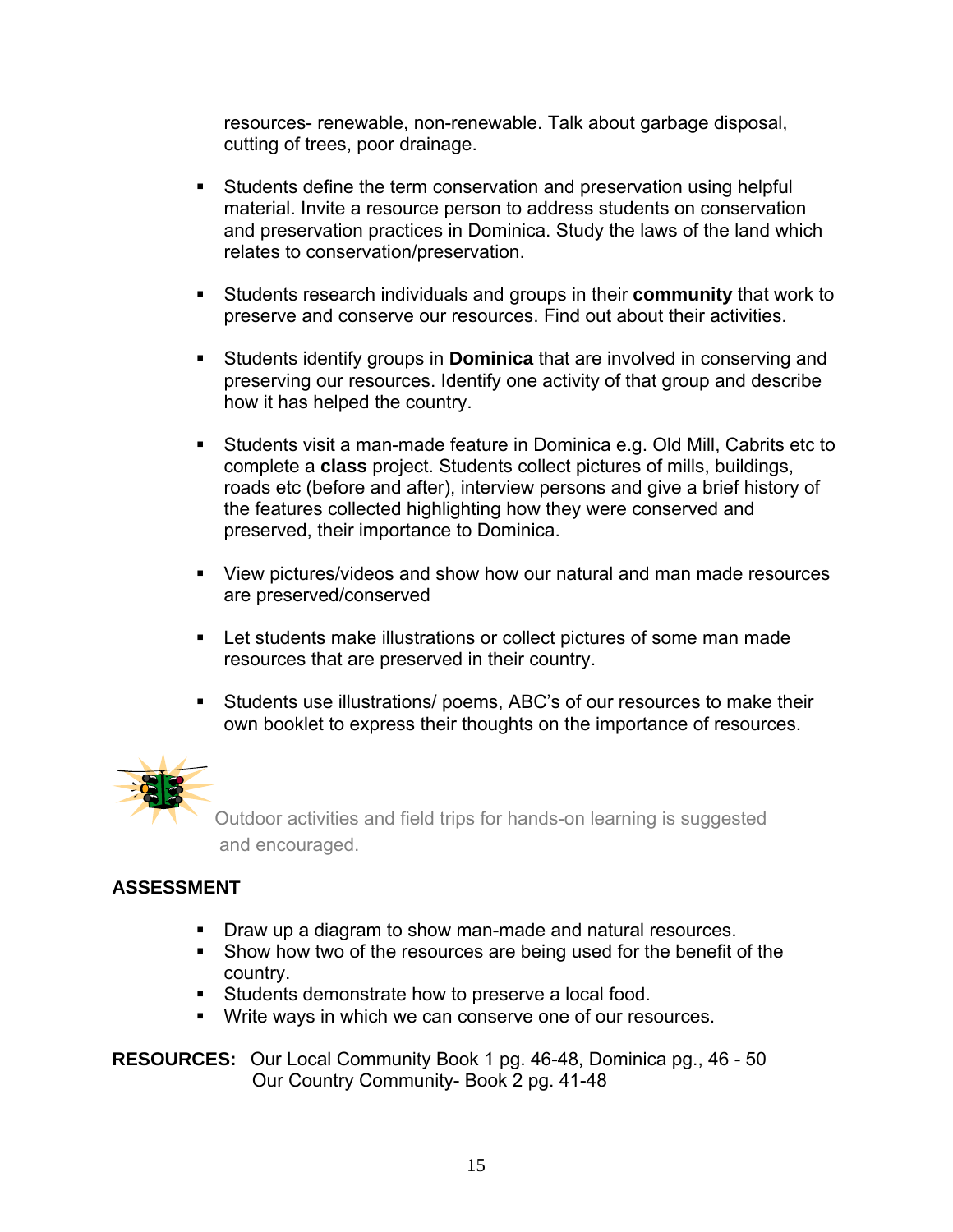# **UNIT 6 GROUPS AND COOPERATION Duration: 3 weeks (12 sessions)**

|                 | <b>Success Criteria</b> |                                                                                    |
|-----------------|-------------------------|------------------------------------------------------------------------------------|
| AT 1            |                         | Demonstrate good work attitude                                                     |
| LO2,            |                         | Discuss the ways in which they can help to build their country.                    |
| LO <sub>4</sub> |                         | Find out about how people long ago cooperated to get work done.                    |
|                 |                         | Show concern for others especially the elderly and physically/mentally challenged. |
|                 |                         | Find out about different types of groups and their activities.                     |
|                 |                         | Give reasons why people should or should not belong to a particular group.         |
|                 |                         | Share their experiences about a group to which they belong.                        |
|                 |                         | Illustrate the benefits of a group                                                 |
|                 |                         | Give a promotional talk about their favourite group.                               |

- Help to beautify school environment and community by identifying a problem e.g. litter / clean up campaign. Make a plan to implement it as a class. Let students report on the level of cooperation which they experience in doing a school/ community project. View films/ pictures highlighting people or children working together to achieve a common goal of building their country Let students discuss how they feel about the activities in the picture/film.
- Listen to address by resource person on the importance of developing their country. Let students represent their role in building their country using pictures, drawings, and poems or song, or drama.
- Participate in community groups e.g. Member of 4-H, Girl Guides, Brownies, Scouts. Talk about the activities they involved in and how they feel about them. Express their feelings about those who do not cooperate.
- Participate in a school pageant and calypso show. In groups, let students work on a given project while a few students work on the same project as individuals. Allow students to share their feelings and how hard or easy it was to complete their project.
- **EXECT** Listen to an elderly person tell stories of long ago how people worked together to show cooperation e.g. "coud men" and "wake". Visit an elderly or physically/mentally challenged person. Brainstorm to find ways to help elderly and physically challenged in their Community. Let students role play situations to encourage them to respect and show concern for these people.
- List different types of groups they know that fall under these headings (school, church, entertainment, clubs) and describe some of their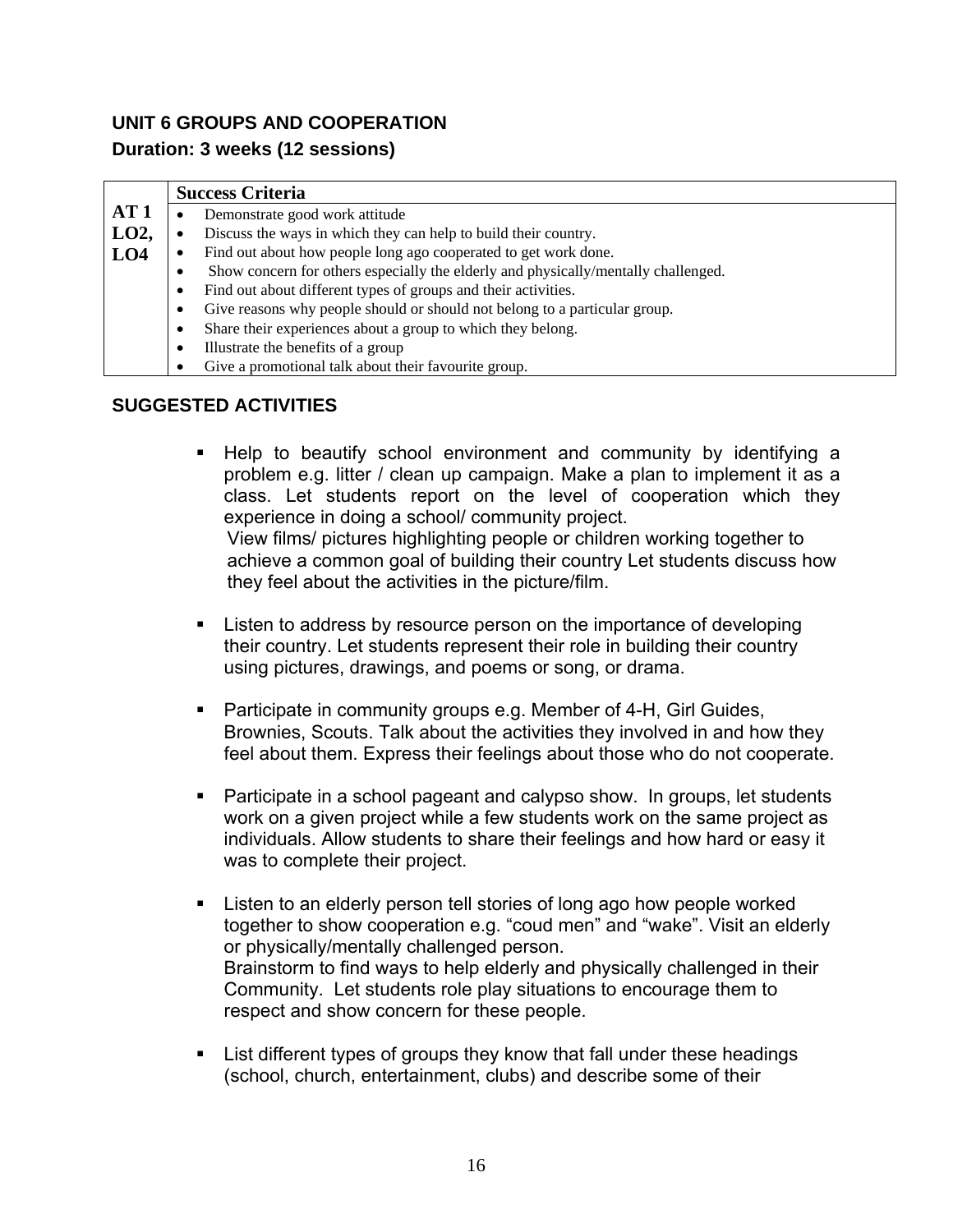activities. Find out what goes on in a school /other group and report to the class. Identify the leaders in these groups,

- Students identify names of groups in their community. Let them discuss why they or others may be part of these groups. Talk about the activities of the group and say whether the activities are beneficial to them/society. Let them discuss the consequences if the activities lead to breaking laws, disrespecting others etc. (**Appendix 3 social groups)**
- In small groups let students select a group they think they should not belong to and why.
- Students interview members of a specific group to list activities done by group members that benefit the country. Talk about how the group helps it members to develop.
- Students write a poem about their favourite group and use pictures or drawings to enhance the poem. Students may also prepare a short advertisement to promote their group. Individual students read their work to the class and put on display in the classroom.



**Encourage group discussions to generate ideas and to allow students to share their opinions. Teacher should be attentive to responses for further intervention if necessary.** 

# **ASSESSMENT**

- Write a brief history of a co-operative in their community or one they know.
- Write a paragraph on the importance of good leaders in a country

#### **RESOURCES**

Our Local Community Book 1 pg. 12, 29-30 (review) Our Country Community Book 2 pg. 6-8 &, 67-69 Caribbean SS- Dominica- Book 4- pg. 40-41)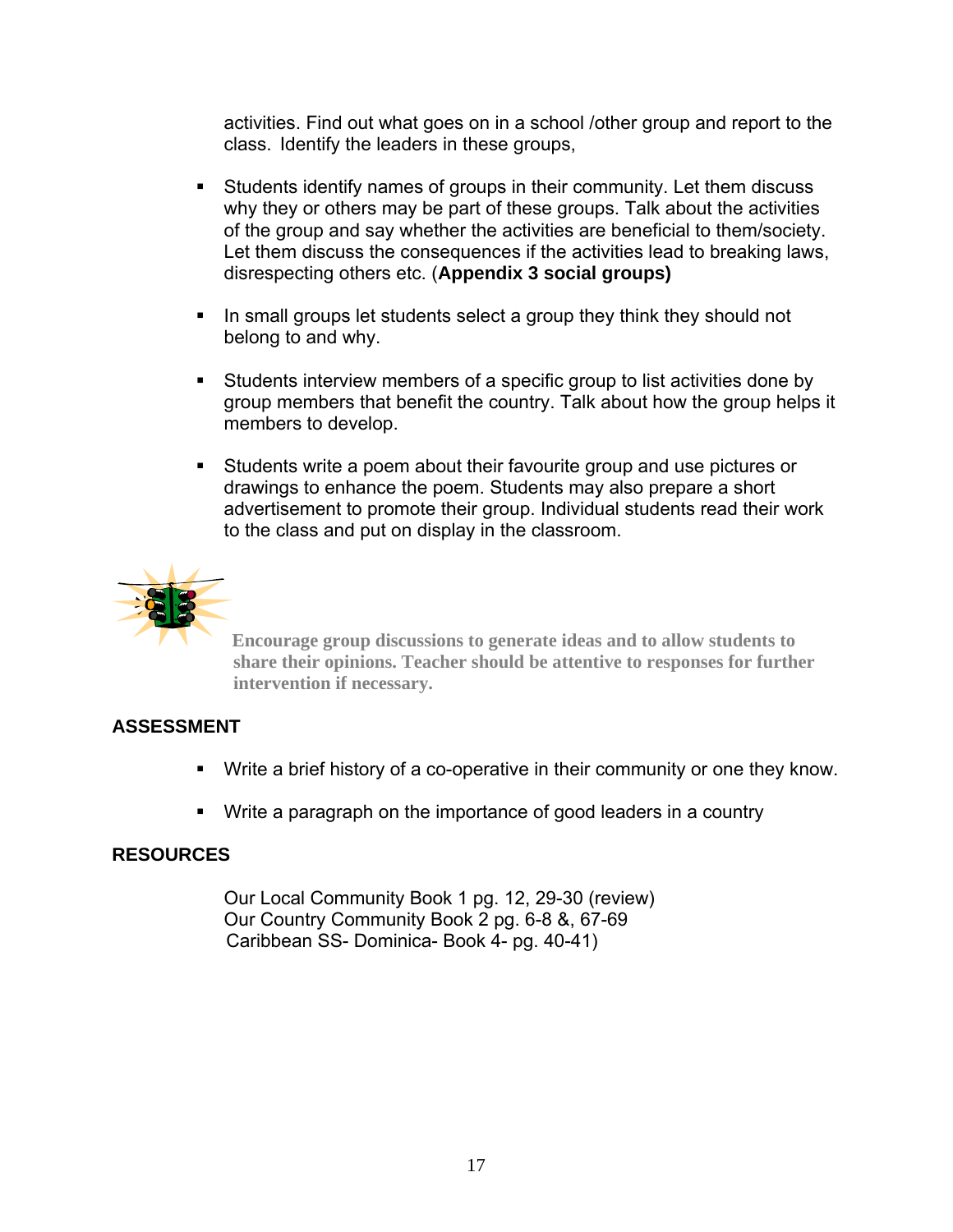# **UNIT 7 WORK AND OCCUPATION**

### **Duration: 4 weeks (12 sessions)**

| AT3LO3 | <b>Success Criteria</b>                                                                                                                                                                                                                                                                                                                                                                                                 |
|--------|-------------------------------------------------------------------------------------------------------------------------------------------------------------------------------------------------------------------------------------------------------------------------------------------------------------------------------------------------------------------------------------------------------------------------|
|        | Describe the activities involved in tourism, agriculture, fishing, and services which provide<br>employment for people.<br>Differentiate between the goods and services provided and the major businesses /institutions<br>involved.<br>Discuss how tourism and agriculture benefit our people and the tourists.<br>٠<br>Demonstrate appreciation for the people who provide goods and services for their country.<br>٠ |

- Let students state some activities involving the land and water that help bring money to the country e.g. agriculture, fishing, bottling of water etc. Discuss the types of industries (primary etc)
- **Students differentiate between goods and services.** e.g. good – product(s). Service is the availability of the products. Discuss provision of health and education services. **(Appendix 4, Earning a Living)**
- Organize a Field trip to institutions and major businesses that provide goods and services. Interview individuals about the work they do. Collect samples, brochures etc for class display.
- Students will observe pictures or discuss the various types of workers engaged in economic activities in their country. Make a chart to distinguish providers of goods and services.
- In groups write some slogans to encourage people to buy local. Make a scrap book of local products which are marketable in Dominica and other places.
- Discuss trade-imports and exports of goods/services in your country and make a chart to show places and goods where trade takes place.
- **Provide students with pictures, drawings, and brochures which represent** our **tourism product.** Let them discuss what they are, where they can be found, who they belong to and how they help our tourism industry. Students explain how tourism helps to bring money to their country. Identify the persons in tourism and what they do. Interview a tourist to your island. **(Appendix 5, types of tourists)**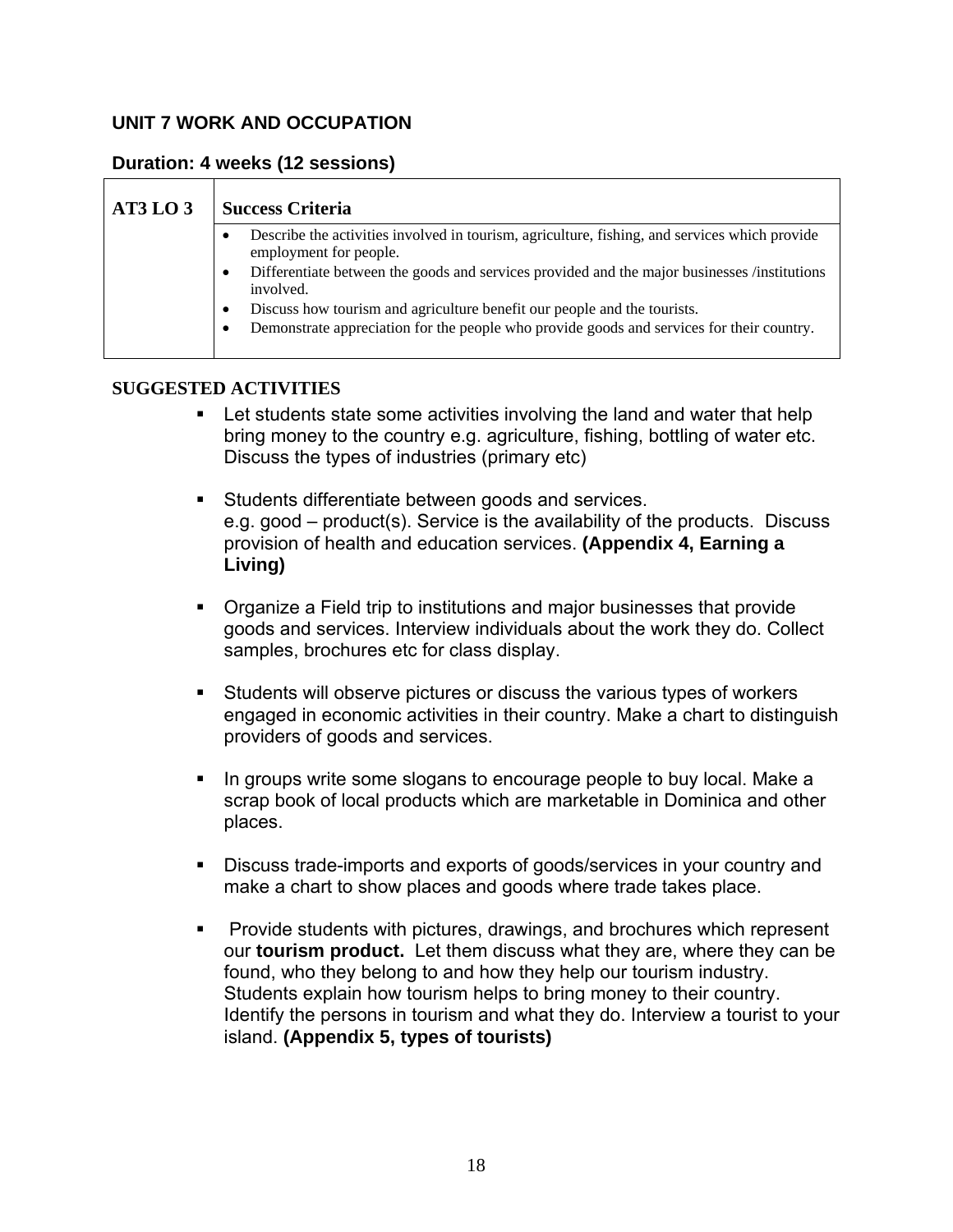- In groups let students discuss how our tourism product is used by the tourist, how it benefits the tourists and us. As a class make a chart to show the advantages and disadvantages of our tourism product.
- Make posters/slogans or skit with captions showing appreciation for people who work in tourism, agriculture, fishing and other economic activities in their country.



 **Instil in students that work is honourable and should be rewarded and that the right attitudes are necessary for success and satisfaction.** 

# **ASSESSMENT**

- Write a biography of one of the following:- (a) Bomber soap (b) Sea moss (c) Jam.
- Make an illustration of how the tourist's dollar benefits the country.

#### **RESOURCES**

Our Country Community Book 2, pg. 49-52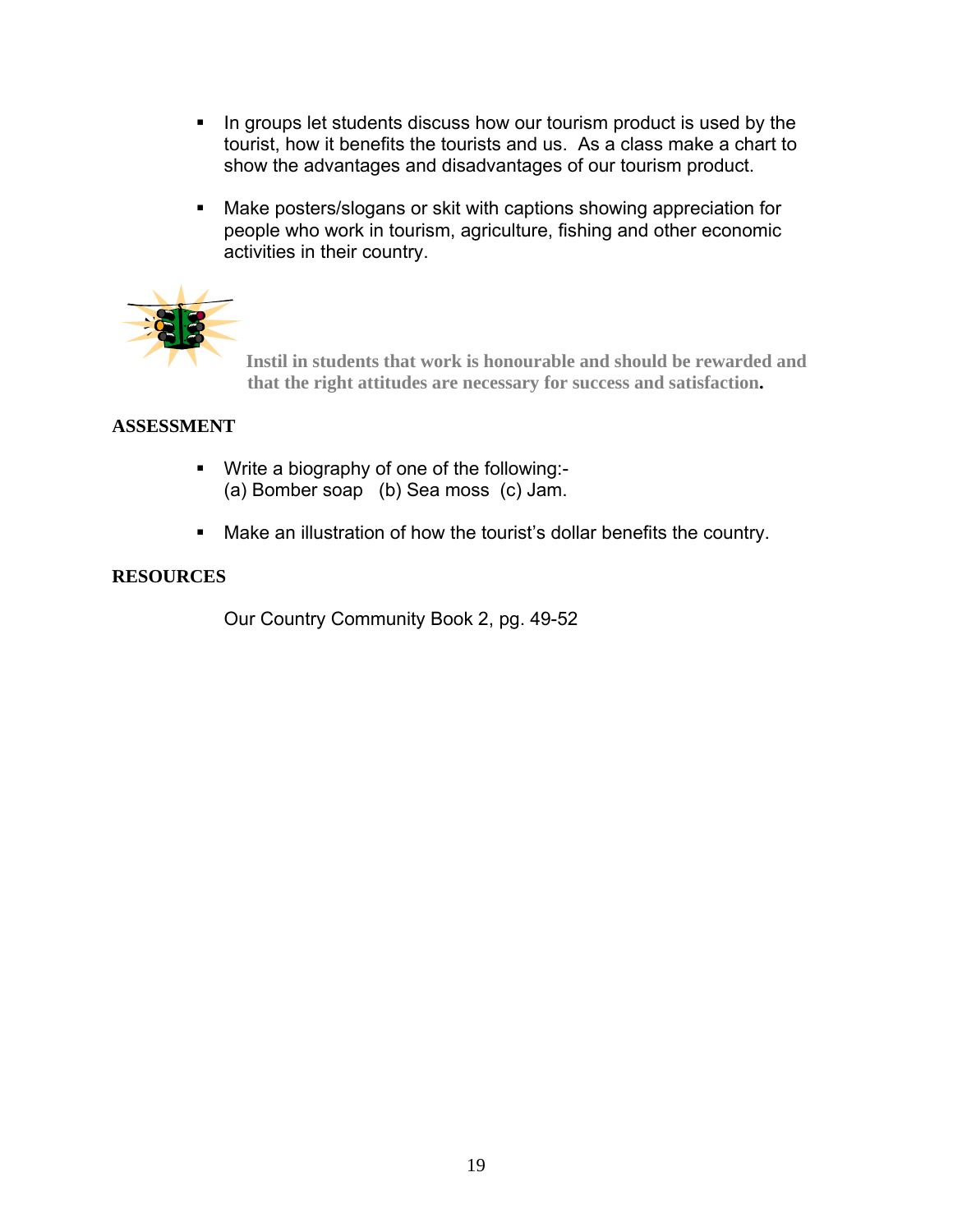| <b>TERM 3</b>                                                                                                                                                                                                                                                                                                                                                                                                                                                                                                                                         | <b>SESSIONS</b> |
|-------------------------------------------------------------------------------------------------------------------------------------------------------------------------------------------------------------------------------------------------------------------------------------------------------------------------------------------------------------------------------------------------------------------------------------------------------------------------------------------------------------------------------------------------------|-----------------|
| <b>THEME: A CHANGING SOCIETY</b>                                                                                                                                                                                                                                                                                                                                                                                                                                                                                                                      |                 |
| UNIT 8 SOCIAL CHANGE<br>AT4<br>LO 2: recognize and show appreciation for some of the physical changes which have taken<br>place in their country.                                                                                                                                                                                                                                                                                                                                                                                                     | 9               |
| <b>SUCCESS CRITERIA</b><br>Visit some of the historical sites –old mills, estates, and compare them with present day<br>$\bullet$<br>factories and plantations.<br>Find out about the local markets, roads, rivers, in their country and report about the<br>$\bullet$<br>activities that took place then and now.<br>Illustrate some of the changes that have taken place in their country<br>$\bullet$                                                                                                                                              |                 |
| UNIT 9 RIGHTS, RESPONSIBILITIES AND GOVERNANCE AT 1<br>LO3: Recognise and appreciate their rights and responsibilities as citizens<br>and examine the importance of leaders in a country.<br><b>SUCCESS CRITERIA</b><br>Discuss their rights and responsibilities as Dominicans.<br>$\bullet$<br>Identify the persons/ groups in their community, /country who protect their rights.<br>$\bullet$<br>Demonstrate respect for the rights of others.<br>$\bullet$<br>Identify some of their country's leaders and discuss their importance<br>$\bullet$ | 15              |
| <b>UNIT 10</b><br><b>SOCIAL ISSUES AT 4</b><br>LO1: Determine how social issues in one community may affect others and how they may<br>be resolved.<br><b>SUCCESS CRITERIA</b><br>List some common problems in the community and in small groups choose one different<br>$\bullet$<br>problem and find out(how that problem affects others, the causes of the problem, what<br>people in the community do about the problem).<br>Discuss and illustrate how they would deal with a particular problem.<br>$\bullet$                                   | 9               |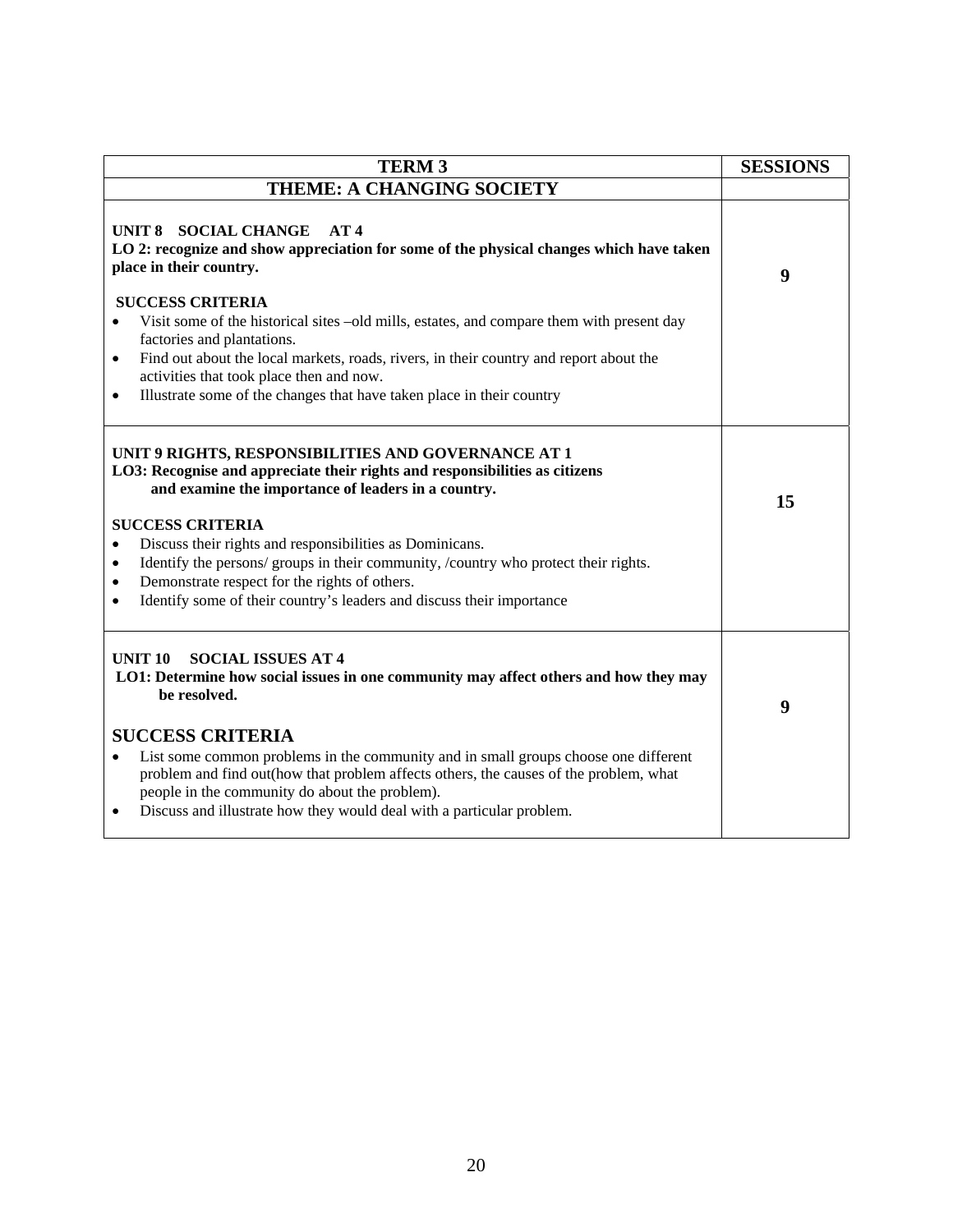# **TERM 3 THEME: OUR CHANGING SOCIETY**

# **UNIT 8 SOCIAL CHANGE**

## **Duration: 3 weeks (9 sessions)**

|                        |   | <b>Success Criteria</b>                                                                                                            |
|------------------------|---|------------------------------------------------------------------------------------------------------------------------------------|
| AT <sub>4</sub><br>LO2 | ٠ | Visit some of the historical sites –old mills, estates, and compare them with present day<br>factories and plantations.            |
|                        | ٠ | Find out about the local markets, roads, rivers, in their country and report about the activities<br>that took place then and now. |
|                        | ٠ | Illustrate some of the changes that have taken place in their country                                                              |

- Students identify some historical sites in their community /Dominica, Collect pictures of them and make an interesting corner. Invite an historian or elder to talk about those sites. Let students talk and write about how they feel about these historic sites.
- Students visit an old mill and a present day factory then compare the two looking for similarities and differences.
- Discuss how people travel in and out of their country then and now and compare how people communicated then and now. Talk about the new technology-cellular phones, etc. **(Appendix 6 -communication)**
- Students interview the elders in the community to gather information on activities that took place in the past in their country in relation to local market, roads, rivers, buildings, events, celebrations how people communicated. As a class, let students compile the information into a booklet, chart, or poster.
- Students compare their findings with what is happening now e.g. new roads being built, trees being planted to save rivers etc.
- Students look at drawings/ pictures that show what the local market, roads and rivers etc looked like then and now in their country and discuss the changes that have taken place and what brought about such changes. Let students make their own illustrations of roads, buildings, airport, and bridges.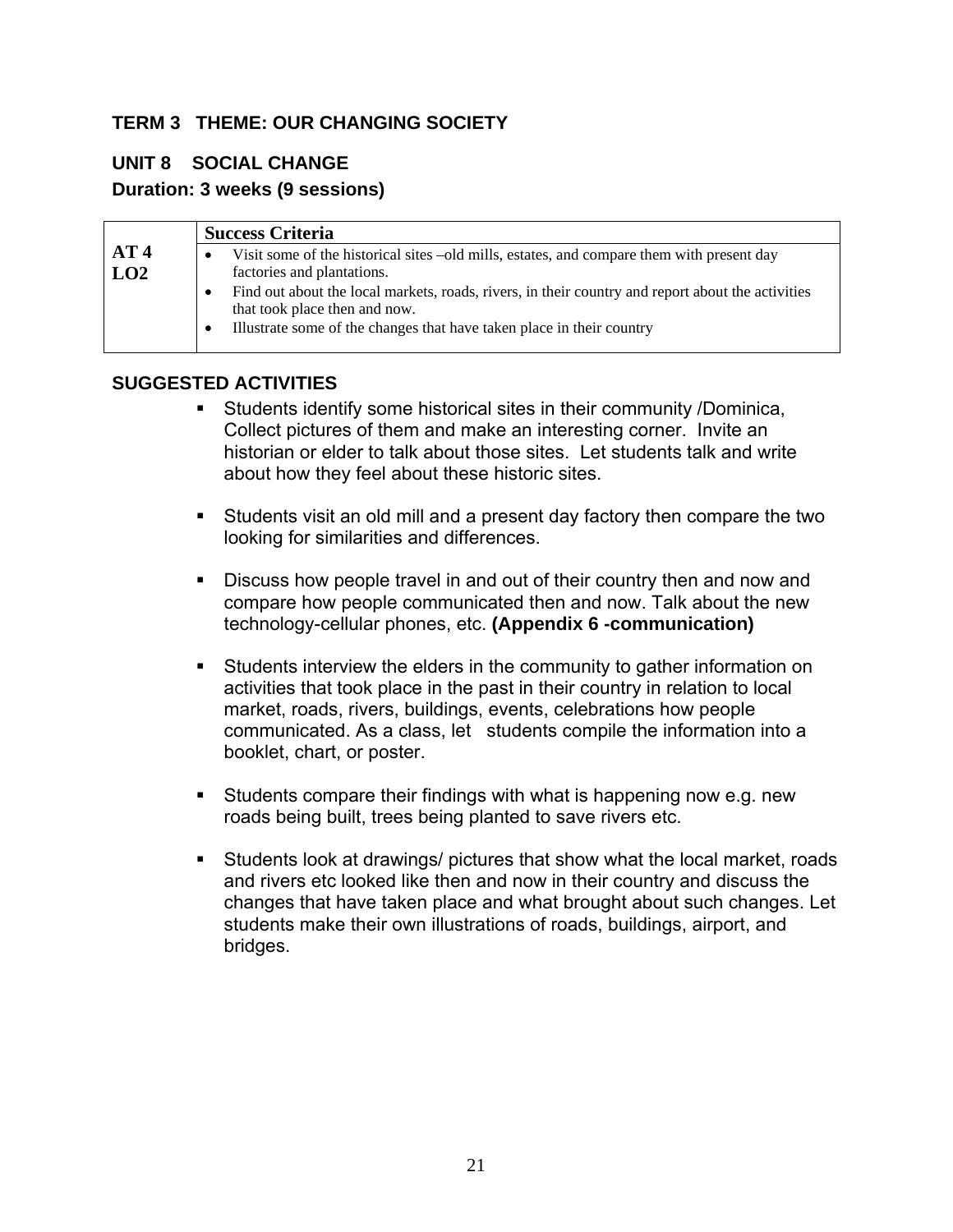

**Note well that change is not only physical but social and emotional. Change is inevitable. So help the students to understand that change takes place everyday, every where for different reasons.** 

# **ASSESSMENT**

- **Match historical sites to their location.**
- Write a short paragraph about one historic site.

## **RESOURCES**

Our Country Community Book 2 pg. 56- 66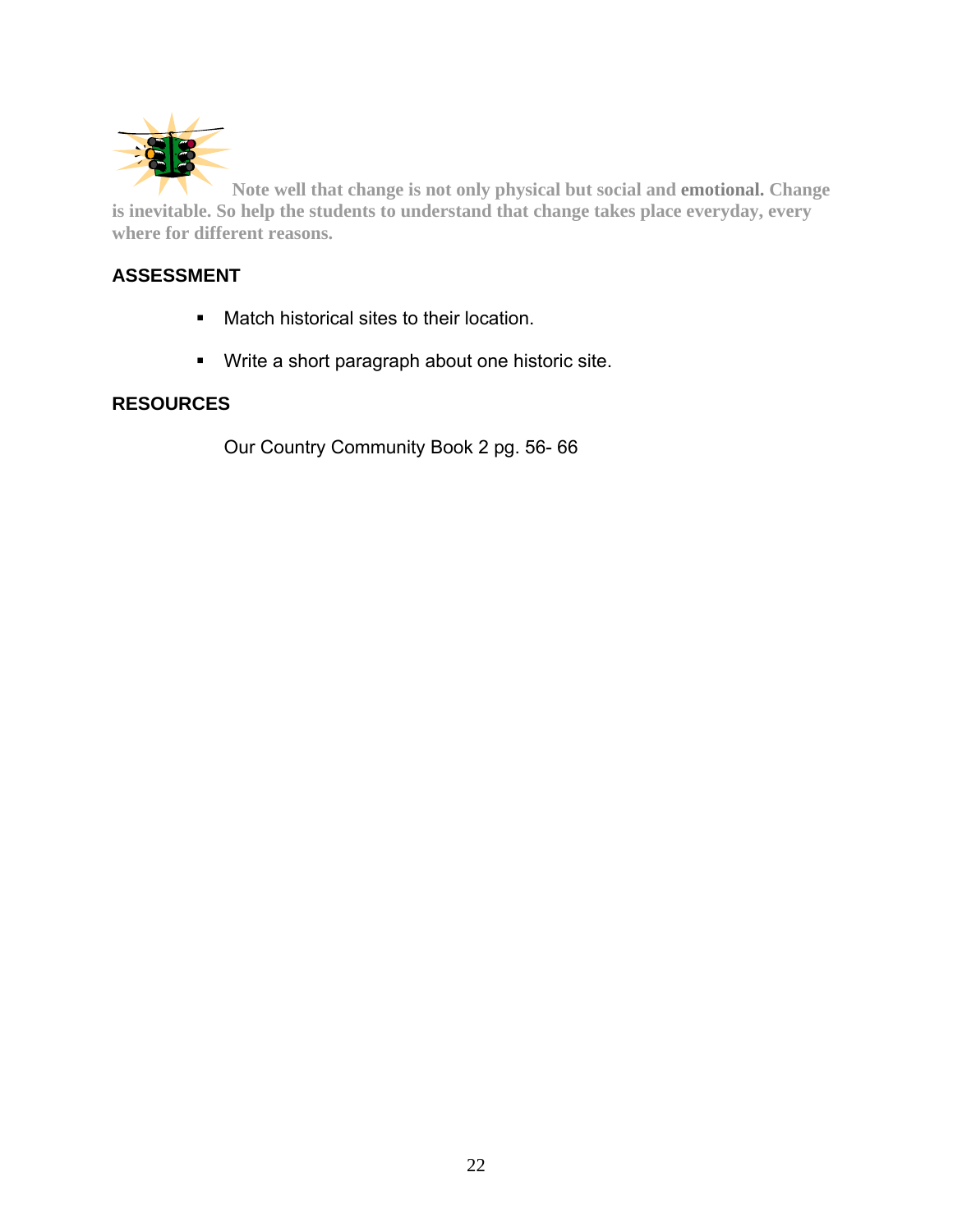## **UNIT 9 RIGHTS, RESPONSIBILITIES AND GOVERNANCE Duration: 5 weeks (15 sessions)**

|             | <b>Success Criteria</b>                                                            |
|-------------|------------------------------------------------------------------------------------|
| AT1         | Discuss their rights and responsibilities as Dominicans.                           |
| $\vert$ LO3 | Identify the persons/groups in their community, /country who protect their rights. |
|             | Demonstrate respect for the rights of others.                                      |
|             | Identify some of their country's leaders and discuss their importance              |
|             |                                                                                    |

# **SUGGESTED ACTIVITIES**

- Discuss the things they have a right to as a Dominican/human (Health care, education, speech, movement, shelter, respect etc) (see Appendix children's Rights in plain English)
- List their responsibilities as Dominicans and say why they are important to them and country. Emphasize paying for services: taxes, licenses etc.
- Role play some of their rights and responsibilities as Dominicans/human
- I Identify persons/ groups who protect their rights. Use cartoons to show how important these persons or groups are to them.
- Listen to a talk by a key person (police/ fire officer, welfare officer, nurse) about their rights and responsibilities.
- View films/videos/ pictures of people's rights being disregarded. Say how they feel and what they think should be done to protect the people.
- Discuss a case study where a student's right was violated and suggest how this case should be dealt with. Dramatize the situation.
- Students write about an incident that they witness in which one child's rights was protected by another and role play the incident
- Name some leaders in their country (political/non political). Discuss why they are called leaders. Collect their pictures; write about their main work or activities. Listen to a leader talk about his/her life or work. Let students dress as their favourite leader and say why they chose that leader. Students work on a group project to complete a mini biography on a chosen leader. Students prepare a simple questionnaire with teacher.  **(Appendix 7, what good leaders do)**



**Know the rights and responsibilities of the child, but most of all know your Rights and responsibilities as a teacher and citizen of Dominica.**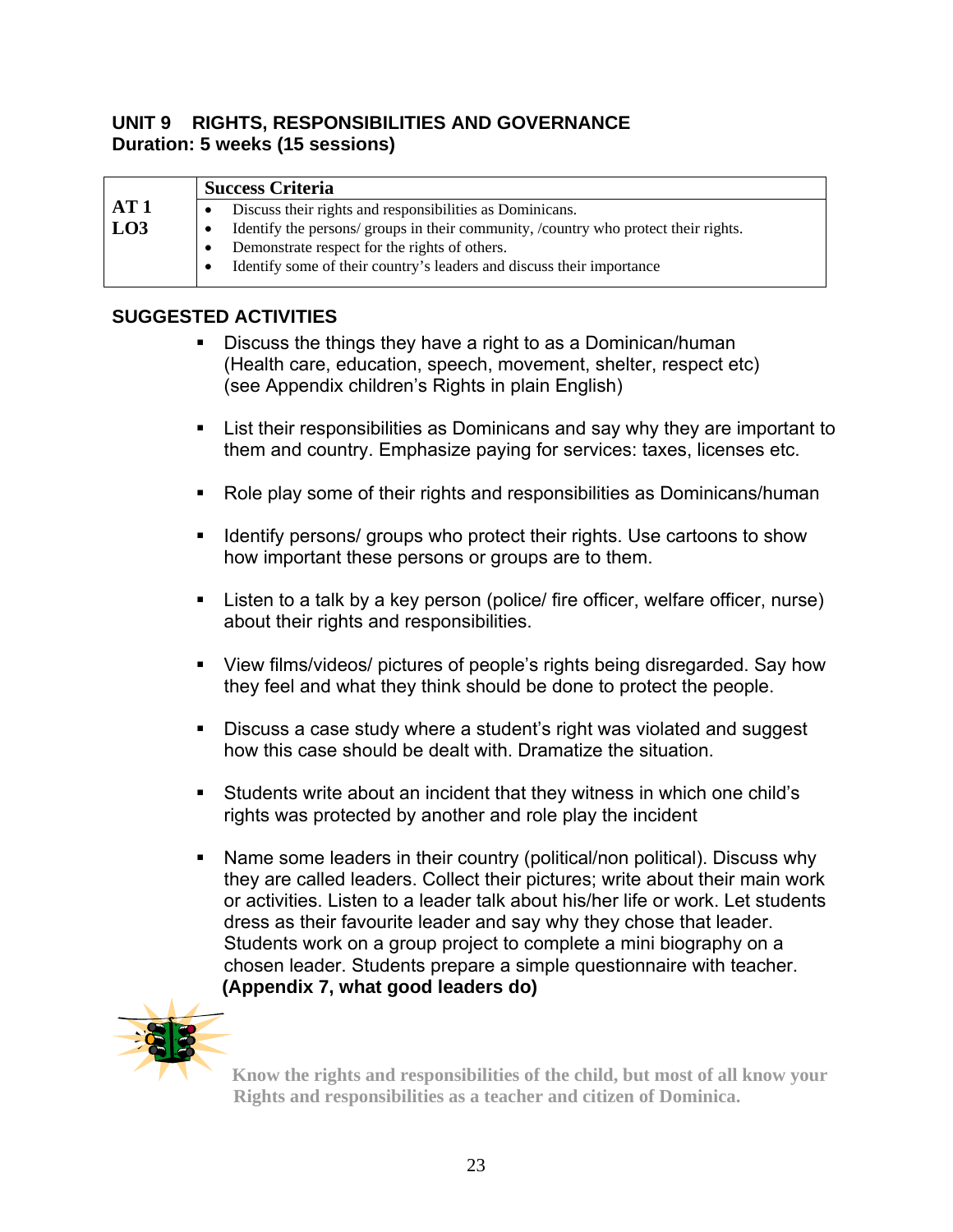## **ASSESSMENT**

- **•** Organize a Rights walk.
- **Participate in impromptu speeches highlighting various aspects of our** responsibilities as Dominicans e.g. honest, hard-working, loyal, patriotic.
- Make an album of drawings/pictures of people that protect their rights e.g. parents, teachers, policeman, leaders, and describe in writing how this is done.

# **RESOURCES**

Our Country Community Book 2 pg. 70-75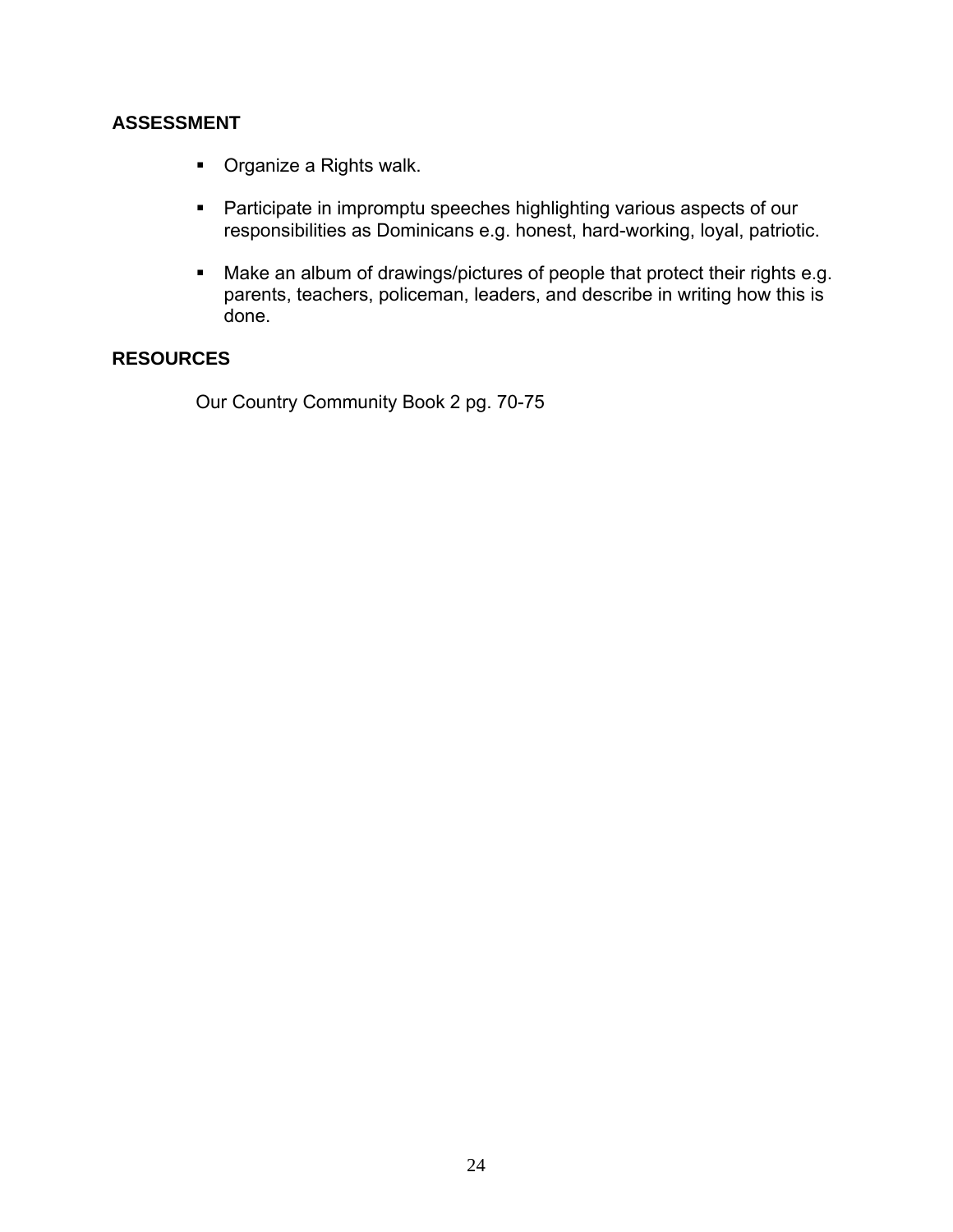# **UNIT 10 SOCIAL ISSUES**

| <b>Duration: 3 weeks (9 sessions)</b> |  |  |  |  |  |  |
|---------------------------------------|--|--|--|--|--|--|
|---------------------------------------|--|--|--|--|--|--|

|                        | <b>Success Criteria</b>                                                                                                                                                                                                                                                                                 |
|------------------------|---------------------------------------------------------------------------------------------------------------------------------------------------------------------------------------------------------------------------------------------------------------------------------------------------------|
| AT <sub>4</sub><br>LO1 | List some common problems in the community and in small groups choose one different<br>problem and find out (how that problem affects others, the causes of the problem, what people in<br>the community do about the problem)<br>Discuss and illustrate how they would deal with a particular problem. |

## **SUGGESTED ACTIVITIES**

- Brainstorm to find out issues /activities that disturb people in the community. List some of these activities. Let students discuss ways in which people deal with these problems in their community. Allow students to talk in groups to find causes of these problems.
- Students suggest solutions to these problems and role play/dramatize/use cartoons, to show how they would deal with a particular problem they have identified, e.g. drugs. Drugs affect the country: increased health costs, loss of human resource, more demands on health and other workers, loss of time on the job. **(Appendix 8 Alcohol –youth problem)**



**These can be very sensitive situation. Use your discretion at all times. Brainstorming for issues is a good way to start. Make note of all issues and Deal with or refer if necessary. No more than three issues should be covered. Remember there are resource persons who can help!** 

# **ASSESSMENT**

- Students put on a skit to portray some ways in which problems re social issues can be solved.
- Write to the village council about a problem in their community outlining how it can be solved.

# **RESOURCES**

Resource persons, Drug Unit.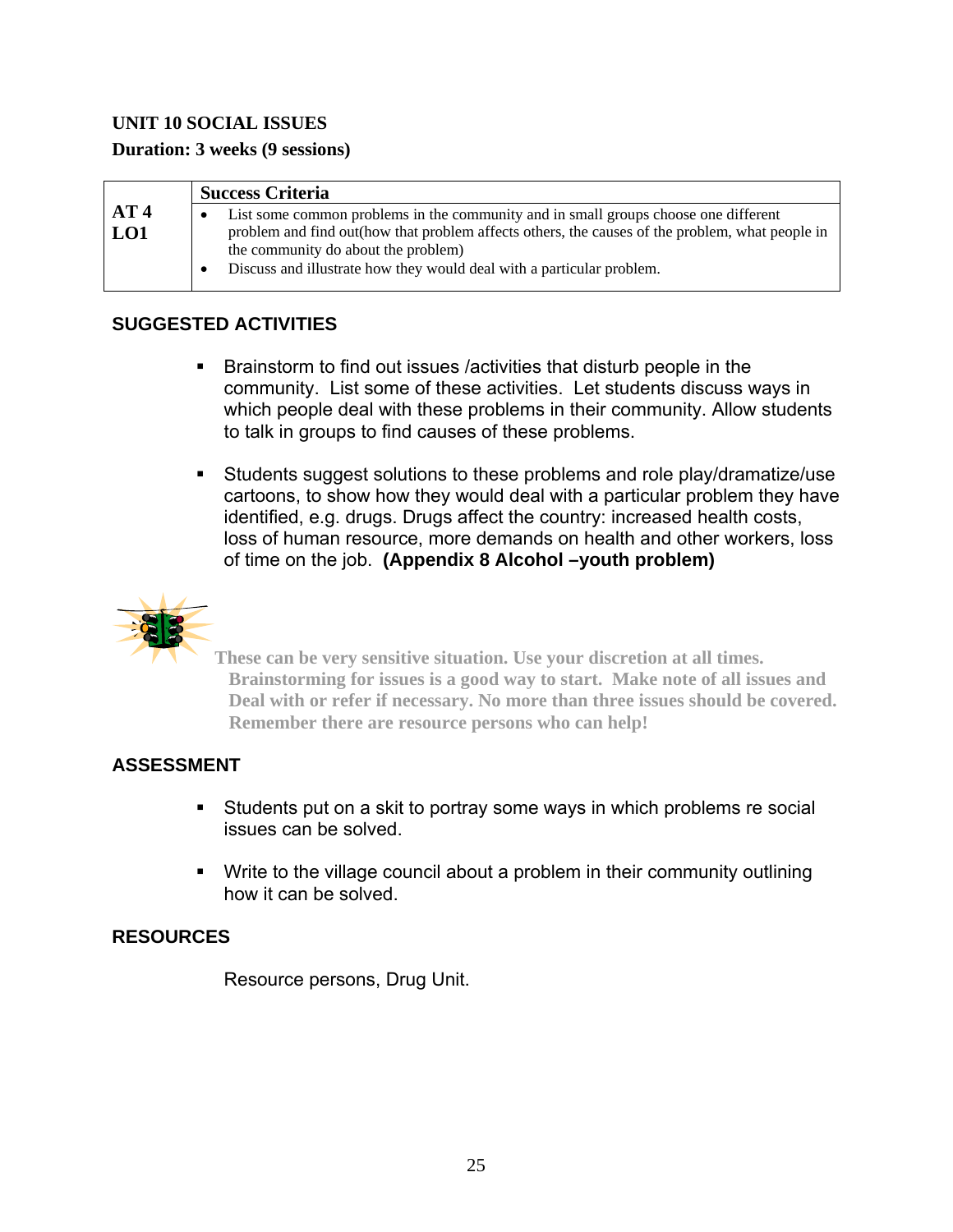**EXEMPLAR LESSON PLAN GRADE 3** 

| <b>UNIT1</b>              | People and Origin                                                                                               |
|---------------------------|-----------------------------------------------------------------------------------------------------------------|
| <b>TOPIC</b>              | Indigenous People of Dominica                                                                                   |
| <b>OBJECTIVE</b>          | Identify indigenous people among other peoples.<br>Describe some features of indigenous people of their country |
| <b>PREVIOUS KNOWLEDGE</b> | Students see different kinds of people in their<br>country. They have heard of the word Carib                   |
| <b>RESOURCES</b>          | Pictures, story (can be made up) paper, crayons,<br>map of Dominica                                             |

#### **INTRODUCTION**

Present at least four pictures of people of different races including Caribs. Allow students to talk about the people and tell where they come from.

#### **DEVELOPMENT**

- 1. In groups let students discuss what they know about the Caribs. Teacher then reads the story about indigenous people in Dominica. Students will listen to find new information about the Caribs as read by the teacher.
- 2. Let students share what they knew and what they now know about the Caribs.
- 3. In groups let students list some of the distinguishing features of the Caribs.
- 4. Students discuss why the Caribs are called indigenous people.
- 5. Using a map of Dominica, let students locate where most of the Caribs live in Dominica and why.

#### **CONCLUSION**

Teacher asks individuals to summarize the lesson using key questions. E.g. How can we know a person is a Carib? Why are they in the Carib reserve?

#### **ASSESSMENT**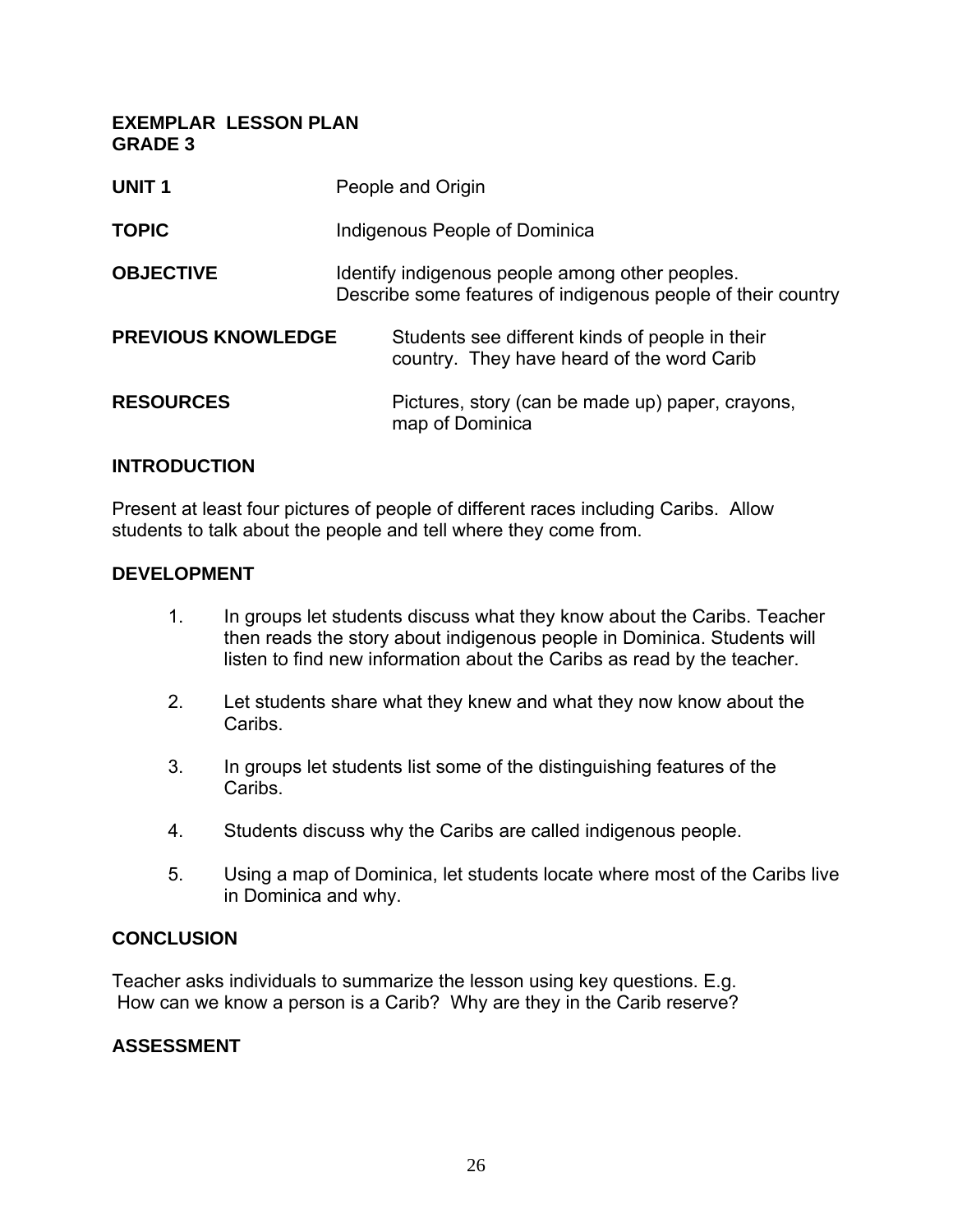Based on their knowledge of indigenous people (Carib), students will give a short talk to students of a lower class about the Caribs. Write a sentence using the word indigenous. **FOLLOW-UP** 

Students will be asked to collect information and pictures of indigenous people of Dominica.

| <b>EXEMPLAR LESSON PLAN</b><br><b>GRADE 3</b><br><b>UNIT 5</b> |     |                                                                                  |
|----------------------------------------------------------------|-----|----------------------------------------------------------------------------------|
| <b>THEME</b>                                                   |     | <b>Our Resources</b>                                                             |
| <b>TOPIC</b>                                                   |     | Keeping My Environment Clean                                                     |
| <b>OBJECTIVE</b>                                               | (1) | Students will be able to see the need for keeping their<br>Environment clean     |
|                                                                | (2) | Students will clean up an area in their environment                              |
| <b>PREVIOUS KNOWLEDGE</b>                                      |     | Students have a knowledge of litter and when some<br>where is untidy             |
| <b>RESOURCES</b>                                               |     | Gloves, garbage bags, manila paper, crayon, picture of an<br>unclean environment |

### **INTRODUCTION:**

Teacher presents picture and students will say if they have seen an area like that in their village/town/city

#### **DEVELOPMENT:**

- 1. Students will discuss the picture (of an unclean environment) and state the problem it portrays
- 2. Students will devise a plan to solve the problem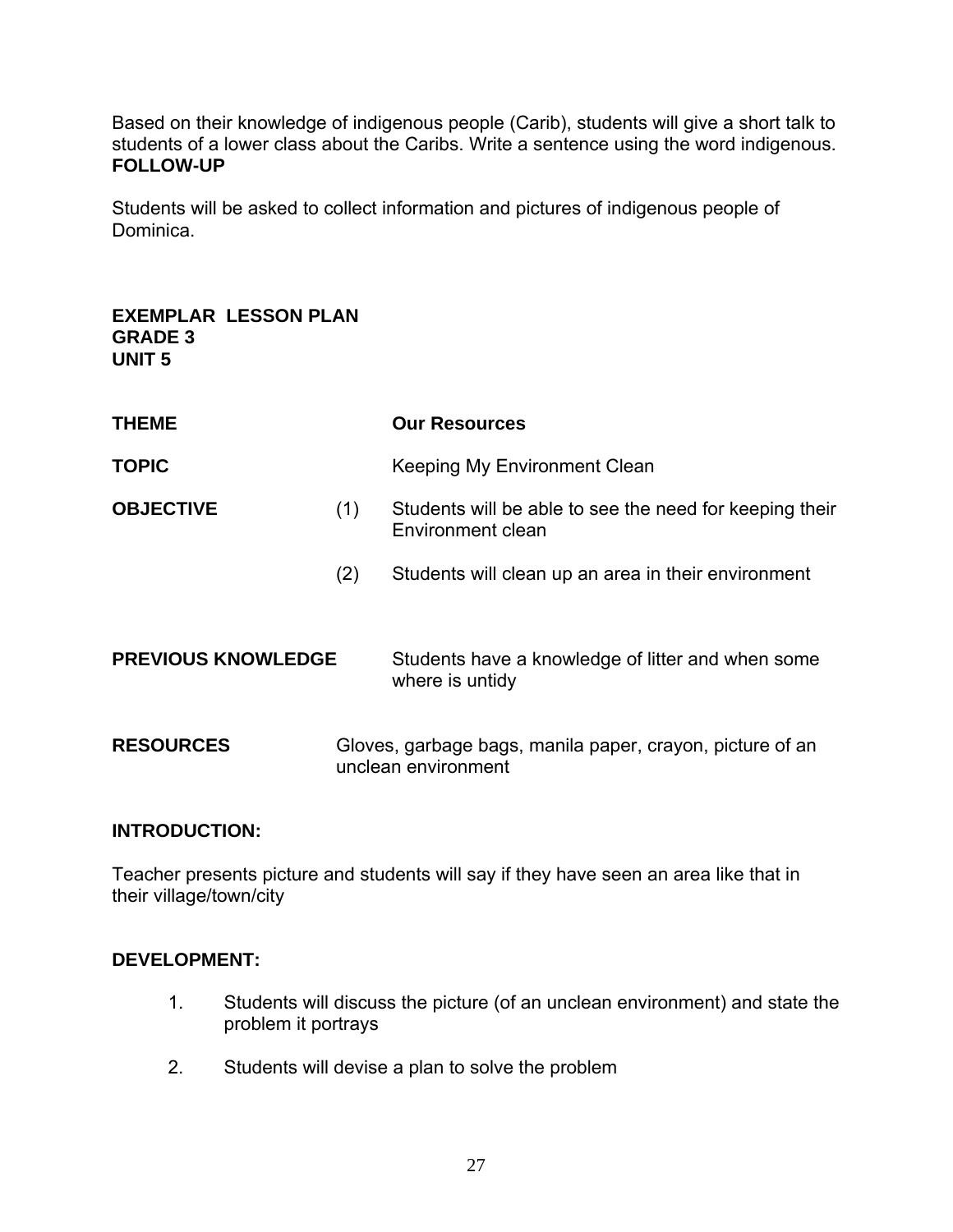- 3. Students will report steps one and two
- 4. They will identify an area in their environment with the same problem that needs cleaning. Students will plan how they are going to clean up the area

## **CONCLUSION**

Students will give a summary of what makes an unclean environment and the importance of having a clean environment.

# **EVALUATION**

Students will use gloves to collect garbage which will be put in bags and disposed properly

#### **FOLLOW-UP**

- 1. Students will take part in a drawing contest "A clean" and "A dirty" **Environment**
- 2. Students will plant flowers in a selected area.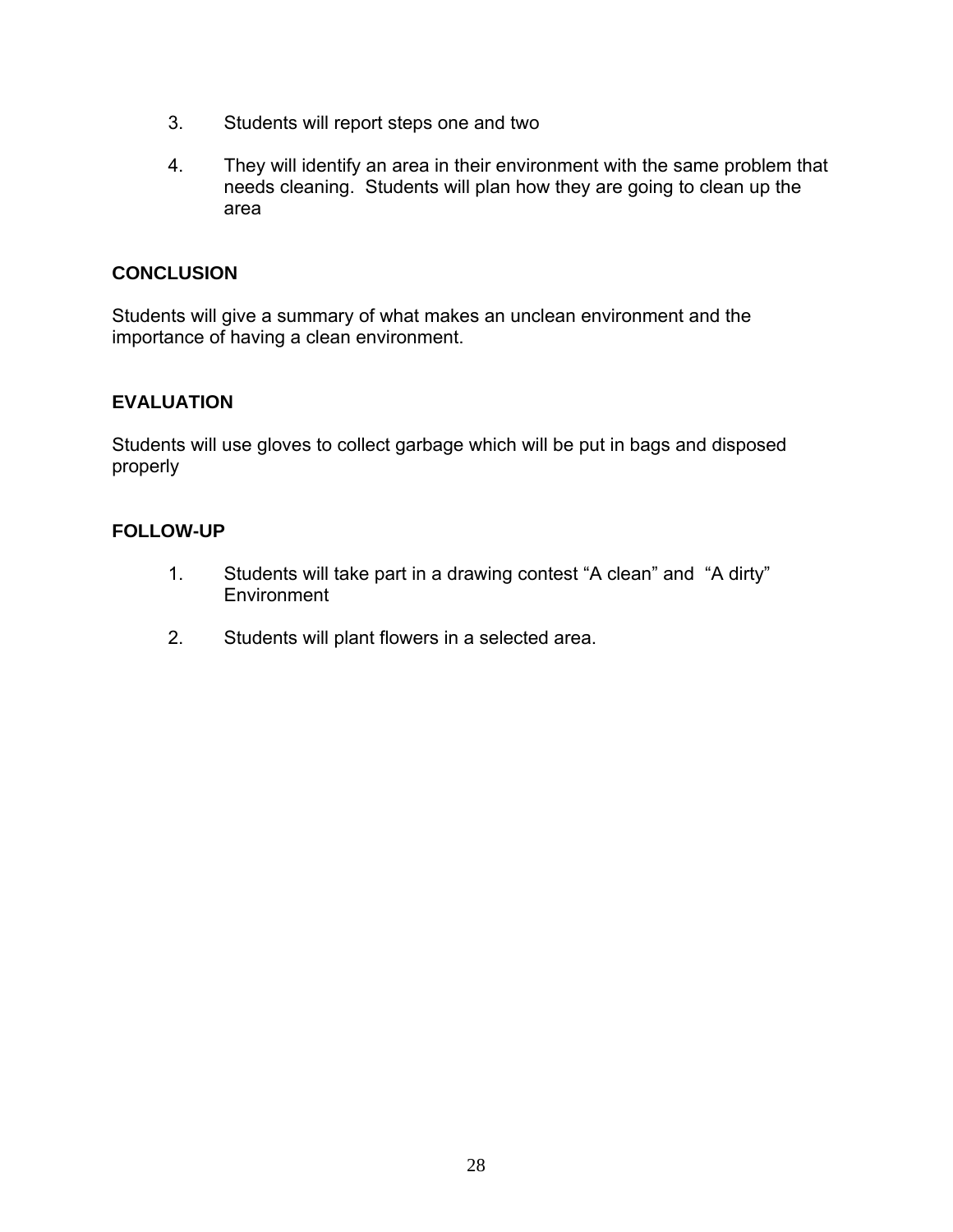# **SOCIAL SCIENCES YEAR SUMMARY GRADE 4**

|                   |                                                 | <b>SESSIONS</b>    |    |
|-------------------|-------------------------------------------------|--------------------|----|
| <b>TERM1</b>      |                                                 |                    |    |
| UNIT 1            | <b>PEOPLE AND ORIGIN</b>                        | <b>AT 2 LO3</b>    | 9  |
| UNIT <sub>2</sub> | <b>PATRIOTISM</b>                               | <b>AT 1 LO1</b>    | 12 |
| <b>UNIT 3</b>     | <b>LOCATION</b>                                 | <b>AT 2 LO1</b>    | 6  |
| <b>UNIT 4</b>     | <b>WEATHER</b>                                  | <b>AT 2 LO 2</b>   | 9  |
|                   |                                                 |                    |    |
| <u>TERM 2</u>     |                                                 |                    |    |
| <b>UNIT 5</b>     | USES, CONSERVATION/PRESERVATION AT 3 LO 1       |                    | 12 |
| <b>UNIT 6</b>     | <b>GROUPS AND COOPERATION</b>                   | <b>AT 1 LO2, 4</b> | 9  |
|                   | UNIT 7 WORK AND OCCUPATION                      | <b>AT 3 LO 3</b>   | 12 |
|                   |                                                 |                    |    |
| <b>TERM 3</b>     |                                                 |                    |    |
| <b>UNIT 8</b>     | <b>SOCIAL CHANGE</b>                            | <b>AT 4 LO 2</b>   | 9  |
| <b>UNIT 9</b>     | RIGHTS, RESPONSIBLITIES & GOVERNANCE. AT 1 LO 3 |                    | 15 |
| <b>UNIT 10</b>    | <b>SOCIAL ISSUES</b>                            | <b>AT 4 LO 1</b>   | 9  |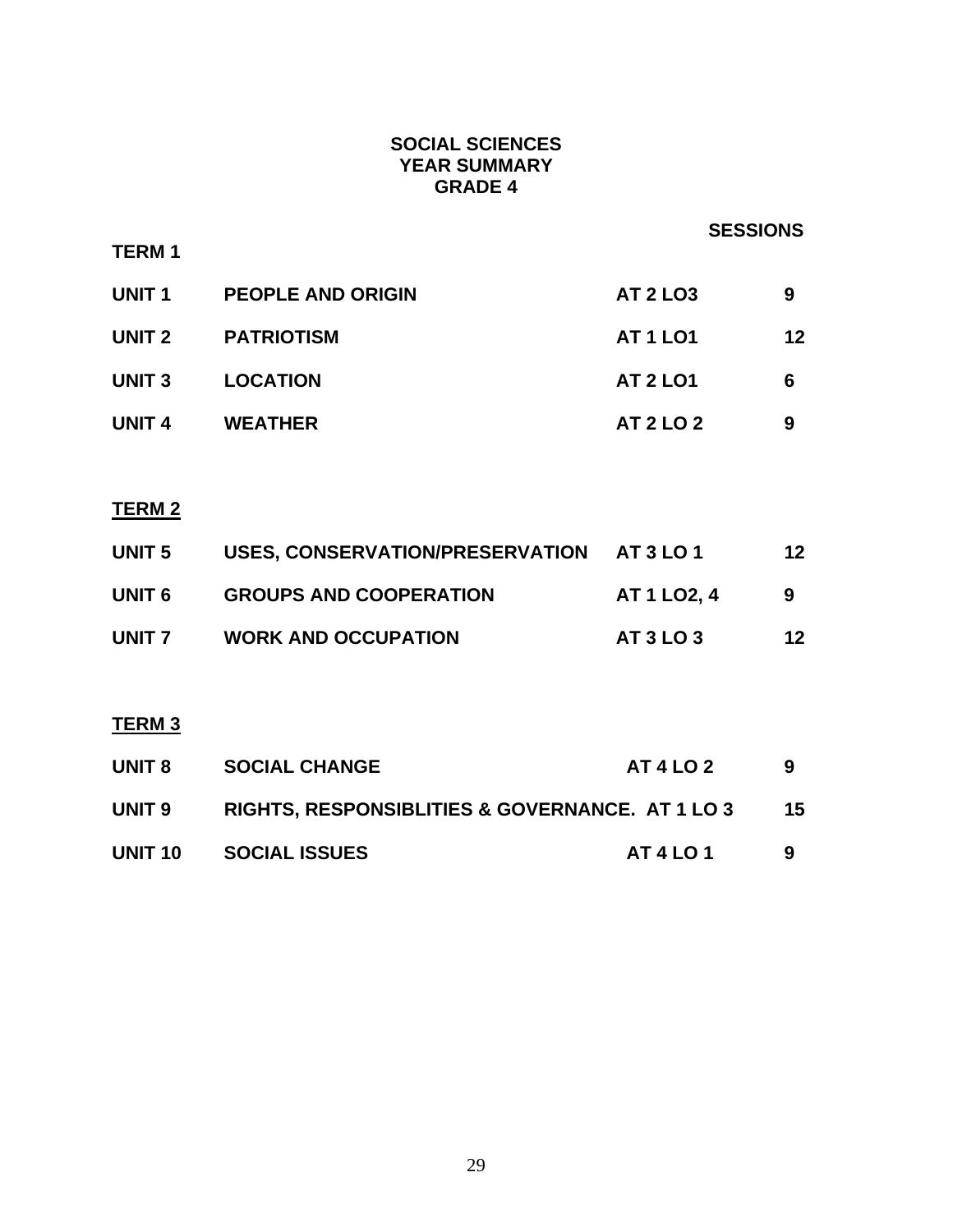## **GRADE 4 TERM SUMMARY THEME: WHO AM I?**

| <b>TERMI</b>                                                                                                                                                         | <b>SESSIONS</b> |
|----------------------------------------------------------------------------------------------------------------------------------------------------------------------|-----------------|
| UNIT 1 PEOPLE WHO CAME TO THE CARIBBEAN AT 2<br>LO3: Examine the contribution of other ancestors to the development of their country.                                | 9               |
| <b>SUCCESS CRITERIA</b>                                                                                                                                              |                 |
| Categorize the groups of people who came to the Caribbean and identify their ethnicity<br>$\bullet$                                                                  |                 |
| Talk about why the Africans came and why we are descendants, what they brought, and how<br>$\bullet$                                                                 |                 |
| they helped their country to grow.                                                                                                                                   |                 |
| Describe the role of Bala and other slaves to Dominica.<br>$\bullet$<br>Compare their way of life with modern day living.<br>$\bullet$                               |                 |
| Show appreciation for their role in shaping who we are.<br>٠                                                                                                         |                 |
| Visit a site of historic consequence to our ancestors.<br>٠                                                                                                          |                 |
|                                                                                                                                                                      |                 |
| UNIT 2 PATRIOTISM -NATIONAL IDENTITY<br>AT 1<br>LO1: Recognize and appreciate the importance of our national identity.                                               | 12              |
|                                                                                                                                                                      |                 |
| <b>SUCCESS CRITERIA:</b>                                                                                                                                             |                 |
| Describe some things that make us Dominican.<br>$\bullet$                                                                                                            |                 |
| Give reasons why they should be proud Dominicans.<br>٠                                                                                                               |                 |
| Use a variety of ways to show their national identity.<br>$\bullet$                                                                                                  |                 |
| Demonstrate respect for national symbols (human and non-human)<br>$\bullet$                                                                                          |                 |
| Discuss their role in independence celebrations.<br>٠                                                                                                                |                 |
| UNIT 3 LOCATION AT 2<br>LO1: Study the location of Dominica in relation to the Caribbean and examine the benefits<br>of the location to us.                          | 6               |
| <b>SUCCESS CRITERIA</b>                                                                                                                                              |                 |
| Describe and locate Dominica on a Caribbean map.<br>$\bullet$                                                                                                        |                 |
| Locate the various Caribbean islands and island groupings on a map of the Caribbean.<br>$\bullet$                                                                    |                 |
| Conduct group projects to find information about the physical similarities and differences<br>$\bullet$                                                              |                 |
| among selected islands.                                                                                                                                              |                 |
| Explain how we benefit from our location in the Caribbean- (economic, education, health,<br>$\bullet$<br>culture.)                                                   |                 |
| <b>UNIT 4 WEATHER</b><br>AT2                                                                                                                                         |                 |
| LO2: Investigate conditions of the earth which impact man and describe the role of disaster                                                                          |                 |
| preparedness and management.                                                                                                                                         | 6               |
|                                                                                                                                                                      |                 |
| <b>SUCCESS CRITERIA</b>                                                                                                                                              |                 |
| Describe how a hurricane, earthquake, or volcanic eruption occurs.<br>$\bullet$                                                                                      |                 |
| Demonstrate a volcanic eruption<br>$\bullet$                                                                                                                         |                 |
| Discuss what happens to people and their surroundings during these phenomena<br>$\bullet$                                                                            |                 |
| Identify appropriate actions to be taken before, during and after any one of these phenomena.<br>$\bullet$<br>Discuss how people cooperate during these events.<br>٠ |                 |
|                                                                                                                                                                      |                 |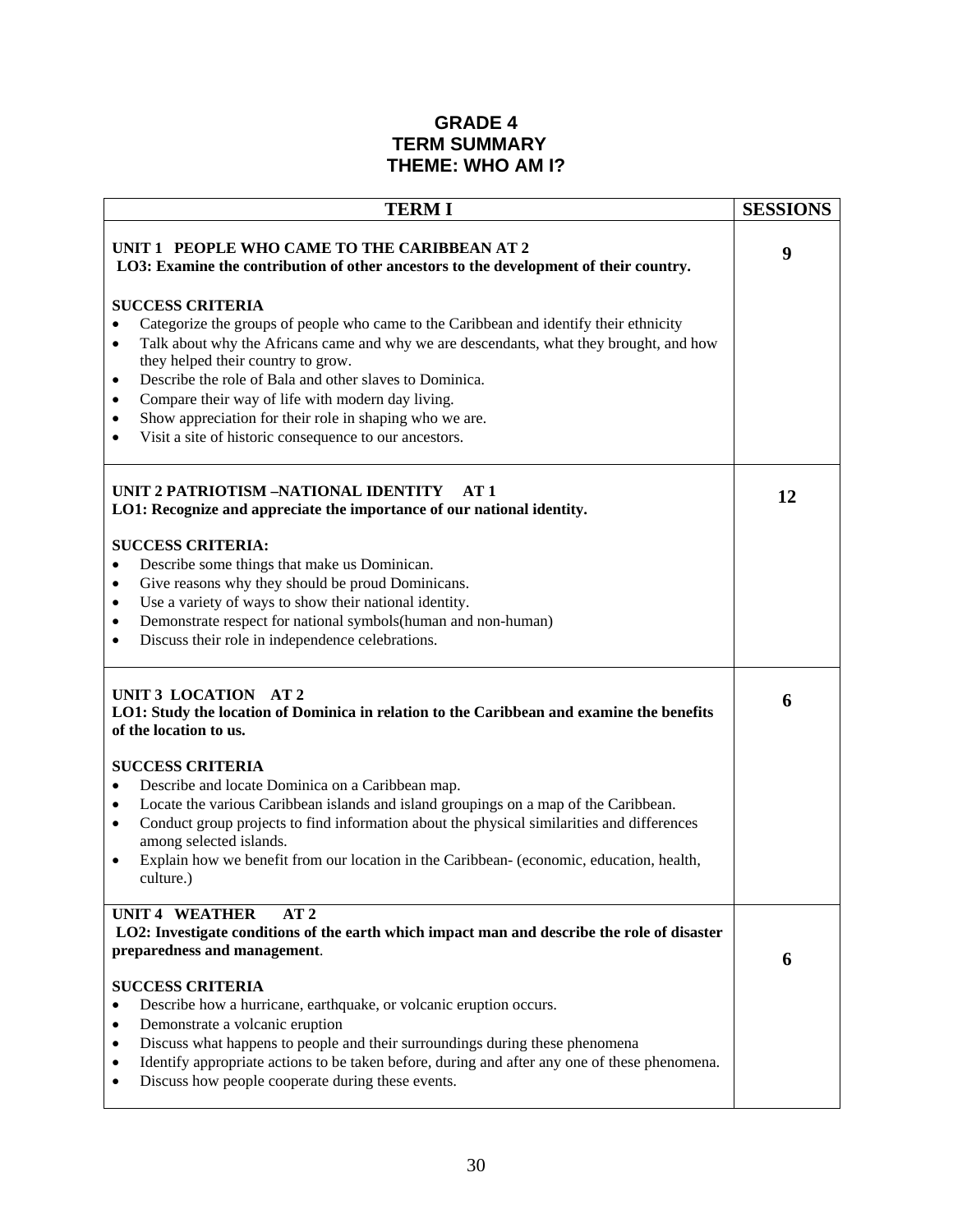#### **GRADE 4**

#### **TERM 1 THEME: WHO AM I? UNIT 1 PEOPLE WHO CAME TO THE CARIBBEAN Duration: 3 weeks (9 sessions)**

| AT2 |   | <b>Success Criteria</b>                                                                 |
|-----|---|-----------------------------------------------------------------------------------------|
| LO3 |   | Categorize the groups of people who came to the Caribbean and identify their ethnicity  |
|     | ٠ | Talk about why the Africans came and why we are descendants, what they brought, and how |
|     |   | they helped their country to grow.                                                      |
|     | ٠ | Describe the role of Bala and other slaves to Dominica.                                 |
|     | ٠ | Compare their way of life with modern day living.                                       |
|     | ٠ | Show appreciation for their role in shaping who we are.                                 |
|     |   | Visit a site of historic consequence to our ancestors.                                  |

## **SUGGESTED ACTIVITIES**

- Students talk about the different groups of people they see in their country and locate where in the world the different groups came from.
- Students use the world map to trace movements from the country of origin of each ethnic which came to their country and the Caribbean. **(Appendix 9 sea routes )**
- If In groups let students identify the languages spoken by each group and represent the information on a map of the Caribbean

 Students research the Africans who came to the region stating why and how they came, what they brought and how they helped their country to develop. **(Appendix 10 ethnic settlement)** 

- Students make illustrations to show the way the Africans were brought to the region, what they did on the plantations and how they were treated
- Students find out about the runaway slaves in Dominica where they settled, how they lived and the role they played in the country's history-Jaco and ,Pharcelle etc. **(Appendix 11, African slaves and slavery)**
- **Students listen to stories about runaway slaves**
- Students make/ collect drawings of the runaway slaves, homes, tools, weapons etc and display them in the social sciences corner in their class room.
- Students in groups draw up a table where they compare the way of life of the runaway slaves with life today.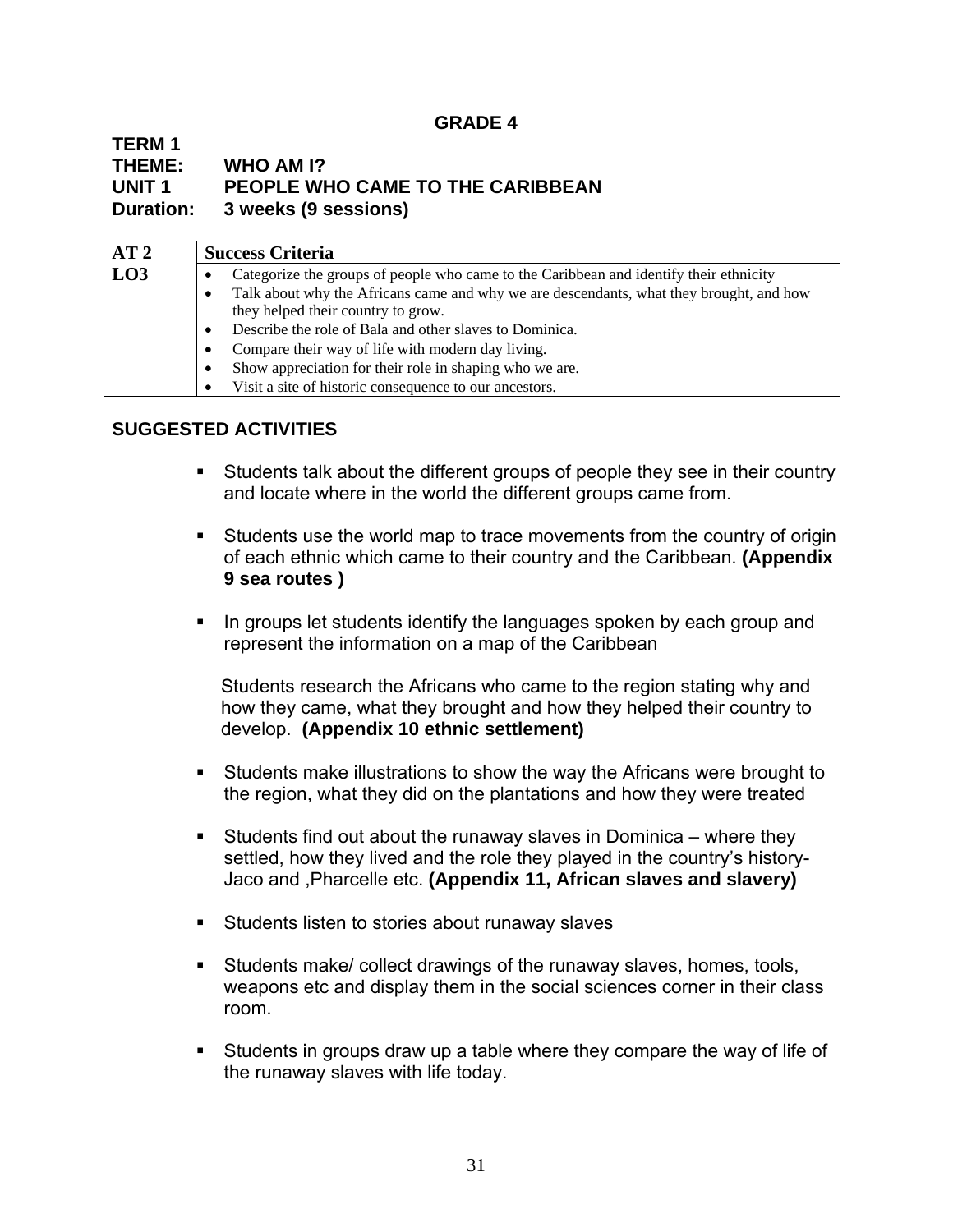- Students give reasons for wanting to name their class groups after the runaway slaves who settled in Dominica e.g. Bala, Pharcele, Congore, Jaco
- Students dramatize the information they found out about the different contributions of other ancestors for instance, the way they dress
- **Students collect pictures of ancestors and make an album or scrap book.**



**Ensure that students get a grasp of our African heritage in a simple a way. A resource person may be helpful.** 

# **ASSESSMENT**

- **Match ethnic group to country of origin**
- **•** Draw a time line showing when different ethnic groups came to the Caribbean
- Collect pictures of different ethnic groups that came to the Caribbean and make a scrap book

# **RESOURCES**

Caribbean Social Studies Book 3 pg. 15-18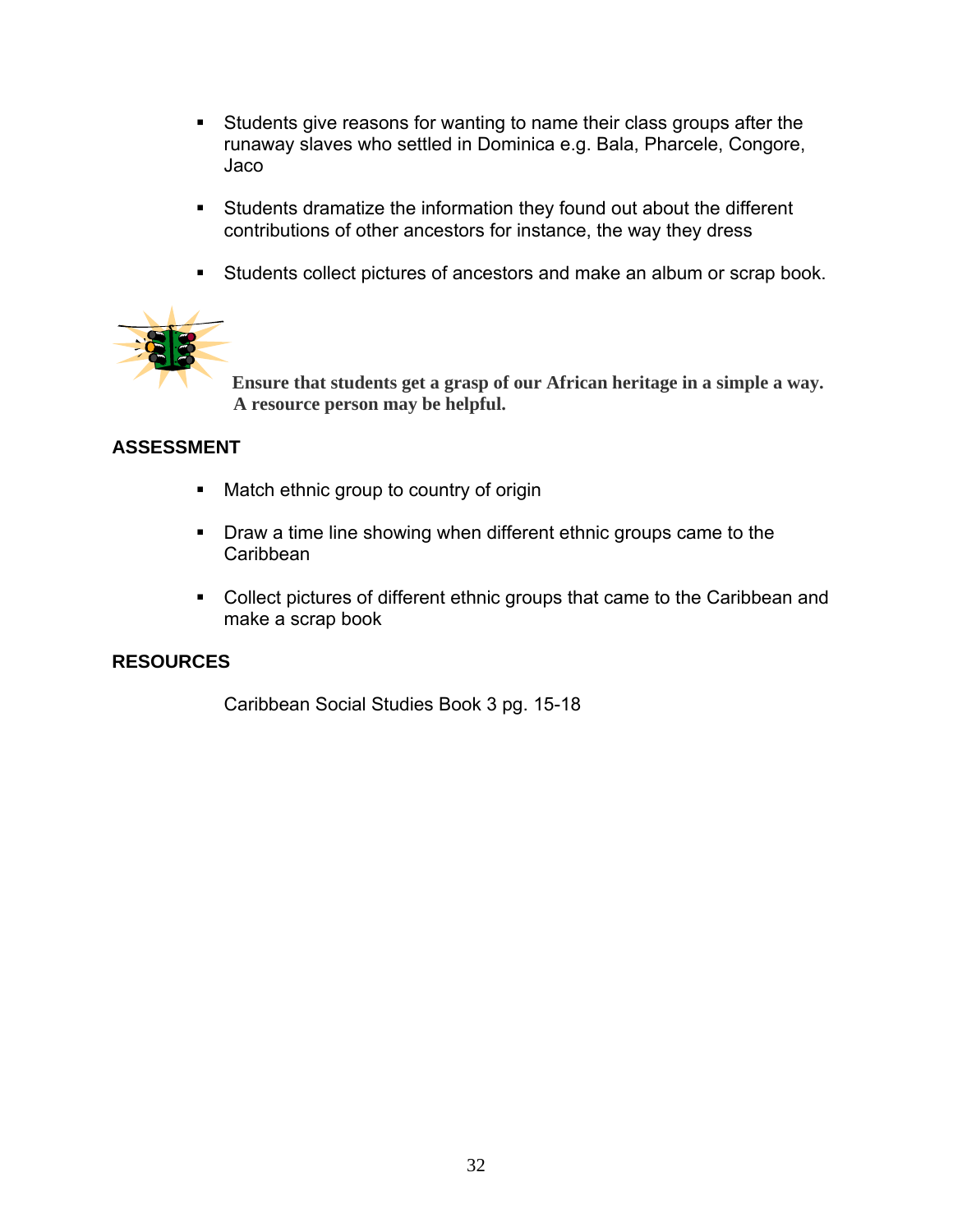#### **UNIT 2 PATRIOTISM**

#### **Duration: 4 weeks (12 sessions)**

| AT1 |           | <b>Success Criteria</b>                                        |  |  |  |  |  |
|-----|-----------|----------------------------------------------------------------|--|--|--|--|--|
| LO1 |           | Describe some things that make us Dominican.                   |  |  |  |  |  |
|     | ٠         | Give reasons why they should be proud Dominicans.              |  |  |  |  |  |
|     | $\bullet$ | Use a variety of ways to show their national identity.         |  |  |  |  |  |
|     | ٠         | Demonstrate respect for national symbols (human and non-human) |  |  |  |  |  |
|     |           | Discuss their role in independence celebrations.               |  |  |  |  |  |

- Let students make a collection of things by which Dominicans can be identified. Students state the importance of their identity- who we are as Dominicans, language, dress, music, and culture. Let students demonstrate pride in their identity. Discuss their role in Independence celebrations. Make a poster to depict aspects of our national identity.
- Students state ways in which our food and Creole language, national wear could be preserved and promoted. Let students converse using the Creole language. Invite a resource person to speak on culture and our identity.
- Let students role-play how national symbols are respected. Let students research our national symbols and compare with that of another Caribbean country. Students study some of our human symbols-President. Identify some of our national heroes and what made them famous.
- **Present information on important sites, events, buildings, incidents, places** and allow students to trace back or visit and discuss present day events which help to shape their identity as Dominicans.
- In groups let students demonstrate steps for any of the cultural dances. Find out its origin. (mazouk, flirtation)
- Allow students to listen to cultural and patriotic songs/music and view a video on Bele, quadrille and express how they feel about them.
- If In groups let students discuss why independence is important to them and Dominicans in general. Let students demonstrate their role and illustrate any aspect of our Independence celebrations.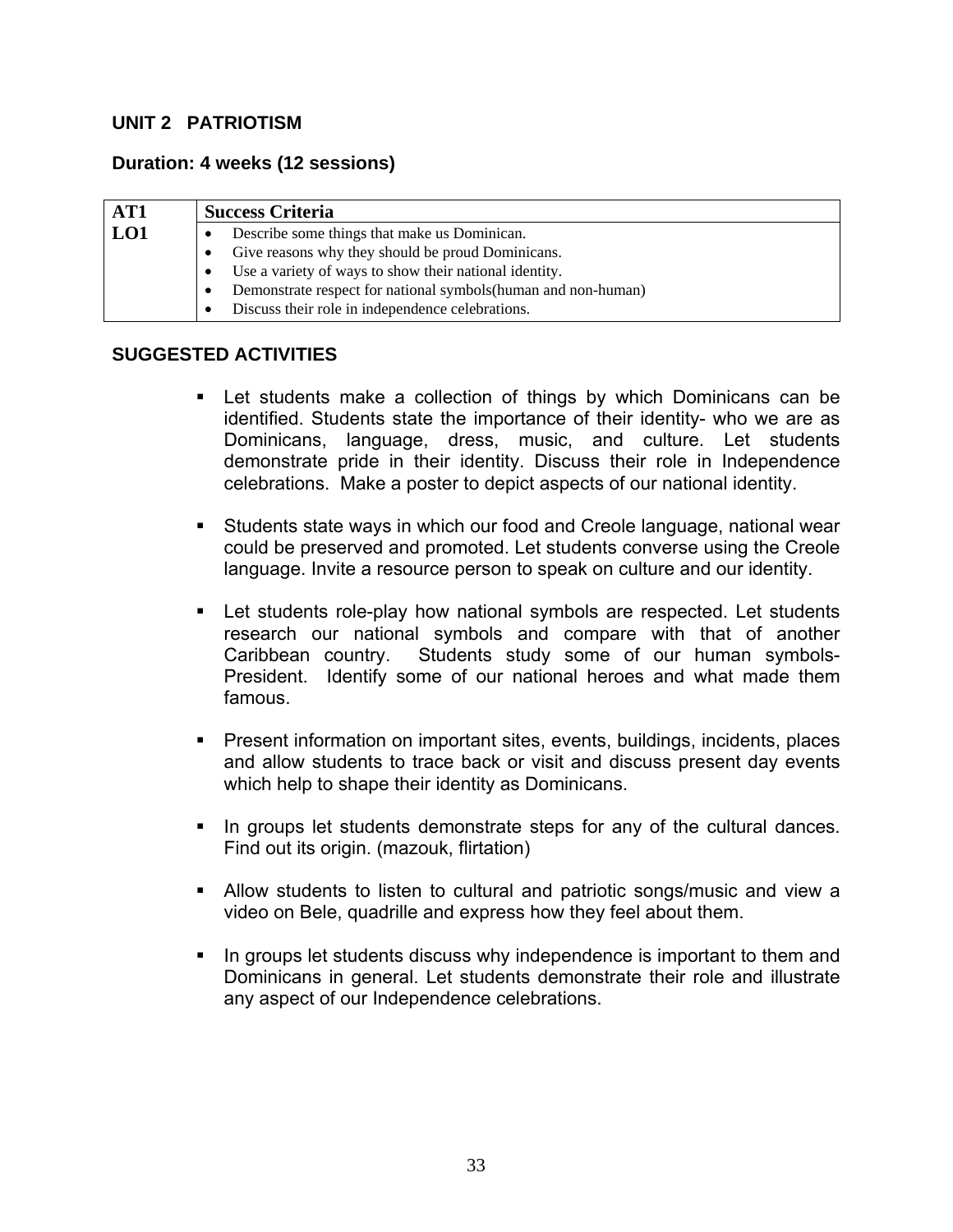

**Make these activities as meaningful as possible using pictures, songs drama and art. Link with the VPA Curriculum.** 

## **ASSESSMENT**

- **Students prepare and display a Creole dish.**
- **•** Dramatize a cultural dance using cultural music.

#### **RESOURCES**

Caribbean Social Studies Book 3 pg. 77-81 and Dominica pg. 90-100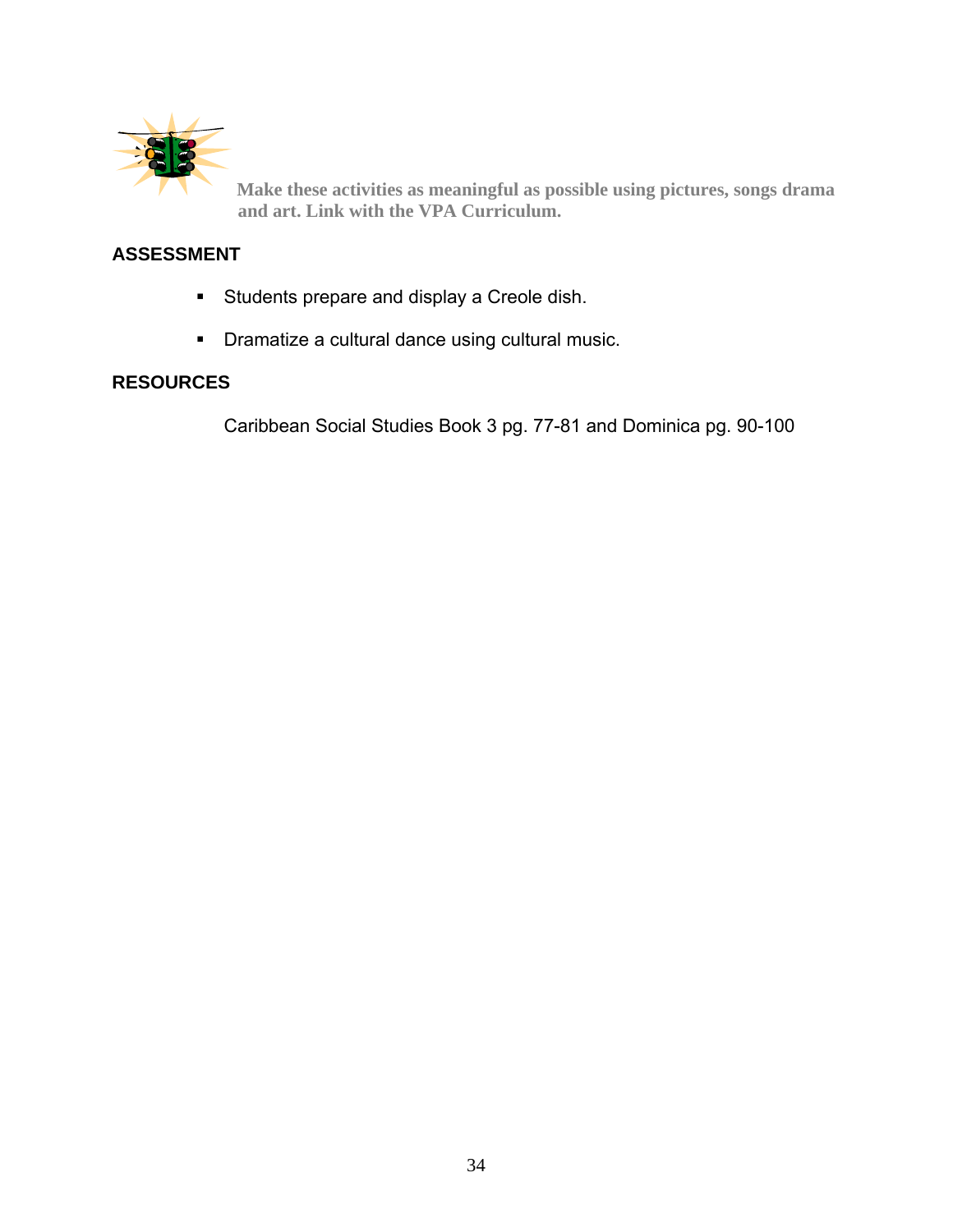### **UNIT 3: LOCATION**

### **Duration: 2 weeks (6 sessions)**

| AT2 | <b>Success Criteria</b> |                                                                                                                    |
|-----|-------------------------|--------------------------------------------------------------------------------------------------------------------|
| LO1 | $\bullet$               | Describe and locate Dominica on a Caribbean map.                                                                   |
|     |                         | Locate the various Caribbean islands and island groupings on a map of the Caribbean.                               |
|     | $\bullet$               | Conduct group projects to find information about the physical similarities and differences among selected islands. |
|     |                         | Explain how we benefit from our location in the Caribbean- (economic, education, health, culture.)                 |

- **Students draw an outline map of Dominica and compare its shape with** other maps of the Caribbean islands.(review)
- **Have students identify places of settlement in Dominica on a blank map of** Dominica - north, south, east and west. Associate settlement with occupation, culture and language.
- Students identify Dominica on a map of the Caribbean, and then describe its location, using cardinal points and its neighbouring islands (Martinique and Guadeloupe). Use a globe or world map to locate Dominica.
- Let students identify the island groupings of the Caribbean and play a game, which requires them to name an island(s) that belong to the main group given e.g. Lesser Antilles – Grenada, St. Lucia, Montserrat.
- In groups students study two islands of the Caribbean and compare their physical features, location, shape, and grouping. How far are the islands apart? Let students use a scale of a map to compare distances. (**Appendix 12- Area of some Caribbean islands)**
- Discuss some of the benefits of our country, re its location to other countries like Martinique and Guadeloupe. Interview a huckster about his/her work in another country. Students carry out a survey in their community to gather information from residents who travel to neighbouring French countries or other Caribbean islands (b) find out the reason for their visit, stops made, directions travelled, **(Appendix 13, Notes on map reading)**
- Make an illustration using pictograph/bar graph to show information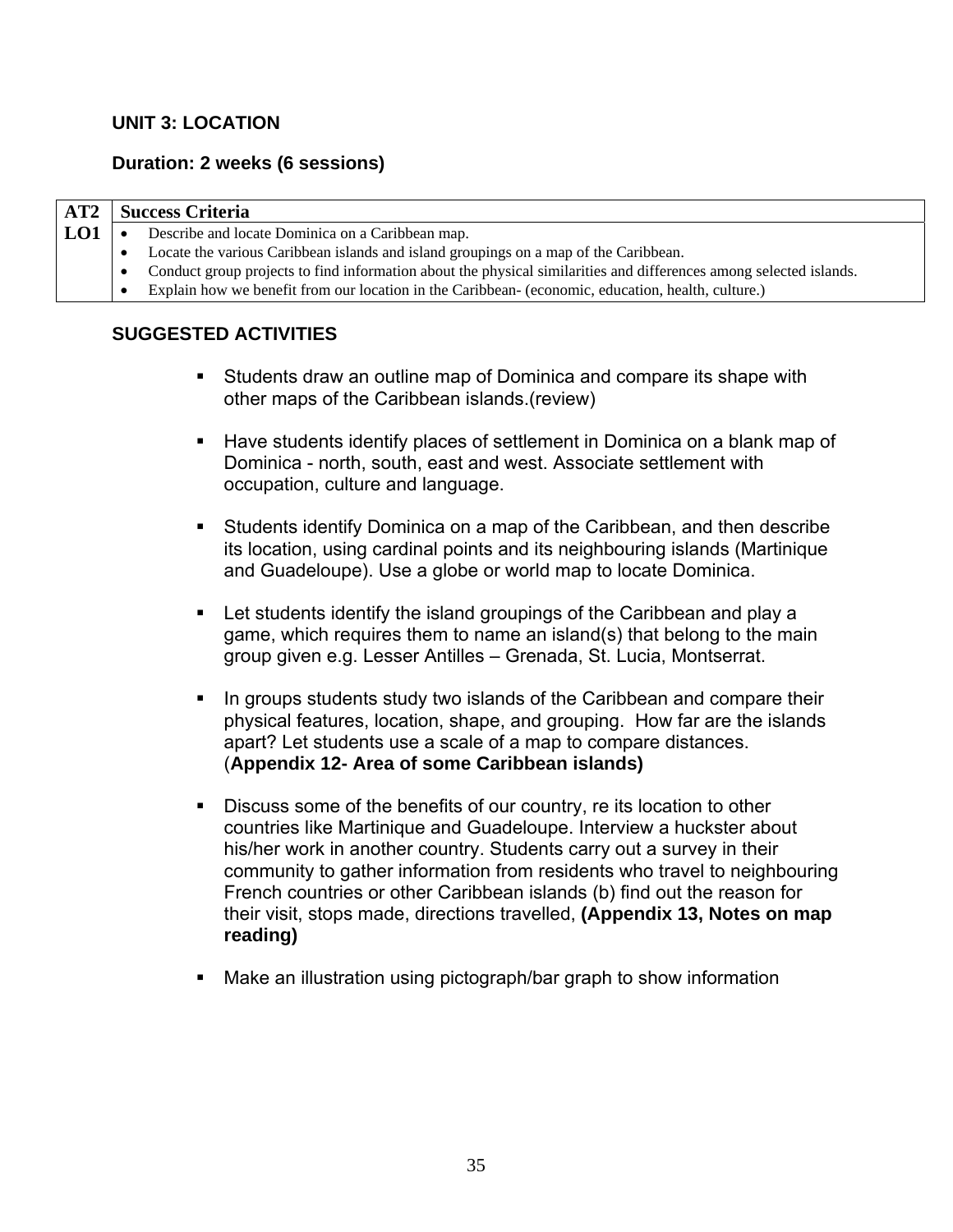

**This unit must be taught using a map or maps and a globe and require students to learn by doing** 

### **ASSESSMENT**

On a blank map of the Caribbean students identify Dominica and neighbouring islands: match individual islands to the main group it belongs e.g. Montserrat – Lesser Antilles Cuba – Greater Antilles

## **RESOURCES**

Our Caribbean Community Book 3 pg. 25- 37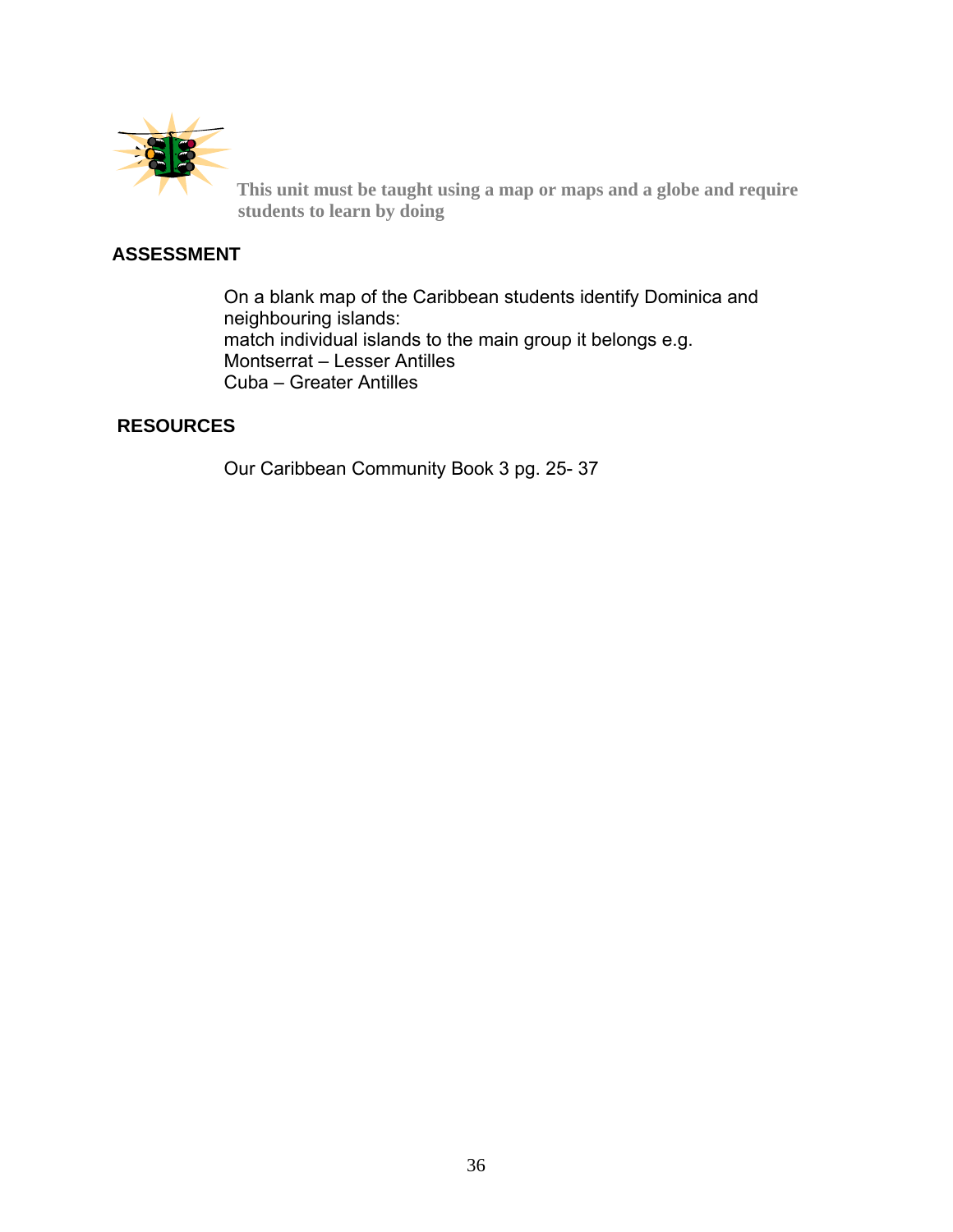# **UNIT 4: WEATHER Duration: 2 weeks (6 sessions)**

| AT2 | <b>Success Criteria</b>                                                                                    |  |  |
|-----|------------------------------------------------------------------------------------------------------------|--|--|
| LO2 | Describe how a hurricane, earthquake, or volcanic eruption occurs.                                         |  |  |
|     | Demonstrate a volcanic eruption                                                                            |  |  |
|     | Discuss what happens to people and their surroundings during these phenomena<br>$\bullet$                  |  |  |
|     | Identify appropriate actions to be taken before, during and after any one of these phenomena.<br>$\bullet$ |  |  |
|     | Discuss how people cooperate during these events<br>$\bullet$                                              |  |  |

## **SUGGESTED ACTIVITIES**

- Students research how the following natural phenomena occur. Students discuss what happens during these phenomena. Listen to a resource person speak about the occurrence of these phenomena - Hurricane (b) earthquake (c) volcanic eruption.
- Students make a model volcano in action and describe what happens during a volcanic eruption. Explain how it impacts man and his environment.
- Draw a picture of what their surroundings would look like after a hurricane. Listen to stories told by persons who have experienced one of these phenomena.
- Take students to observe features in the natural landscape and allow them to discuss how an earthquake, volcanic eruption or hurricane would affect the land, water, and people.
- Brainstorm students on which of the following natural disasters (hurricane, earthquake, volcanic eruption) can we prepare for and how do we prepare (before, after and during). **(Appendix 14, Natural Phenomena)**
- Students dramatize how people behave/ cooperate during a disaster e.g. Hurricane. Students share their experience of being in a hurricane shelter during a hurricane.



**Use students' experiences and stories and pictures to enhance learning experiences in this unit.** 

## **ASSESSMENT**

Match a disaster with the damage it may cause. Perform a skit showing how people behave before, during and after a hurricane

**RESOURCES:** Caribbean Social Studies Book 3 pg. 38-50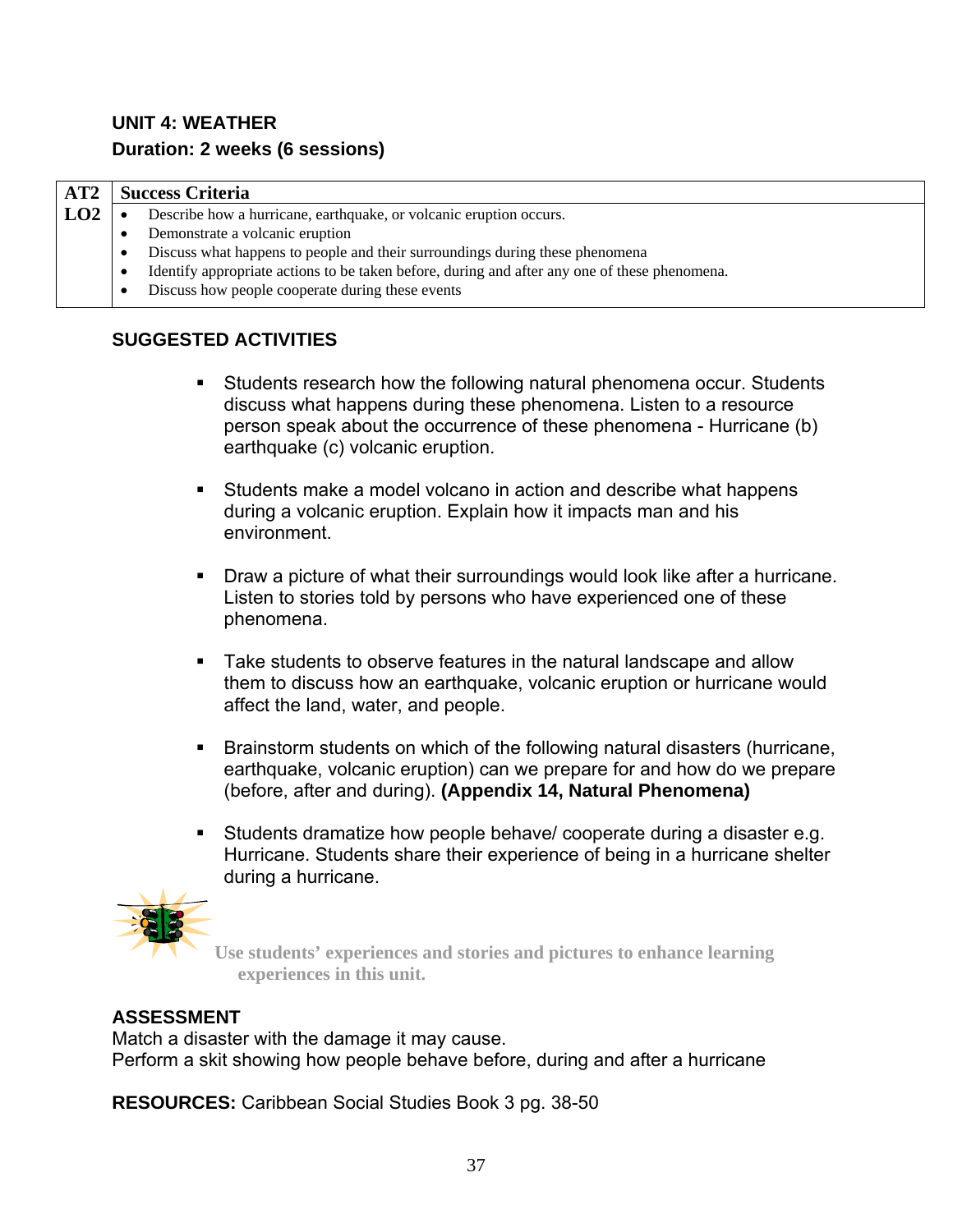| <b>TERM2</b>                                                                                                                                                                                                                                                                                                                                                                                                                                                                                                                                                                                                                                                                                           | <b>SESSIONS</b> |
|--------------------------------------------------------------------------------------------------------------------------------------------------------------------------------------------------------------------------------------------------------------------------------------------------------------------------------------------------------------------------------------------------------------------------------------------------------------------------------------------------------------------------------------------------------------------------------------------------------------------------------------------------------------------------------------------------------|-----------------|
| <b>THEME: OUR RESOURCES</b>                                                                                                                                                                                                                                                                                                                                                                                                                                                                                                                                                                                                                                                                            |                 |
| UNIT <sub>5</sub><br>USES, CONSERVATION, PRESERVATION AT 3<br>LO1: Understand and appreciate the major resources of the Caribbean islands and their<br>uses.<br>LO2: Recognize the importance of laws to conserve and preserve resources in their<br>country.                                                                                                                                                                                                                                                                                                                                                                                                                                          | 12              |
| <b>SUCCESS CRITERIA</b><br>Classify the major resources of selected islands/territories of the Caribbean.<br>Compare resources of other Caribbean territories with resources in their country.<br>Discuss how some of these resources are used for the benefit of the country.<br>Investigate a major industry of any Caribbean territory.<br>Discuss the differences between conservation and preservation of resources.<br>In groups, draw up rules to conserve/preserve selected natural and man-made resources.<br>Study conservation rules and suggest any changes that are necessary.<br>Participate in activities, which require following conservation/preservation rules in their<br>country. |                 |
| UNIT 6 GROUPS AND COOPERATION AT1<br>LO4: Examine the process of selecting leaders or members for various functions in social<br>groups.<br>LO2: Demonstrate understanding of the importance of a Cooperative.                                                                                                                                                                                                                                                                                                                                                                                                                                                                                         | 9               |
| <b>SUCCESS CRITERIA</b><br>Follow the steps in selecting a leader in their class.<br>Compare selection of social group leaders or members with political leaders.<br>$\bullet$<br>Perform some of the functions of group leaders or members of a group<br>$\bullet$<br>Talk about a prominent leader or members of a specific group.<br>Visit a cooperative in their community.<br>٠<br>Describe how a cooperative impacts on people.<br>п<br>Work on a class/school project to explore some of the activities /principles of a cooperative.<br>٠<br>Design an illustration to depict cooperation.<br>٠<br>Join a school cooperative.                                                                  |                 |
| UNIT 7 WORK AND OCCUPATION<br>AT3<br>LO3: Develop an understanding of the production and provision of goods and services in<br>their country.                                                                                                                                                                                                                                                                                                                                                                                                                                                                                                                                                          | 12              |
| <b>SUCCESS CRITERIA</b><br>Find out about the processes involved in the production of goods and services.<br>Discuss what is our tourism product and how it benefits others and us.<br>Describe the roles of individuals /groups in the tourism / agricultural industry<br>Compare the production of goods locally with imported goods.<br>Participate in a buy local campaign to promote the importance of eating and buying local.<br>Discuss the jobs that are necessary for their country.                                                                                                                                                                                                         |                 |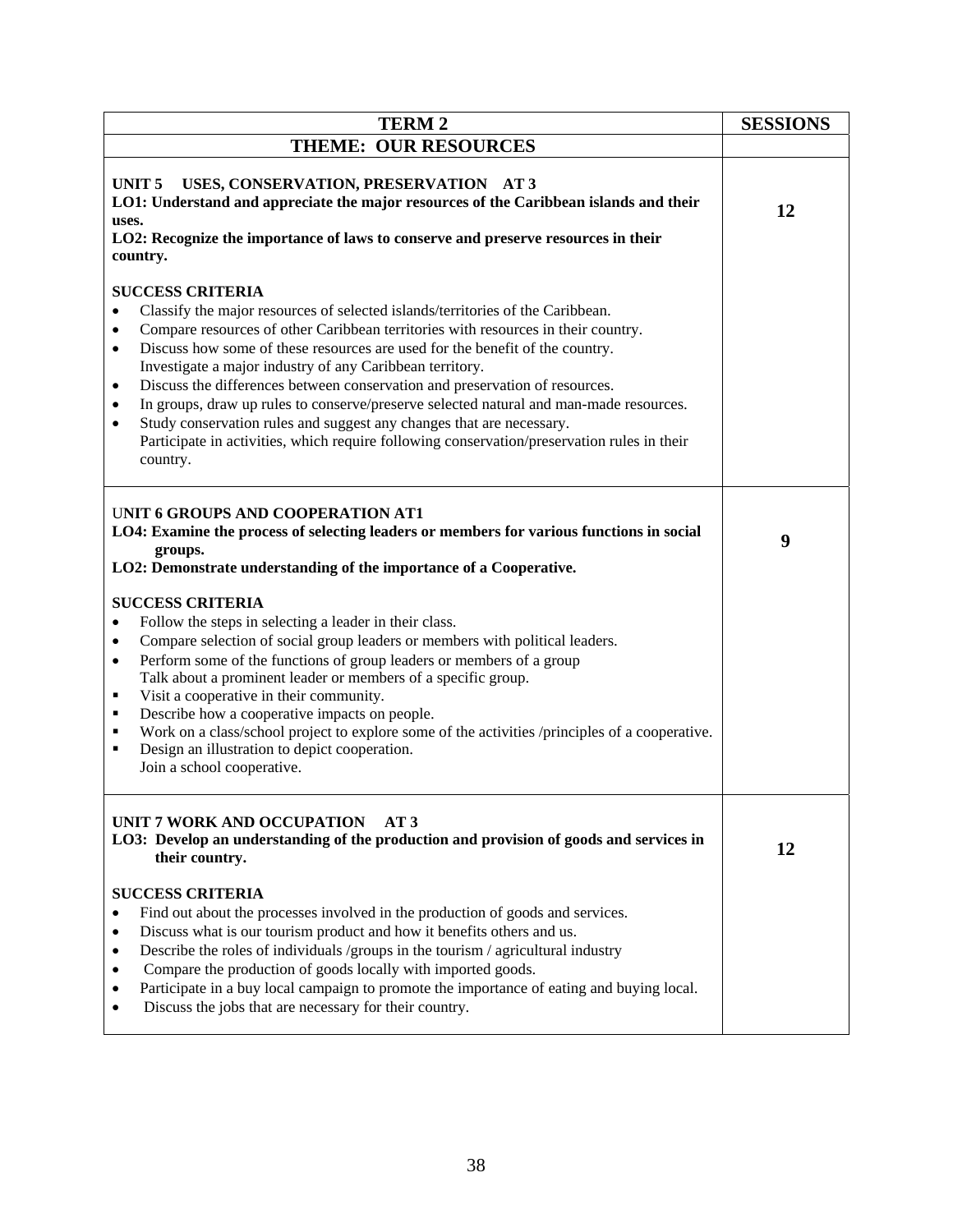### **TERM 2 THEME**: **OUR RESOURCES Unit 5 Uses, Conservation, Preservation Duration: 4 weeks (12 sessions)**

| AT3    | <b>Success Criteria</b>                                                                              |  |
|--------|------------------------------------------------------------------------------------------------------|--|
| LO1, 2 | Classify the major resources of selected islands/territories of the Caribbean.                       |  |
|        | Compare resources of other Caribbean territories with resources in their country.                    |  |
|        | Discuss how some of these resources are used for the benefit of the country.                         |  |
|        | Investigate a major industry of any Caribbean territory.                                             |  |
|        | Discuss the differences between conservation and preservation of resources.<br>$\bullet$             |  |
|        | In groups, draw up rules to conserve/preserve selected natural and man-made resources.<br>$\bullet$  |  |
|        | Study conservation rules and suggest any changes that are necessary.<br>$\bullet$                    |  |
|        | Participate in activities, which require following conservation/preservation rules in their country. |  |

### **SUGGESTED ACTIVITIES**

- Teacher uses large picture of agricultural, market or industrial scenes. Students identify examples of resources and discuss their uses. Students list resources of the Caribbean then identify two main groups in which they can be placed i.e. human and non-human
- Students prepare a chart showing some Caribbean resources used to create employment.
- Students read about major resources of some Caribbean countries and compare them with those of their country. Find out how these resources are used for the benefit of these countries- bauxite, forest, oil, water, volcanoes, waterfalls, sulphur springs etc. **(Appendix 15- Industry).**

Students research a major industry of a selected country in the Caribbean. They find out whether this industry is primary, secondary or tertiary. Students state what is produced in this industry, who works there, what material is used in production, where it comes from and where finished product is sold to. Students present information to class orally or in chart form. As a class activity let students find out the resources that are preserved/ conserved in other Caribbean countries including world heritage sites and discuss the laws related to each.

 Allow students to discuss how human resource is important for their skills, intelligence etc. for their benefit and that of their country.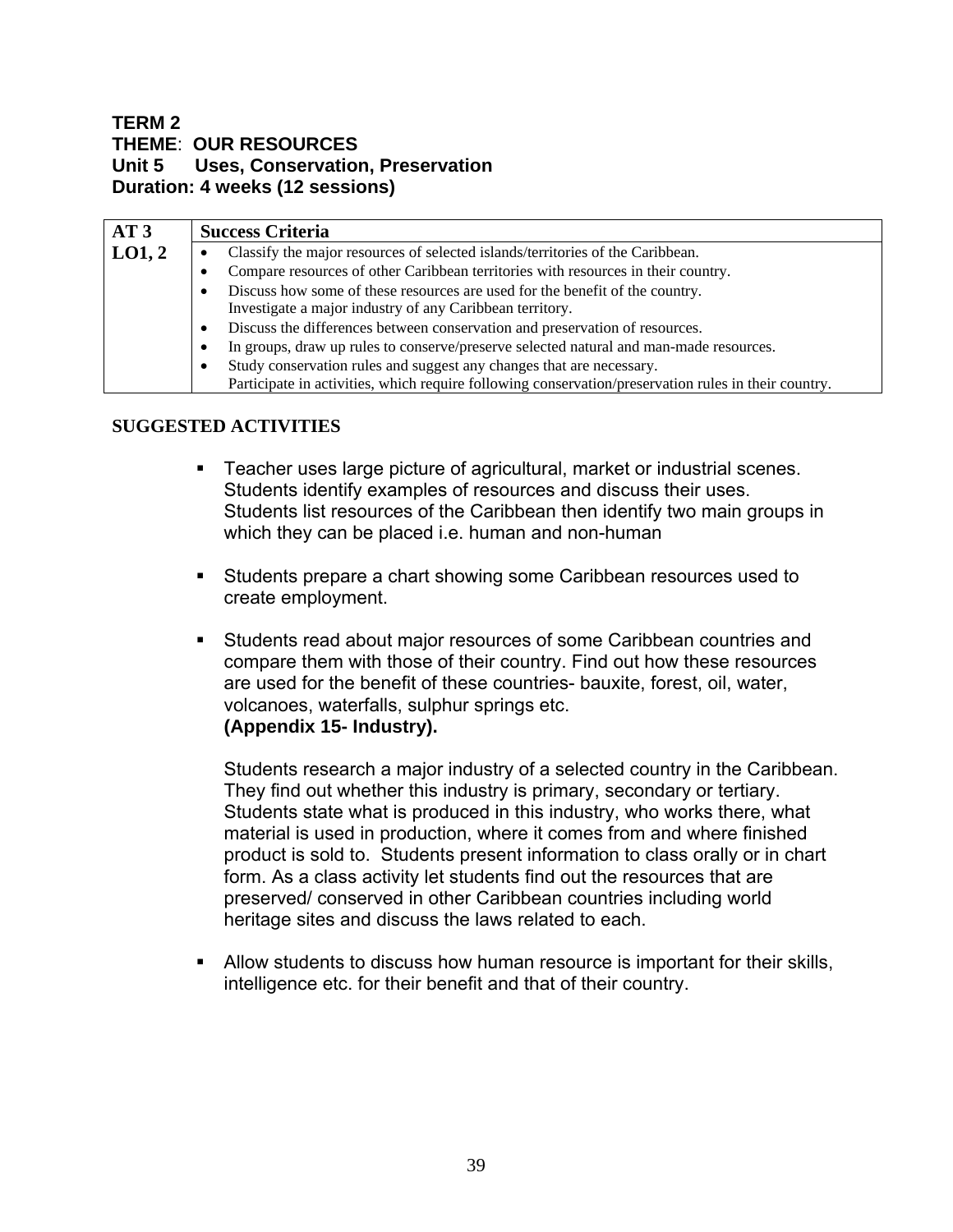

outdoor activities and field trips for hands-on learning is suggested and

encouraged.

## **ASSESSMENT**

- **Draw up a table showing some human and non-human resources in the** Caribbean.
- **EXECT:** List the different industries people in the Caribbean find employment, say what each industry entails.
- **Participate in the cleaning up of (a) school surrounding (b) beach (c) river** etc.
- Choose at least four resources and say how each can be preserved/conserved.

## **RESOURCES**

Caribbean Social Studies Book 3 pg. 38-50 (review)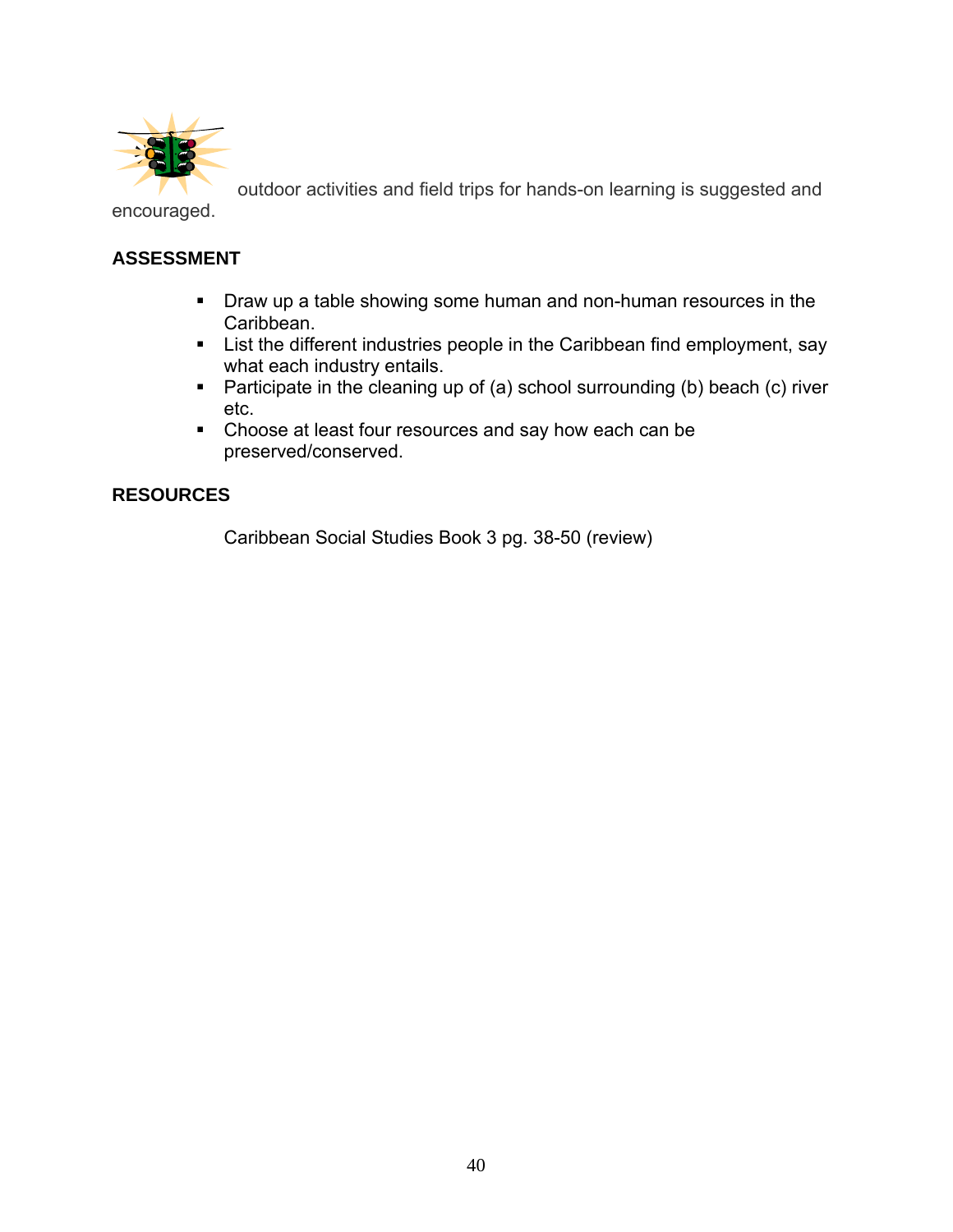#### **UNIT 6 GROUPS AND COOPERATION Duration: 3 weeks (9 sessions)**

| AT1 | <b>Success Criteria</b>                                                                                                                               |
|-----|-------------------------------------------------------------------------------------------------------------------------------------------------------|
| LO2 | Follow the steps in selecting a leader in their class.                                                                                                |
| LO4 | Compare selection of social group leaders or members with leaders-village/town council.                                                               |
|     | Perform some of the functions of group leaders or members of a group and talk about a <b>prominent</b> leader or<br>٠<br>members of a specific group. |
|     | Visit a cooperative in their community.                                                                                                               |
|     | Describe how a cooperative impacts on people.                                                                                                         |
|     | Work on a class/school project to explore some of the activities /principles of a cooperative.<br>п                                                   |
|     | Design an illustration to depict cooperation.<br>п                                                                                                    |
|     | Join a school cooperative.                                                                                                                            |

## **SUGGESTED ACTIVITIES**

- Students discuss why their class is a group. As a group let students select /vote for a class leader. Discuss the process involved and the functions of the class leader. Talk about why it is important to work with the leader.
- Students research a social group. Find out what are the various offices e.g. president, secretary etc.
- Interview the president of a group. Find out their roles and how election of officers takes place.
- **IF** In groups let students interview a chairman/member of a village/town council in their community to find out how he /she got into office. In class let students report and prepare a chart showing information collected. Compare the election of other social groups with that of a village council.
- Students dramatize the role of some leaders of groups- treasurer, secretary, chairman etc. Let students discuss the importance of social groups to a community or country.
- Let students talk about some ways in which they show cooperation at home, school, community or country. Make an illustration to depict any one. Students draw a picture showing people working together in the community to get something done e.g. cleaning a playing field or painting a community centre.
- Students find out about types of co-operatives in their country e.g. fishing, copra, bay leaf, and credit union. Let students define a cooperative and write about one cooperative in the country.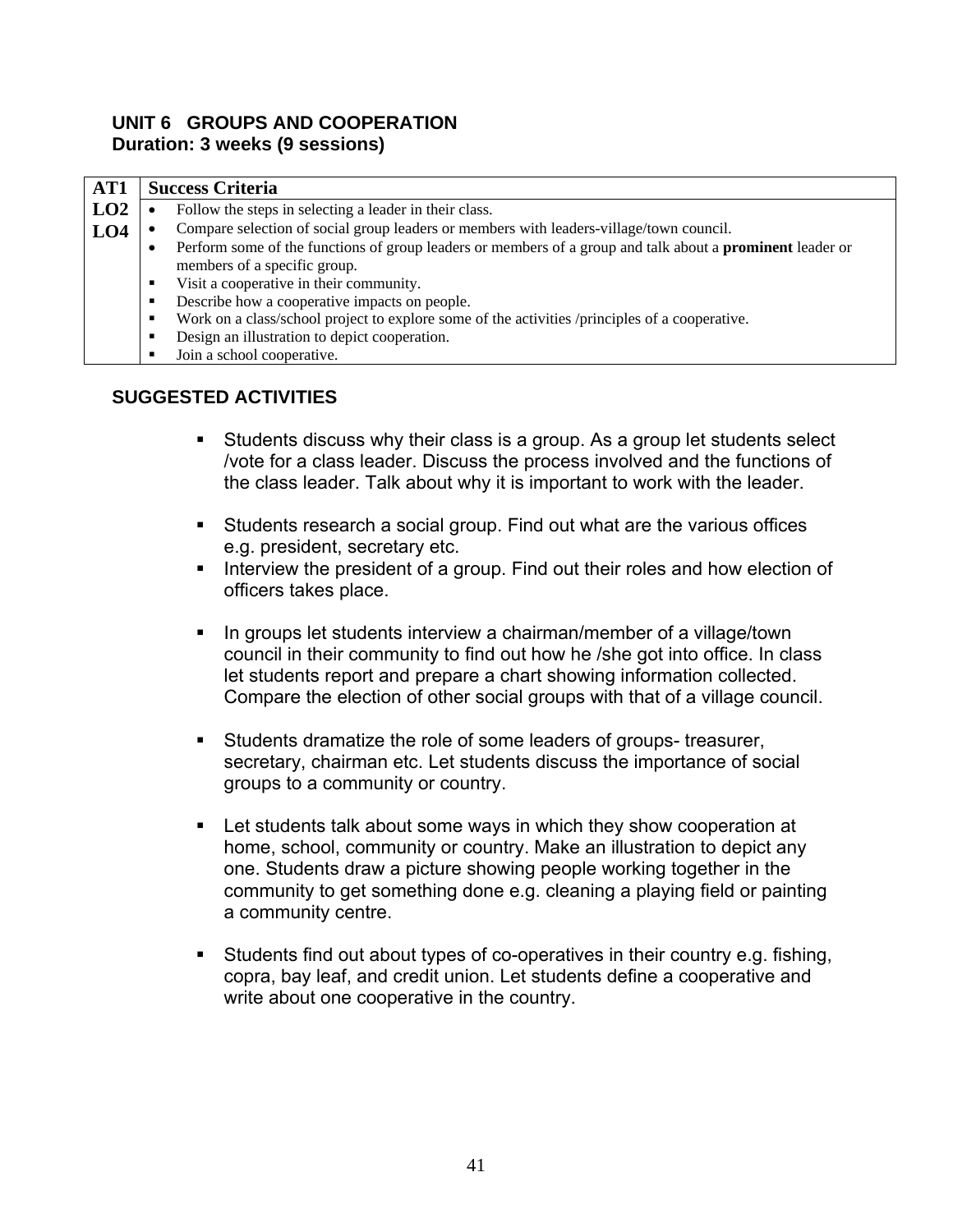- Students visit a co-operative and prepare a report on the visit to include formation, membership, meetings, elections, and operations.
- Invite a resource person to talk on the importance of joining a cooperative.
- Have students discuss some of the advantages and disadvantages of a cooperative or school cooperative.



**Encourage group discussions to generate ideas and to allow students to share their opinions. Teacher should be attentive to responses for further intervention if necessary** 

## **ASSESSMENT**

- Write a brief history of a co-operative in their community or one they know
- **Write a paragraph on the importance of good leaders in a country**

## **RESOURCES**

Resource persons, posters, pictures.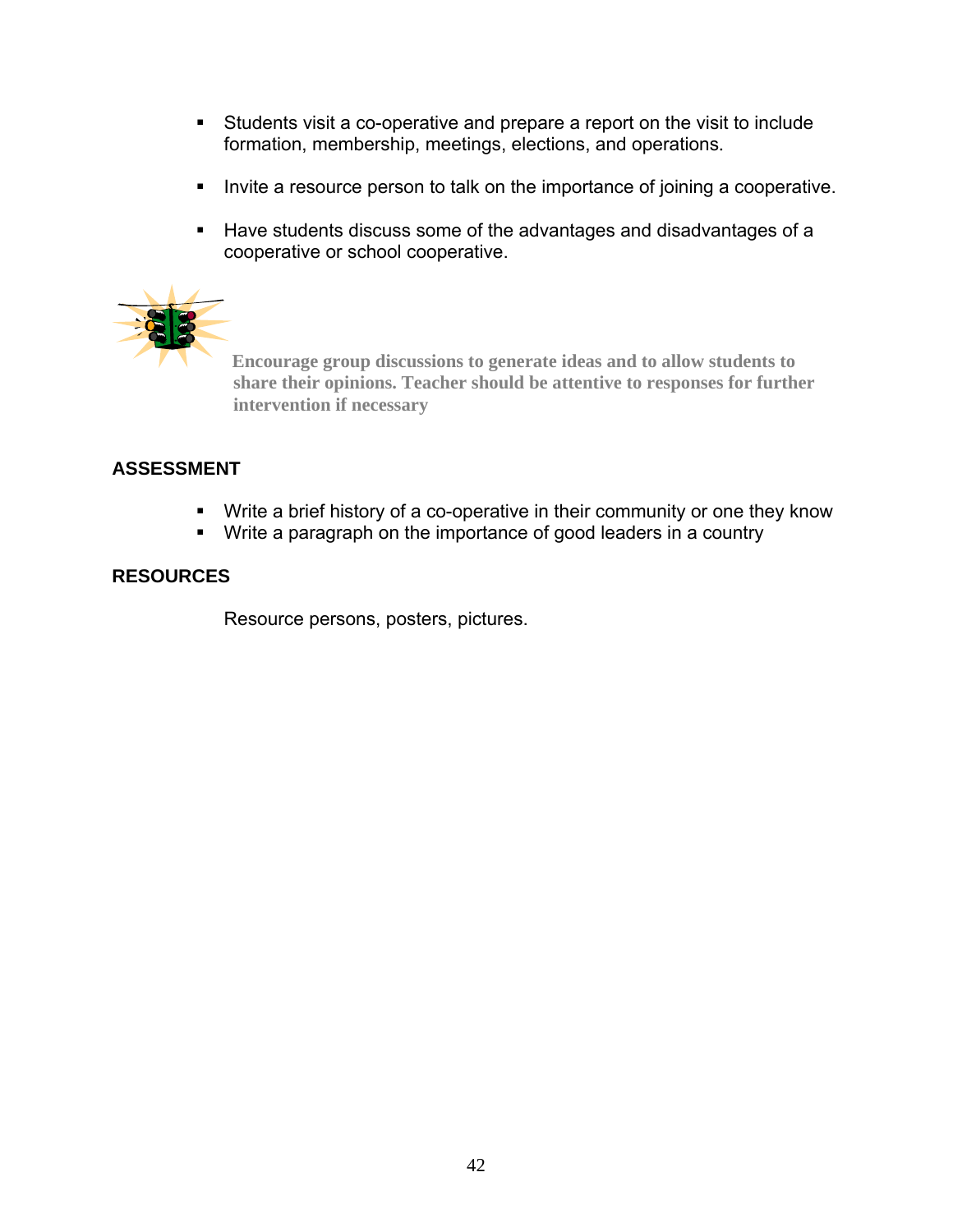### **UNIT 7 WORK AND OCCUPATION Duration: 4 weeks (12 sessions)**

| AT3             | <b>Success Criteria</b>                                                                        |
|-----------------|------------------------------------------------------------------------------------------------|
| LO <sub>3</sub> | Find out about the processes involved in the production of goods and services.<br>٠            |
|                 | Discuss what our tourism product is and how it benefits others and us.<br>٠                    |
|                 | Describe the roles of individuals /groups in the tourism / agricultural industry<br>٠          |
|                 | Compare the production of goods locally with imported goods.<br>٠                              |
|                 | Participate in a buy local campaign to promote the importance of eating and buying local.<br>٠ |
|                 | Discuss the jobs that are necessary for their country                                          |

## **SUGGESTED ACTIVITIES**

- Visit a manufacturing plant to observe the processes involved in manufacturing a product. Represent the information on a flow chart. Let Students discuss the importance of those involved in the production of goods and services in their country. **(Appendix15, types of industries)** Make a list of items, services that Dominica has to offer the tourist. Using brochures and pamphlets create a scrapbook to show our offerings to the tourists.
- Research what is our Tourism Product. Discuss its importance to us. What are our responsibilities towards our Tourism Product?
- Invite resource persons to talk on the roles of individuals/groups in the tourism industry, agricultural industry, and service industry. In groups students discuss the role agencies and others play in the distribution of the tourism product, agricultural industry, housing, fishing.
- Students share their experiences about the use of locally produced goods, (food, shoes, hat, furniture) and compare them with imported goods. Discuss why they should support local products.
- Students debate the topic **It is better to use local goods than imported goods.**



**Instil in students that work is honourable and should be rewarded and that the right attitudes are necessary for success and satisfaction.** 

### **ASSESSMENT**

 Arrange a trip to the supermarket or village shop. Students examine imported goods on shelves and compare them with locally produced good. Make a chart to show comparison using price, contents, place of manufacture.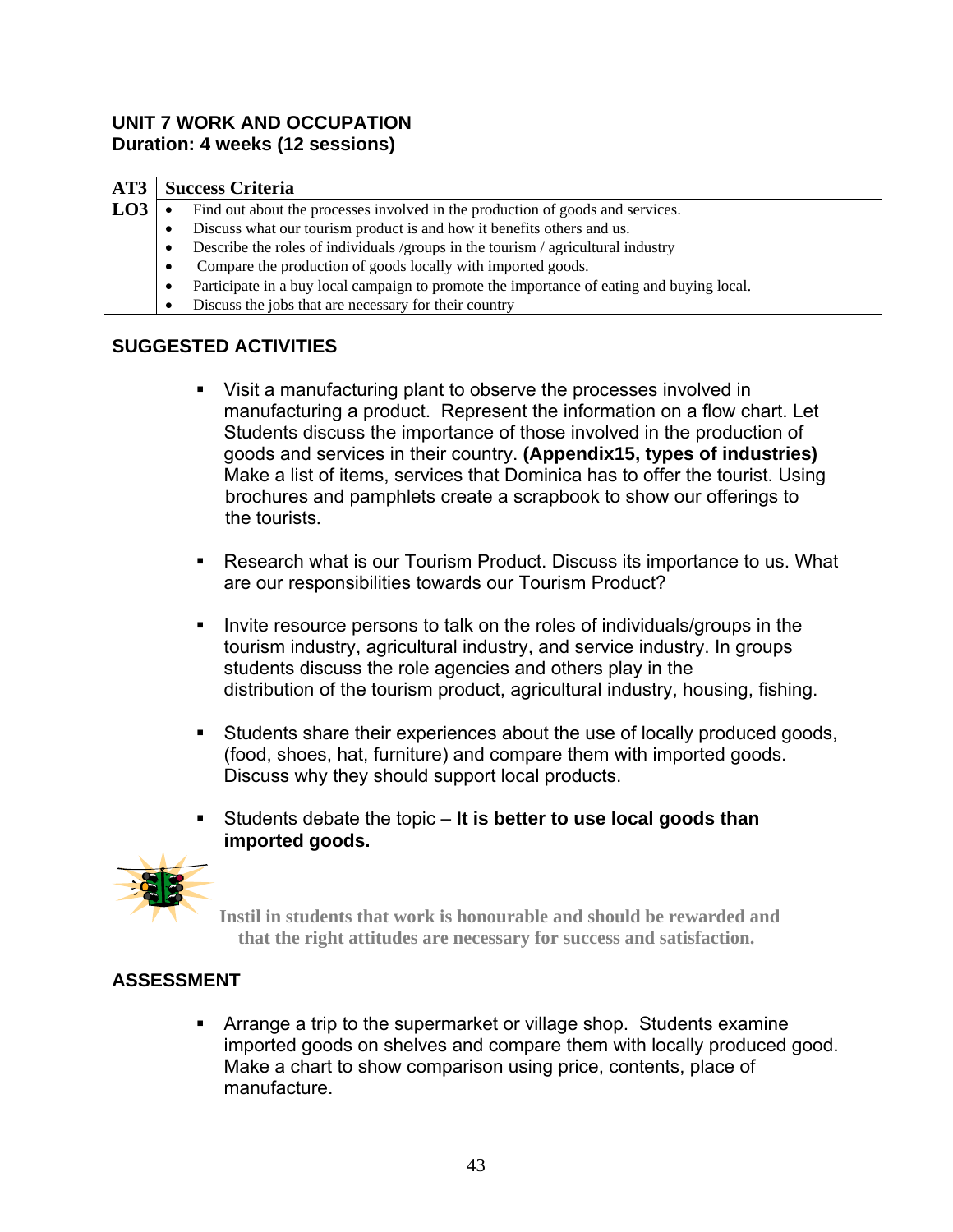**EXTE:** List some tourism products in Dominica; say how we and the tourists benefit from them.

### **RESOURCES**

Caribbean Social Studies Book 4, pg., 77-78)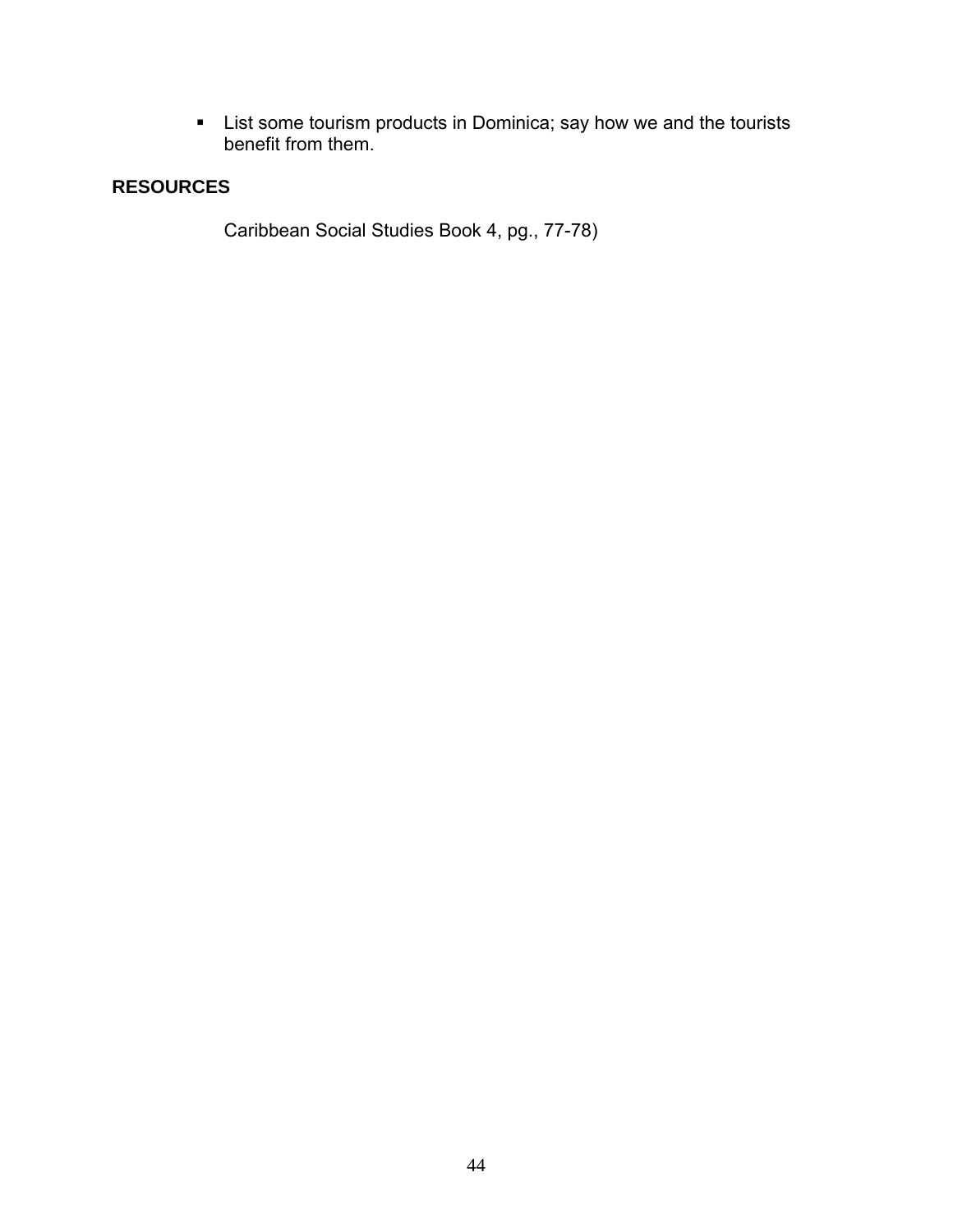| <b>TERM3</b>                                                                                                                                                                                                                                                                                                                                                                    | <b>SESSIONS</b> |  |  |
|---------------------------------------------------------------------------------------------------------------------------------------------------------------------------------------------------------------------------------------------------------------------------------------------------------------------------------------------------------------------------------|-----------------|--|--|
| <b>THEME: A CHANGING SOCIETY</b>                                                                                                                                                                                                                                                                                                                                                |                 |  |  |
| UNIT 8 SOCIAL CHANGE<br>AT4<br>LO 2: Examine some changes, which have taken place in the way of life of Dominicans<br><b>SUCCESS CRITERIA</b><br>Discuss the type of work people do now and compare                                                                                                                                                                             |                 |  |  |
| with those done before.<br>Find out reasons why Dominicans leave their country, while others come in to their country.<br>$\bullet$<br>Discuss how migration affects the population.<br>$\bullet$<br>Compare modes of travel and communication now and then.<br>$\bullet$                                                                                                       |                 |  |  |
| UNIT 9 RIGHTS, RESPONSIBILITIES AND GOVERNANCE AT 1<br>LO3: Recognise and appreciate their rights and responsibilities in choosing leaders<br><b>SUCCESS CRITERIA</b>                                                                                                                                                                                                           |                 |  |  |
| Discuss the importance of electoral processes in their community / country.<br>$\bullet$<br>Describe how a Village / Town council election is conducted.<br>$\bullet$<br>Participate in a mock class or village /town election.<br>$\bullet$<br>Discuss the rights and responsibilities of the people in choosing their leaders.<br>٠                                           |                 |  |  |
| <b>UNIT 10 SOCIAL ISSUES AT 4</b><br>LO1: Investigate some of the major social issues affecting Dominica and their impact on the<br>country's growth                                                                                                                                                                                                                            |                 |  |  |
| <b>SUCCESS CRITERIA</b><br>Select two major issues (drugs, HIV/ AIDS, hunger etc) and discuss ways in which the issue impacts<br>$\bullet$<br>on family, the community and the country.<br>Suggest solutions to prevent these issues<br>$\bullet$<br>Study data on one of these issues and discuss what they understand and the implications for their<br>$\bullet$<br>country. |                 |  |  |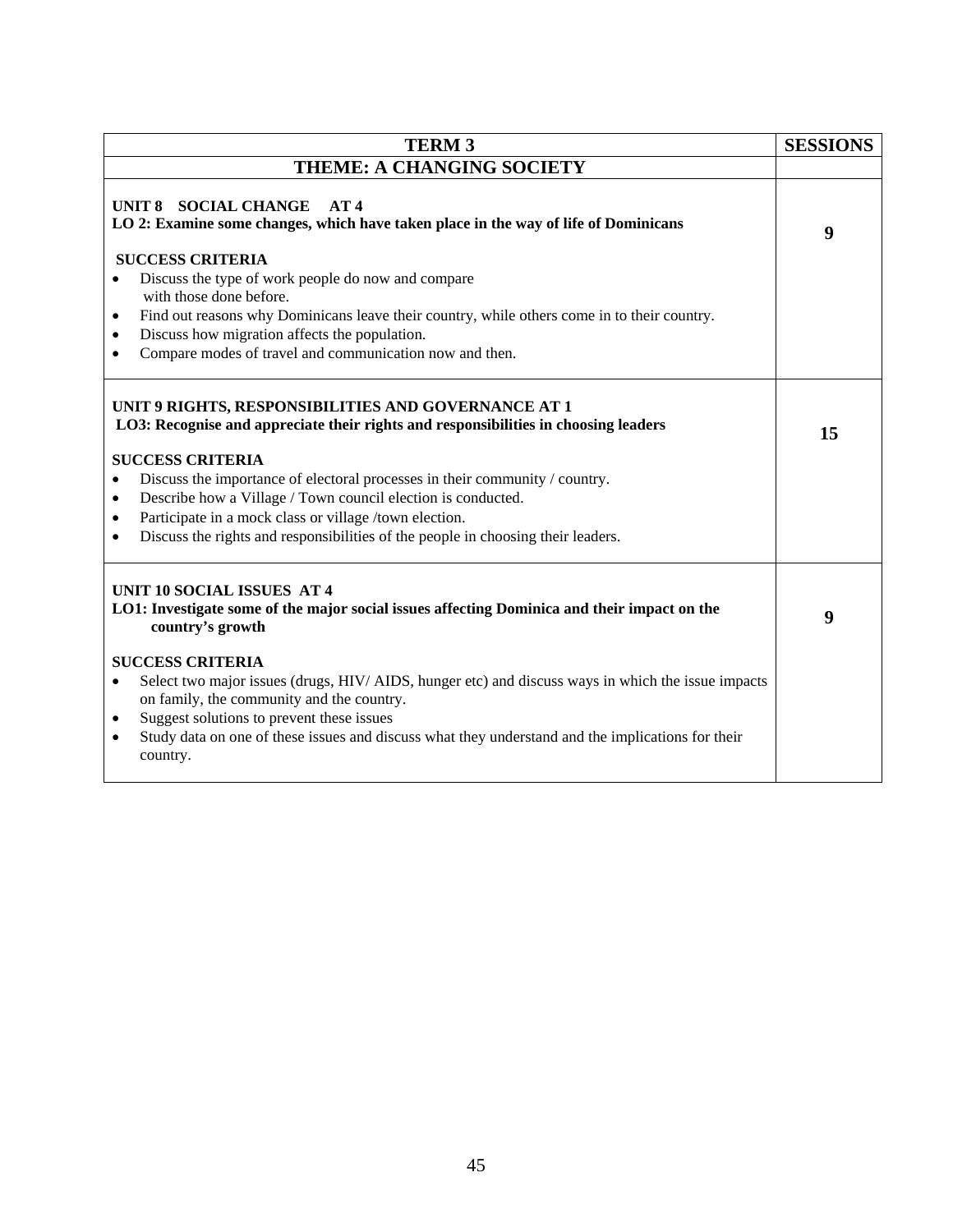## **TERM 3 THEME: A CHANGING SOCIETY UNIT 8 SOCIAL CHANGE Duration: 3 weeks (9 sessions)**

| AT4 <sub>L</sub> 02 | <b>Success Criteria</b> |                                                                                                          |
|---------------------|-------------------------|----------------------------------------------------------------------------------------------------------|
|                     |                         | Discuss the type of work people do now and compare<br>with those done before.                            |
|                     |                         | Find out reasons why Dominicans leave their country, while others come in to their country.              |
|                     | $\bullet$               | Discuss how migration affects the population.<br>Compare modes of travel and communication now and then. |

## **SUGGESTED ACTIVITIES**

- Students interview their parents at home to find out what work they do. Students report information to class. Draw up a chart to illustrate. Study the types of work done before and compare with the present.
- Students discuss about their relatives who have migrated to other countries and how it has benefited them or affected them. How they feel about it. Students give other reasons – e.g. to study, for health purposes.
- Students list people whom are not Dominicans but live in Dominica. Talk about why these persons are here and how they feel about having them in their country and what effect it has on our population.
- Students collect pictures of travel and communication means now and then. Make a display discuss the different modes of communication and travel.
- Invite a resource person to talk about how things were done before-travel, communication Students visit a communication centre and write a report.



 **Note well that change is not only physical but social and emotional. Change is inevitable. So help the students to understand that change takes place everyday, every where for different reasons**

## **ASSESSMENT**

Students draw up bubbles to give reasons why people migrate (e.g. – Insert drawing) then state what effects migration has on the country.

## **RESOURCES**

Resource persons. Pictures, Our World Community, Book4, pg., 46-48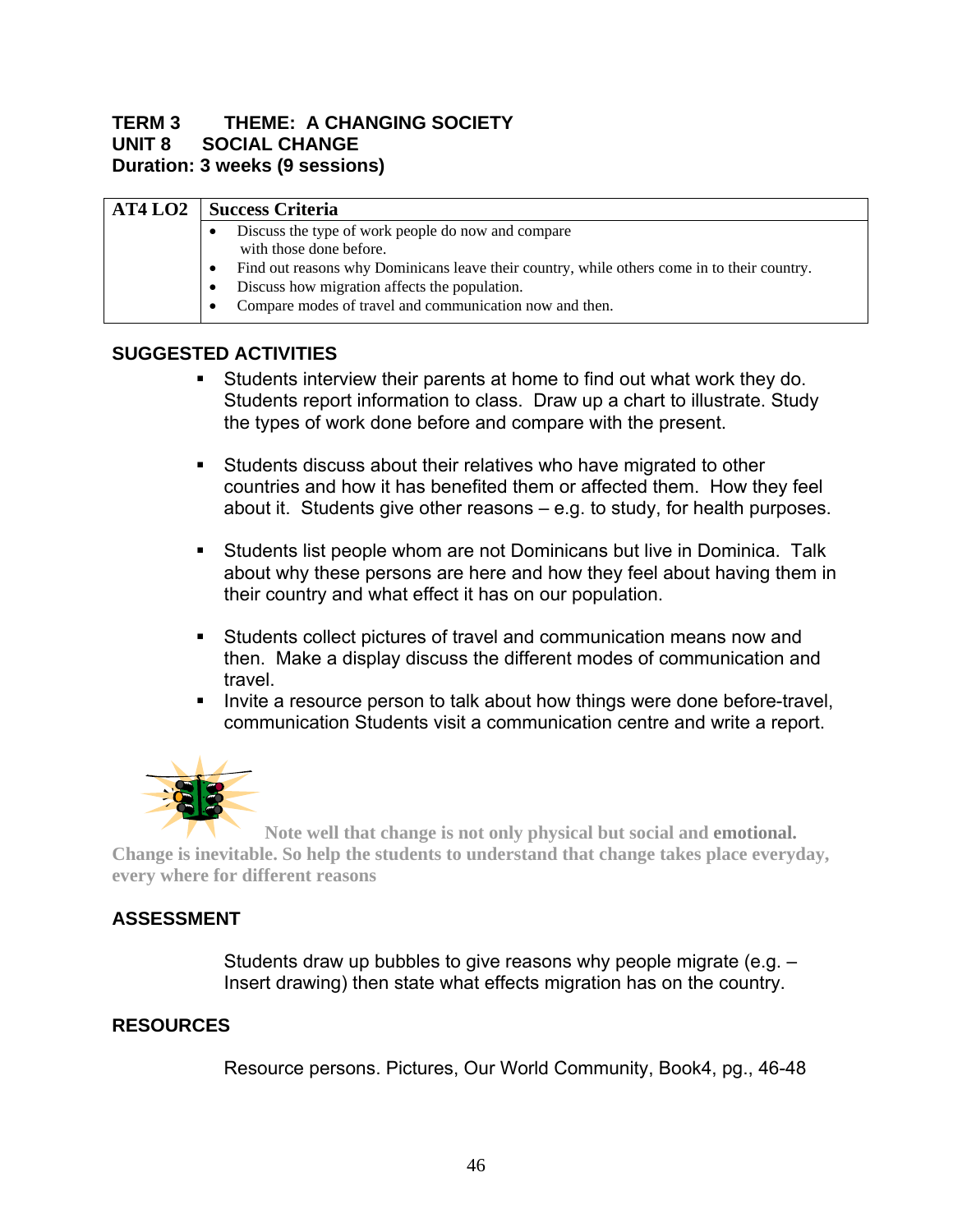### **UNIT 9 RIGHTS, RESPONSIBILITIES AND GOVERNANCE Duration: 5 weeks (15 sessions)**

| AT1 | <b>Success Criteria</b>                                                     |                                                                                  |
|-----|-----------------------------------------------------------------------------|----------------------------------------------------------------------------------|
| LO3 | Discuss the importance of electoral processes in their community / country. |                                                                                  |
|     | Describe how a Village / Town council election is conducted.                |                                                                                  |
|     | Participate in a mock class or village /town election.                      |                                                                                  |
|     |                                                                             | Discuss the rights and responsibilities of the people in choosing their leaders. |

### **SUGGESTED ACTIVITIES**

- Review the voting process of a social group and a village council as done in unit 6. Students also review the process used to choose their class leader.
- Students discuss the importance of leaders to any country. In groups let students identify the qualities of a good leader. Allow students to talk about how they as students show leadership in the home, school community country. Allow students to identify their own leadership qualities. Students make an illustration to show leadership.
- **IF In groups let students talk about the importance of the electoral process** for any group, village/ town council or country.
- Students role play the voting process of a village/town/city/general/ council election in their country.
- **Present a chart with the rights of a child. In groups let students discuss the** rights, how they feel about these rights. Read story or show picture of a right being violated and ask students to discuss how this can be stopped.
- Read and find out about the rights of other persons- parents, prisoners, workers and report to the class.



 **Know the rights and responsibilities of the child, but most of all know your rights and responsibilities as a teacher and citizen of Dominica.** 

## **ASSESSMENT**

Make a table to show political leaders in their country and their portfolio.

#### . **RESOURCES**

Caribbean Social Studies Book 2, pg. 70-72; Book 3 pg. 72-74, pg. 76-79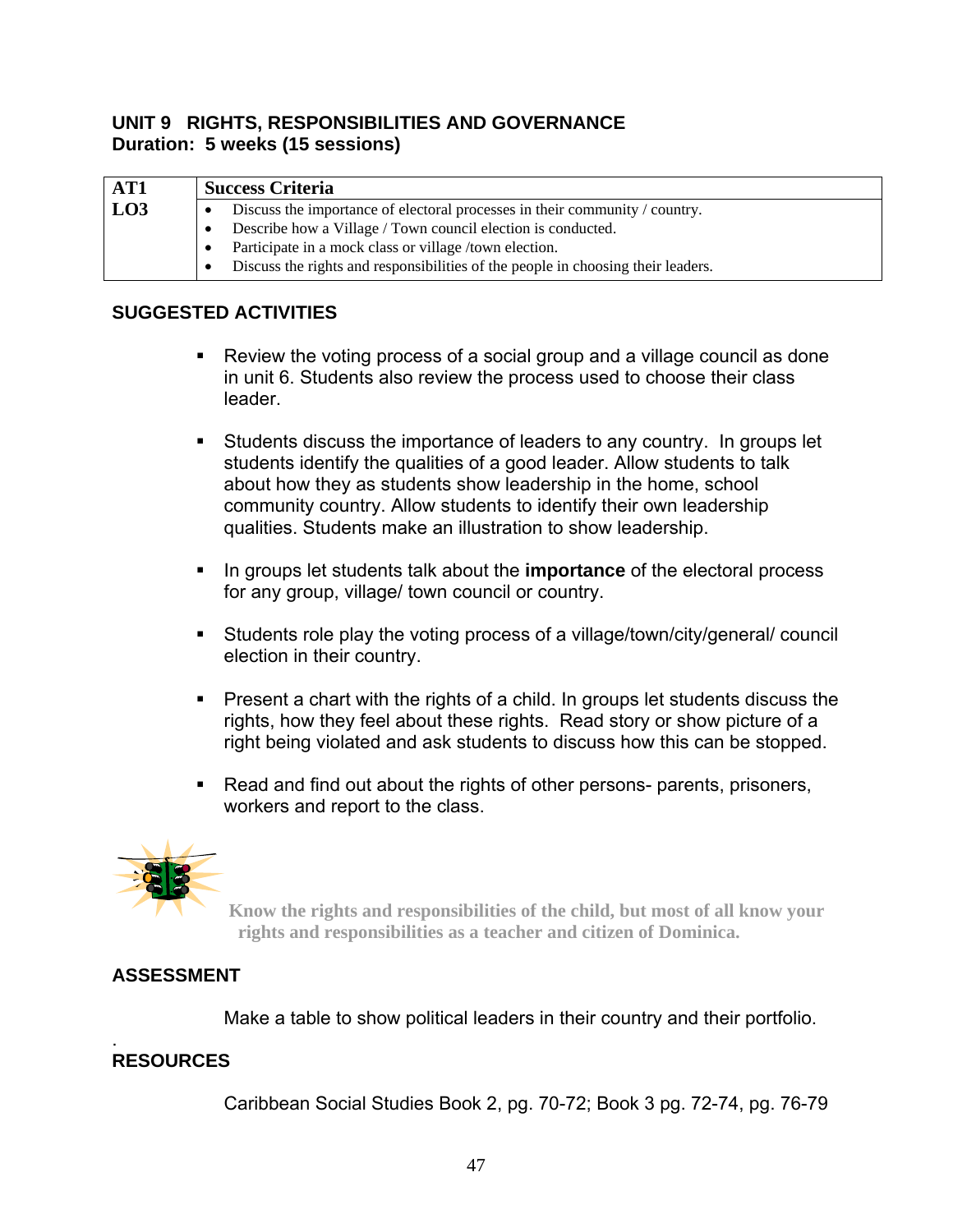### **UNIT 10 SOCIAL ISSUES Duration: 3 weeks (9 sessions)**

| AT4 <sub>LO1</sub> | <b>Success Criteria</b>                                                                                                                                                                                                                                                                                       |
|--------------------|---------------------------------------------------------------------------------------------------------------------------------------------------------------------------------------------------------------------------------------------------------------------------------------------------------------|
|                    | Select two major issues (drugs, HIV/ AIDS, hunger etc) and discuss ways in<br>which the issue impacts on family, the community and the country.<br>Suggest solutions to prevent these issues<br>Study data on one of these issues and discuss what they understand and the<br>implications for their country. |

### **SUGGESTED ACTIVITIES**

- Students listen to resource persons, view a video, watch pictures, or share their own experiences on any of those issues – (drugs, HIV/AIDS, sexual and physical abuse)
- Discuss how these issues affect the persons, the family and the country and design an illustration to depict one of the problems.
- In groups students read about an issue and discuss ways to prevent this issue. Perform a skit, write a poem, a song to illustrate solution to the issue
- Students are provided with data pertaining to drugs, persons in prison, HIV/AIDS. Students answer questions on the information. Discuss their feelings based on the data and list the implications for them and their country.



 **These can be very sensitive situation. Use your discretion at all times. Brainstorming for issues is a good way to start. Make note of all issues and deal with or refer if necessary. No more than three issues should be covered. Remember there are resource persons who can help!** 

## **ASSESSMENT**

Students do skit to show how HIV/AIDS is transmitted or how to reduce discrimination

### **RESOURCES**

Office of the HIV/AIDS, news paper articles, welfare Division**.**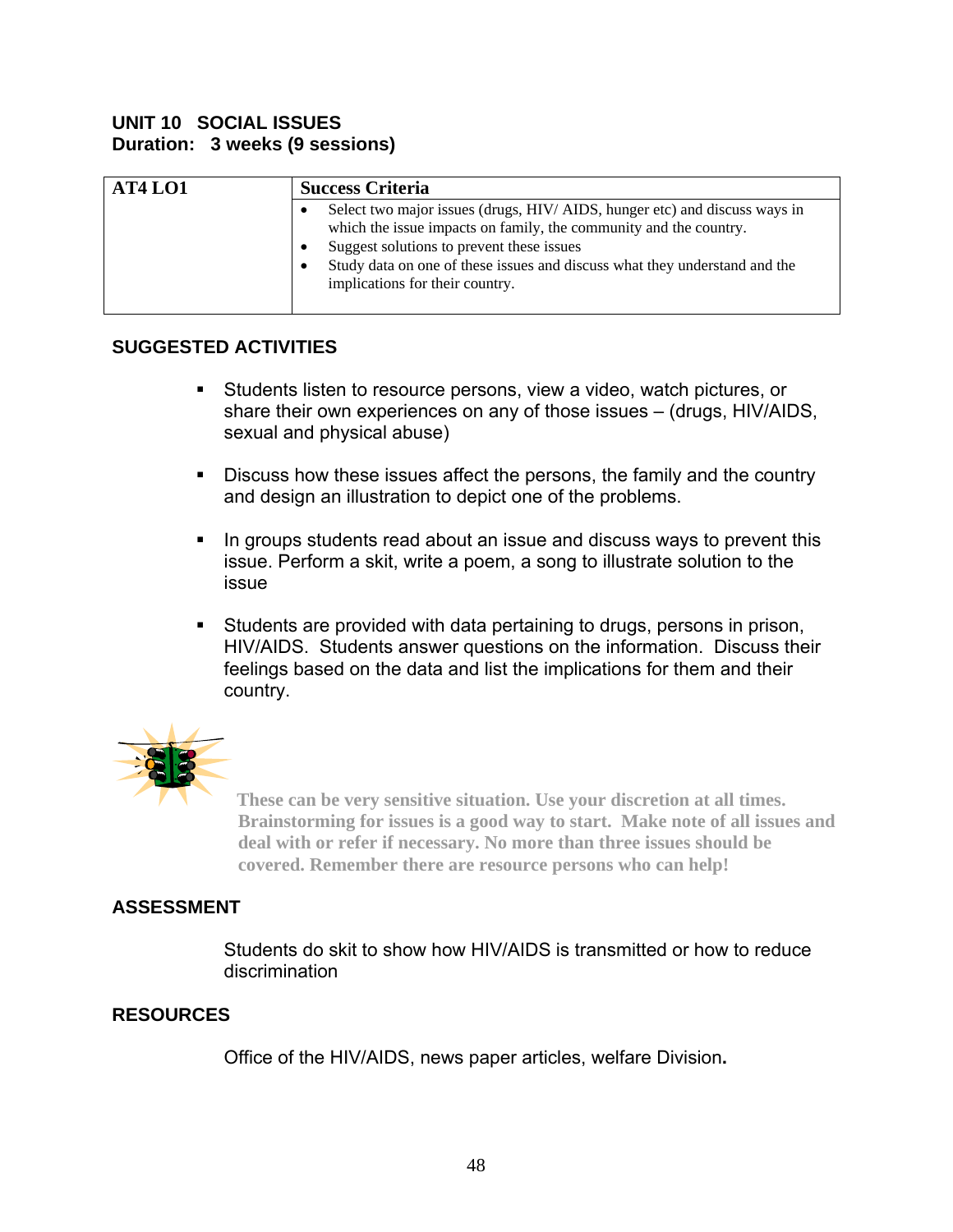## **EXEMPLAR LESSSON PLAN**

**GRADE 4** 

| <b>THEME</b>              | <b>Rights and Responsibilities</b>                                                  |
|---------------------------|-------------------------------------------------------------------------------------|
| <b>TOPIC</b>              | Mock Election (village council)                                                     |
| <b>SPECIFIC OBJECT</b>    | Students will complete the process to elect a village<br>council.                   |
| <b>PREVIOUS KNOWLEDGE</b> | Students have researched the voting process for a<br>class leader and social group. |
| <b>RESOURCES</b>          | Word cards marked, ballot box, ink pad, pencil,<br>ballot paper etc.                |

### **INTRODUCTION:**

Teacher presents two words (ballot box, ballot paper) and asks students to tell what they are related to. Teacher tells class the objective of the lesson.

#### **DEVELOPMENT:**

- 1. Allow students to discuss some of the reasons why they would choose one person over another. List some of the qualities they would look for etc.
- 2. Teacher presents the steps and rules related to the election. In groups students discuss these.
- 3. Students and teacher agree on the rules and organize class for election process e.g. establish polling station, voting room, electorate list, position of ballot box, and paper etc.
- 4. Students go to the poll to elect their leaders.
- 5. Ballots are counted and results are given and winners announced.

### **CONCLUSION**

Students give their impressions of their participation in the process.

### **EVALUATION**

Students asked to write about any aspect of the process they found most interesting.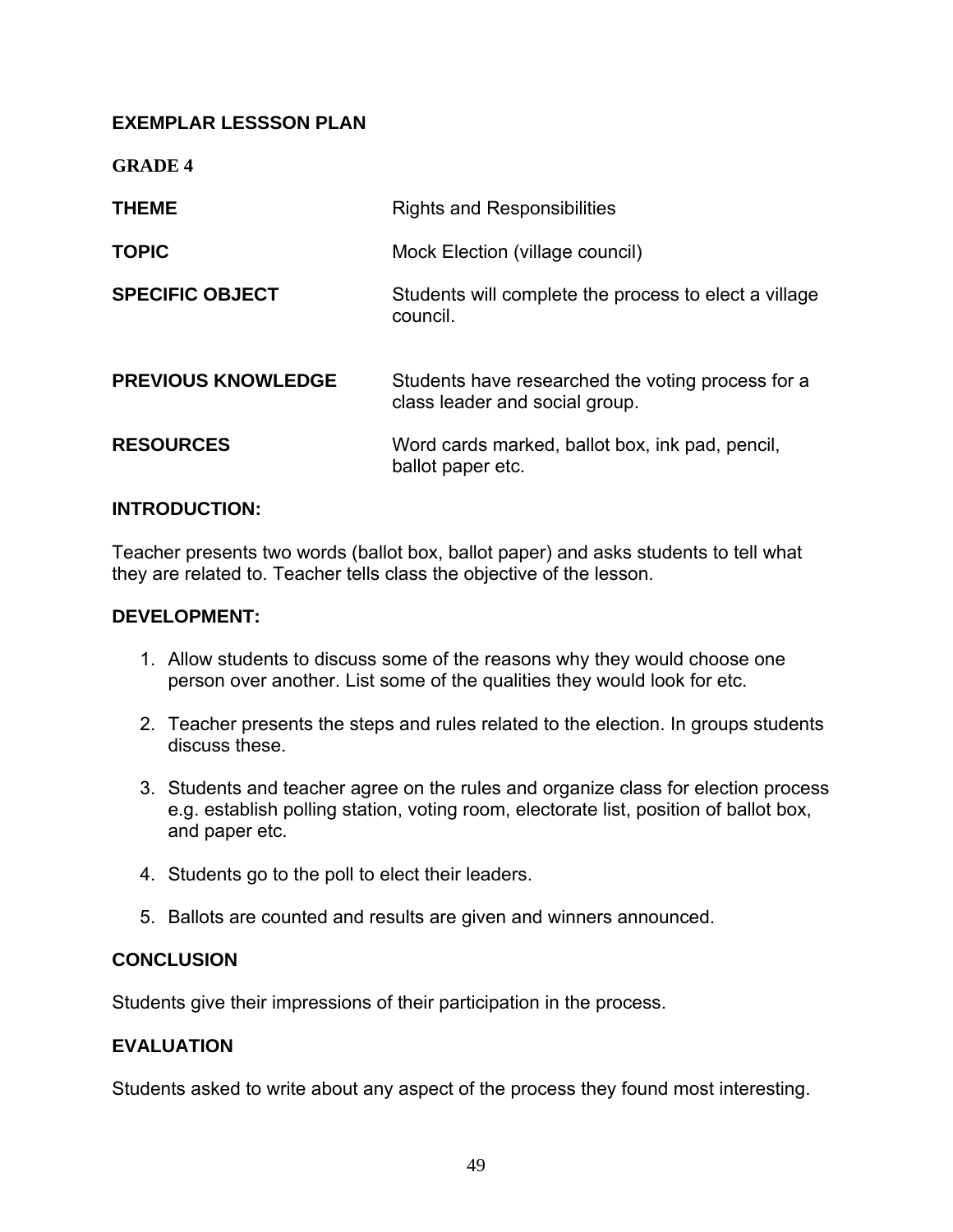### **EXEMPLAR LESSON PLAN**

**GRADE 4**

| <b>UNIT</b>                                      | <b>Economic Activities</b>                                                                                                                               |
|--------------------------------------------------|----------------------------------------------------------------------------------------------------------------------------------------------------------|
| <b>SUB TOPIC</b>                                 | Manufacturing of a Local Product                                                                                                                         |
| <b>SPECIFIC OBJECTIVE</b>                        | After visiting a local manufacturing plant, students will<br>be able to demonstrate using a flow chart, the<br>processes involved in producing a product |
| <b>RESOURCES:</b>                                | Coconut plant (young), markers, manila paper/crayon,<br>word cards                                                                                       |
| <b>PREVIOUS KNOWLEDGE</b><br><b>INTRODUCTION</b> | Students have visited a manufacturing plant (local)<br>e.g. DCP and have seen the processes involved in<br>producing a product eg. soap                  |
|                                                  |                                                                                                                                                          |

Teacher presents a young coconut plant to class. Students say what can be gotten from the plant e.g. tree, coconut, soap, coconut water, broom, copra, branches for decoration etc

### **DEVELOPMENT**

- 1. Teacher presents word cards bearing names mentioned on the board
- 2. Students are asked which one of those mentioned was used in the manufacturing of the product at the manufacturing plant? i.e. Copra – dried coconut
- 3. Students in groups discuss the processes in manufacturing the product soap and note the stages in numerical order.
- 4. Students share with class their processes to ensure that steps in procedure are correct.

### **CONCLUSION**

Teacher reviews with class the steps involved in the manufacturing of the product (soap)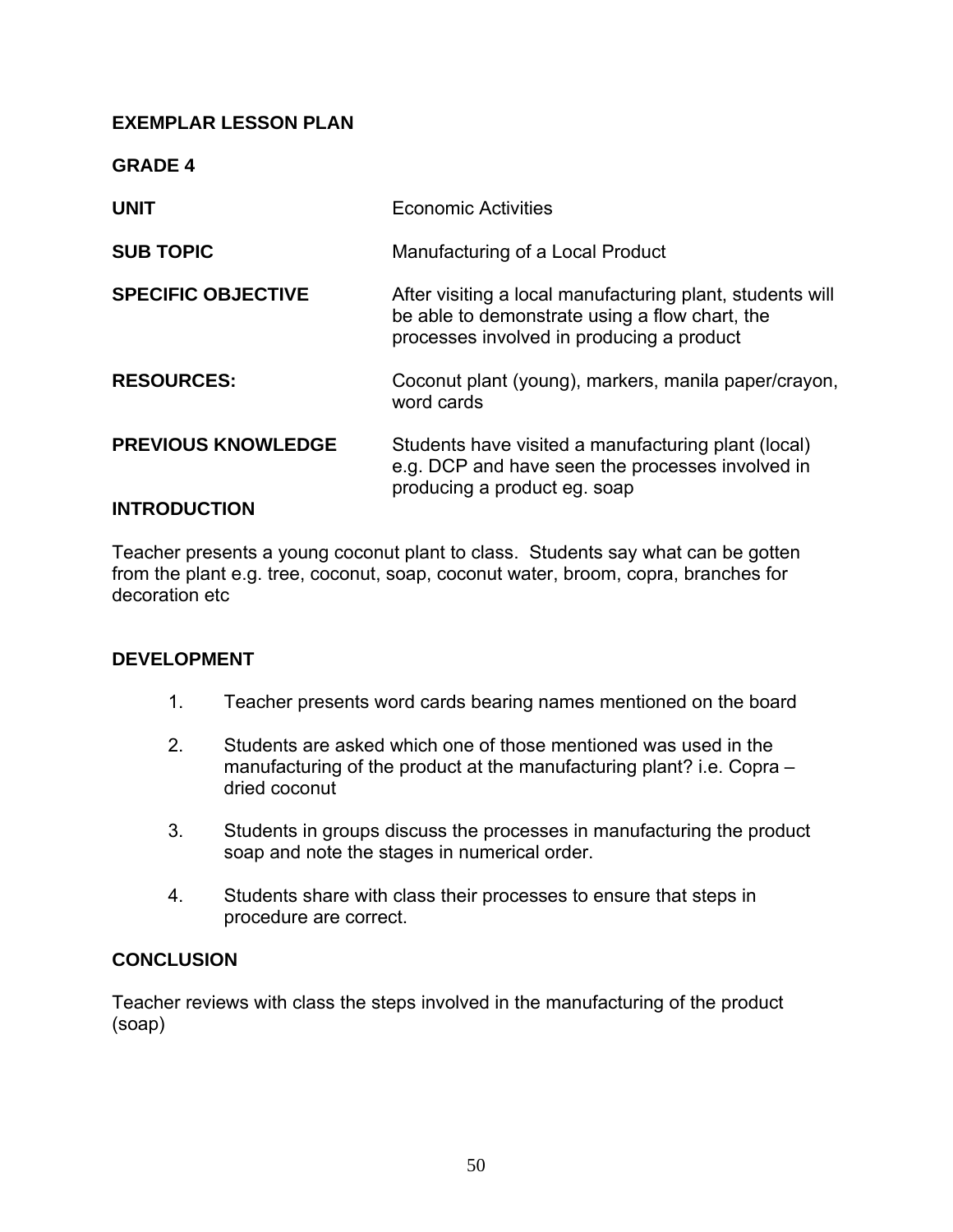## **EVALUATION**

Students in groups draw a diagram/illustration flow chart style showing the processes involved in manufacturing the soap then demonstrate to class. Flow charts are displayed in Social Sciences corner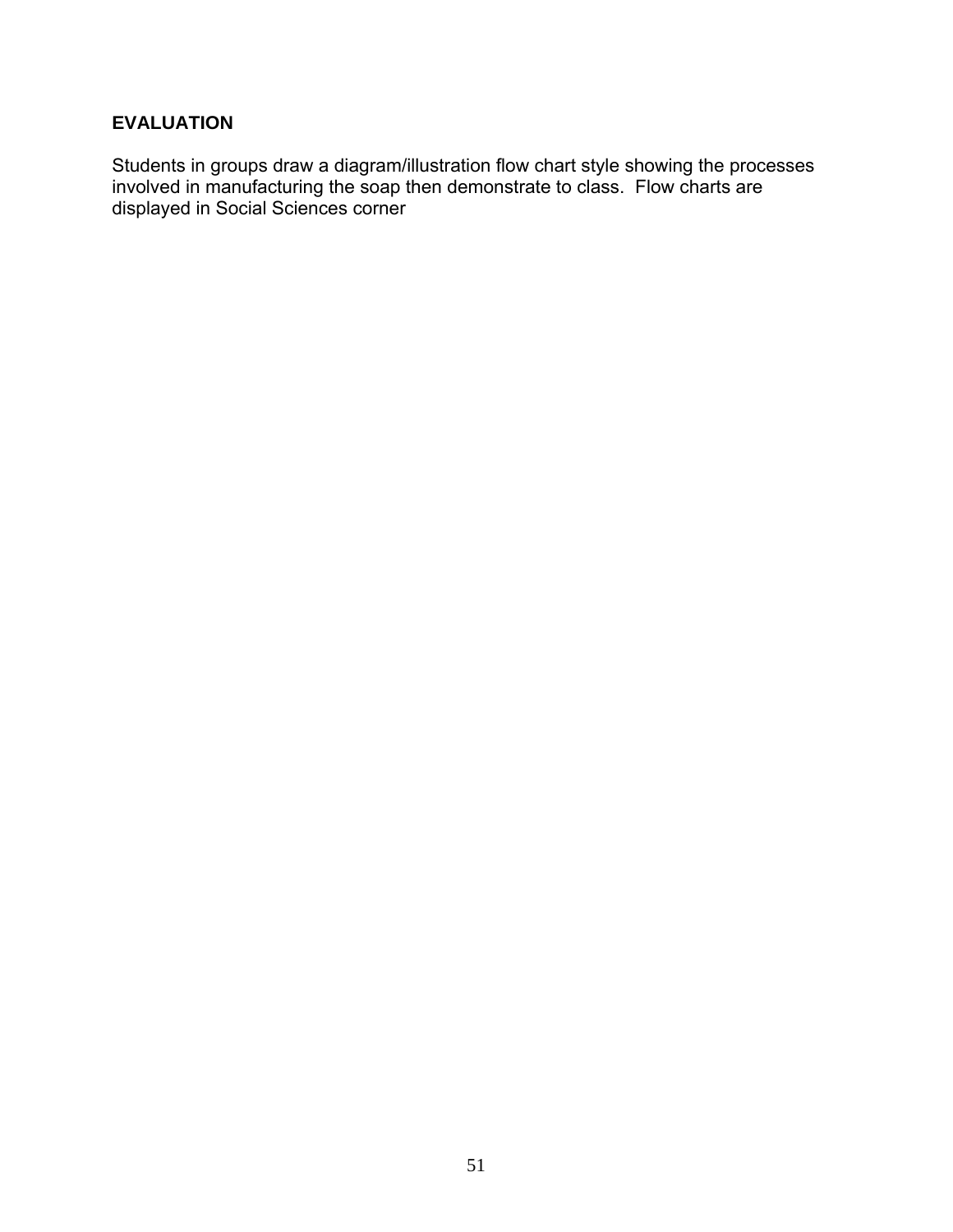## **USES OF RIVERS**

Rivers are part of God's valuable creation. In our part of the world our rivers are put to every use. Unlike some rivers in other parts of the world, our rivers are generally crystal clear and unpolluted. However, during the rainy season and other times, when there is heavy rainfall the rivers become swollen and are turned brown by dirt that is collected by rain water.

In Dominica our rivers are used for bathing, kayaking and fishing. Also, many people living in rural areas use the river to collect drinking water and to do their laundry. In recent times our rivers have become very important to the tourists who have found tube bathing a very enjoyable past time. It would appear that this would continue for a very long time since the tourist will seek to make use of our natural resources.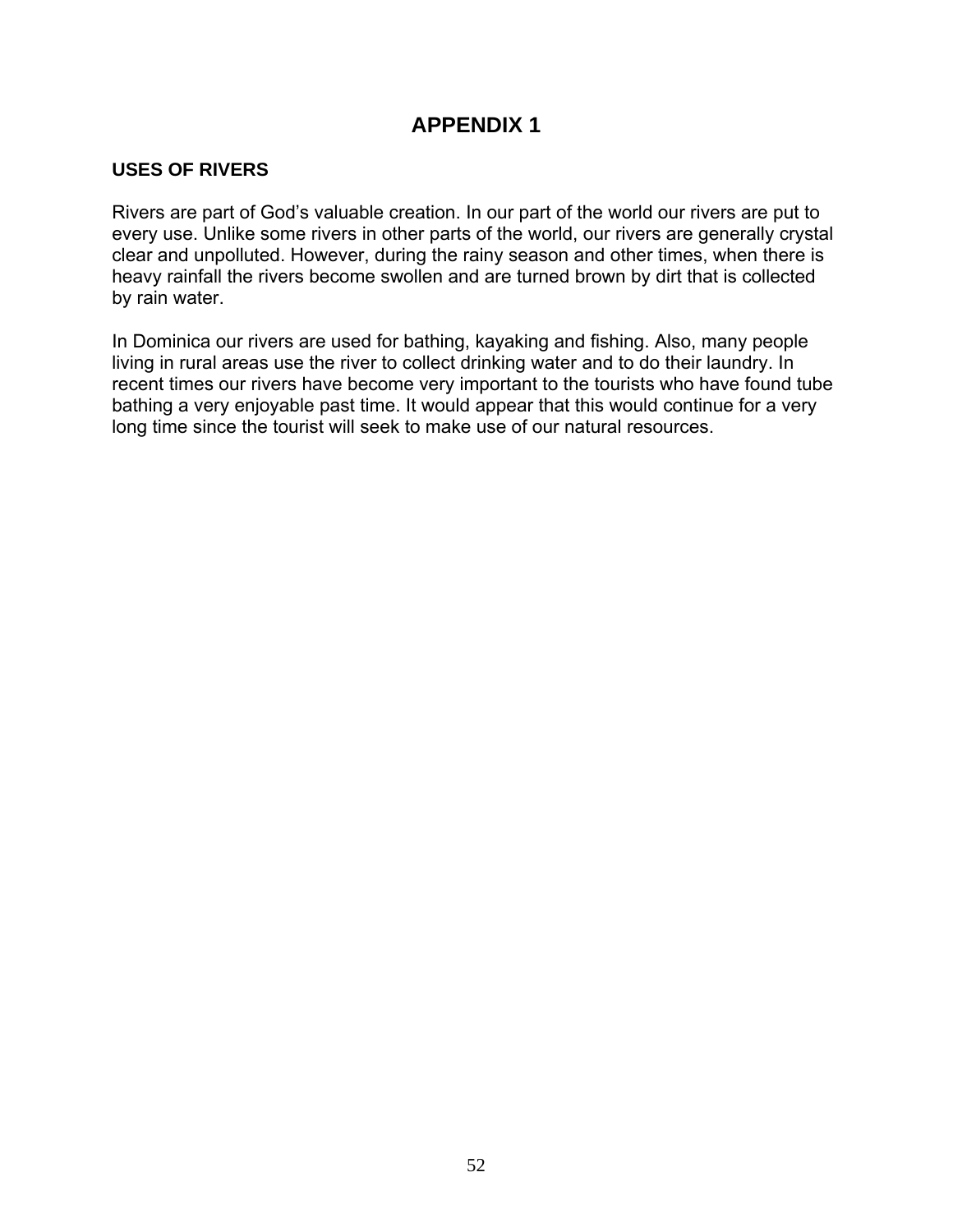## **OUR COUNTRY – A CHANGING SOCIETY OUR NATURAL ENVIRONMENT**

## **The Environment**

The world around us is called the environment. The things around us, the conditions and the factors which influence all other things in our surroundings are all part of OUR environment. The environment in our country is therefore different from the environment in another country, or another part of the world. Some countries are in dry environments, some are in mountainous environments and others in cold environments. A country in a wet environment may have very many trees, lots of farmlands and large rivers. Other countries may have hot and dry environments with rocky surroundings, few plants and animals and hardly any rivers.

Things in the world around us form part of what we call the natural environment and others form part of what we call the cultural or man-built environment. The natural environment includes such things as the weather and climate, the seas, rivers, hills, plains, forests, animals and the air. In fact, everything which exists in the world that was not MADE by man is part of our natural environment. On the other hand, we can identify things such as buildings, roads, gardens, docks, canals and rubbish dumps which are all part of the cultural environment. Man uses important elements in his natural environment to build the cultural environment to form a way of life. Our sunny climate, wet months and rich soil are some important elements which assist our people in earning a living by farming

## **The Landscape**

An important part of our environment that we see whenever we look out of our windows or when we are out in the open is the landscape. It is often called the scenery and in reality contains all the things in the environment that are ON the surface of the earth. As part of our environment many things in the landscape are man-made and these are part of what we call the cultural landscape. Those things which are not man-made are part of the natural landscape

### **Changes in the landscape**

We are all aware that things in the natural landscape do not always remain the same. We have seen areas with great forests in one year and in another year have driven through the same area on large paved roads with farmlands and houses on either side. Some of us have had the experience of having fast flowing rivers in our area during our childhood days only to find that as adults nothing can be seen except dry river valleys. The natural landscape therefore is subject to changes. These changes are brought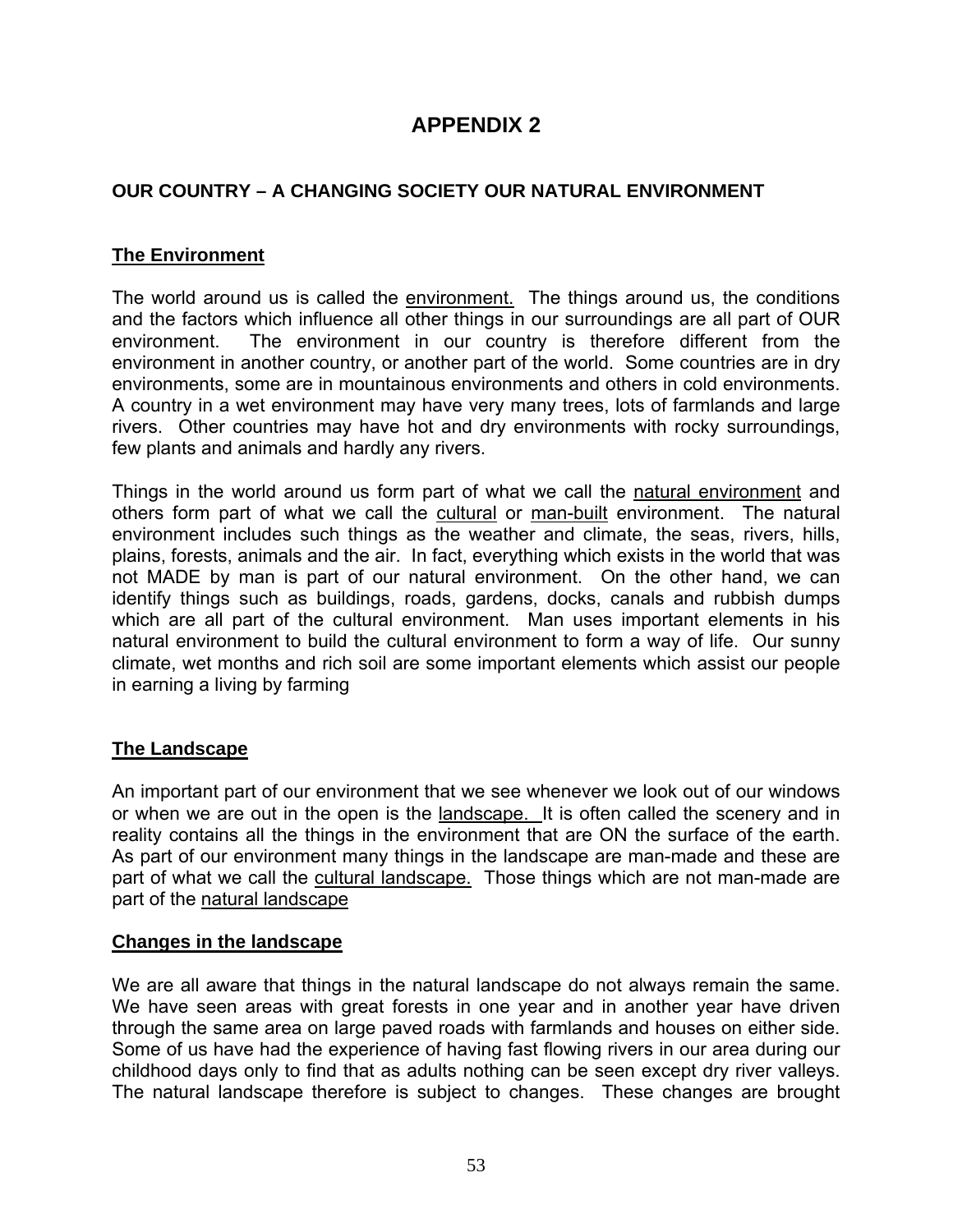about by the activities of man and by the forces of nature. Man clears the land, builds roads and bridges, excavates the land, fills seas and swamps with rocks and soil and "grows" forests where trees have been previously cut. Hence, man's activities such as deforestation, reclamation, excavation, farming, afforestation and building all help to change the landscape features or our country. We can readily see too that natural forces such as hurricanes, rivers, waves, volcanic eruptions, earthquakes and the activities of animals can change and have changed our natural landscape

## **Resources**

There are many things in our environment, particularly in our landscape, which we use to help us satisfy our needs and wants. We use the water, the land, the plants and the animals, the soil and the stones and several other things. These things are called resources. Most of our resources are in fixed quantities and some of these are in scarce supply. In effect, we are gradually changing the environment as we use its resources

### **Conservation**

In changing our natural environment we create two situations which have caused us to be very concerned about our environment. Firstly, most of the resources we use cannot be replaced and they are getting very scarce. This scarcity of some resources is sometimes caused by the activities of man. Plants and animals are disturbed and destroyed, our rivers dry up and the nutrients in the soil are used up. As a result of the problems of scarcity brought about by the constant utilization of the resources and the destruction of plants and animals, we have found it necessary to conserve or protect many of these resources

This process of conserving and protecting our resources is called conservation. The resources can be conserved by reducing the activities which threaten the extinction of extreme scarcity of the resource, by using substitutes for some resources where possible, and by governments enacting laws to protect the resources. The laws protecting certain wild life and sea animals like the lobster and turtle are examples of such steps which aim at helping to conserve some of our scarce animal resources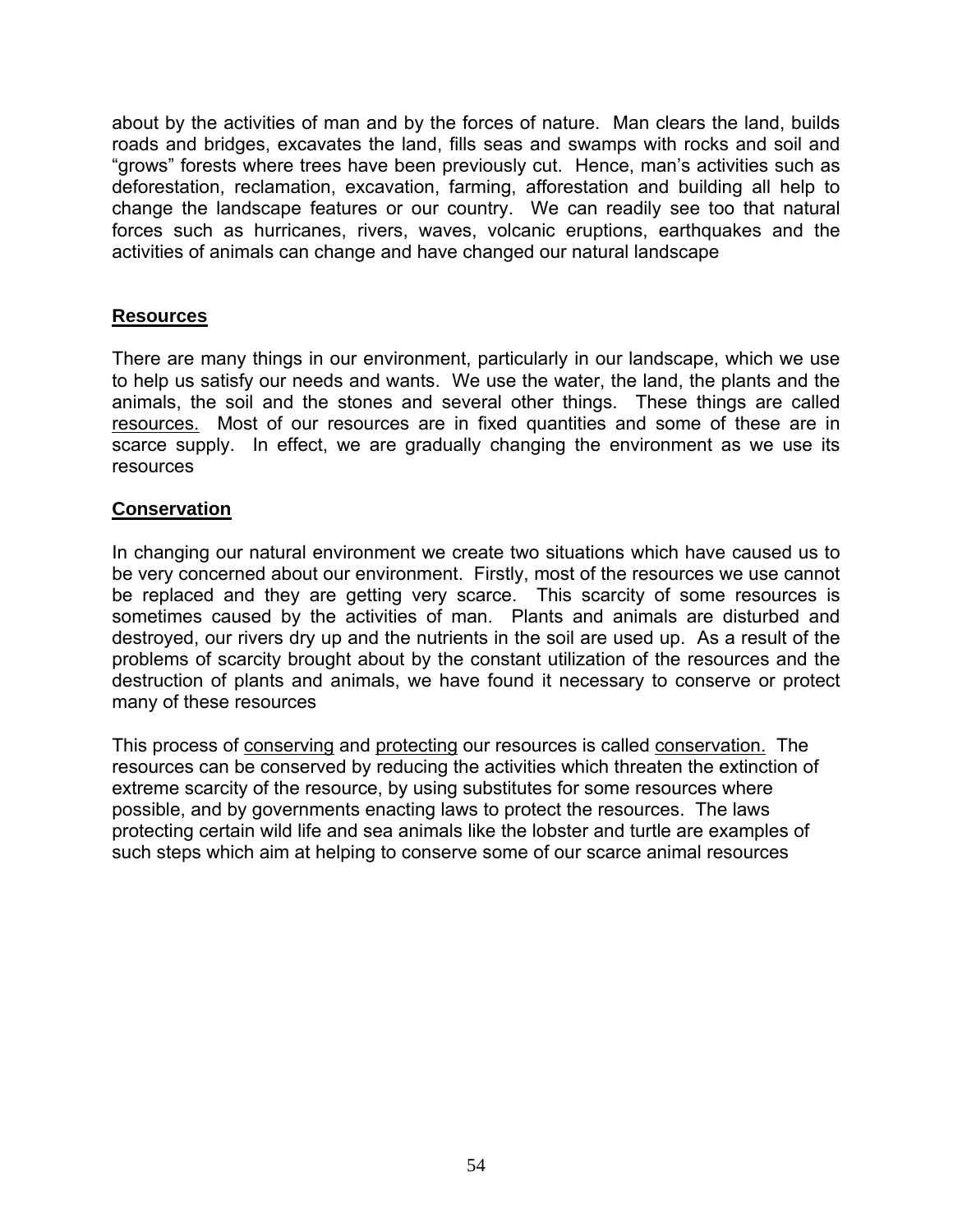## **SOCIAL GROUPS**

A social group is a collection of humans who share certain characteristics, interact with one another, accept expectations and obligations as members of the group and generally, share a common identity. There are many different types of social groups, for example here are primary social groups are those which consists of individuals who have a very close relationship. The family is an example of a primary social group. These groups are usually small and display face – to – face interaction and they interact with each other on a regular basis.

There are also secondary groups, which are larger than primary groups. In these social groups the relationship is formal which means that they are governed by rules and have a definite or structured way of doing things. Sports club, a village council and a political party are examples of secondary social groups.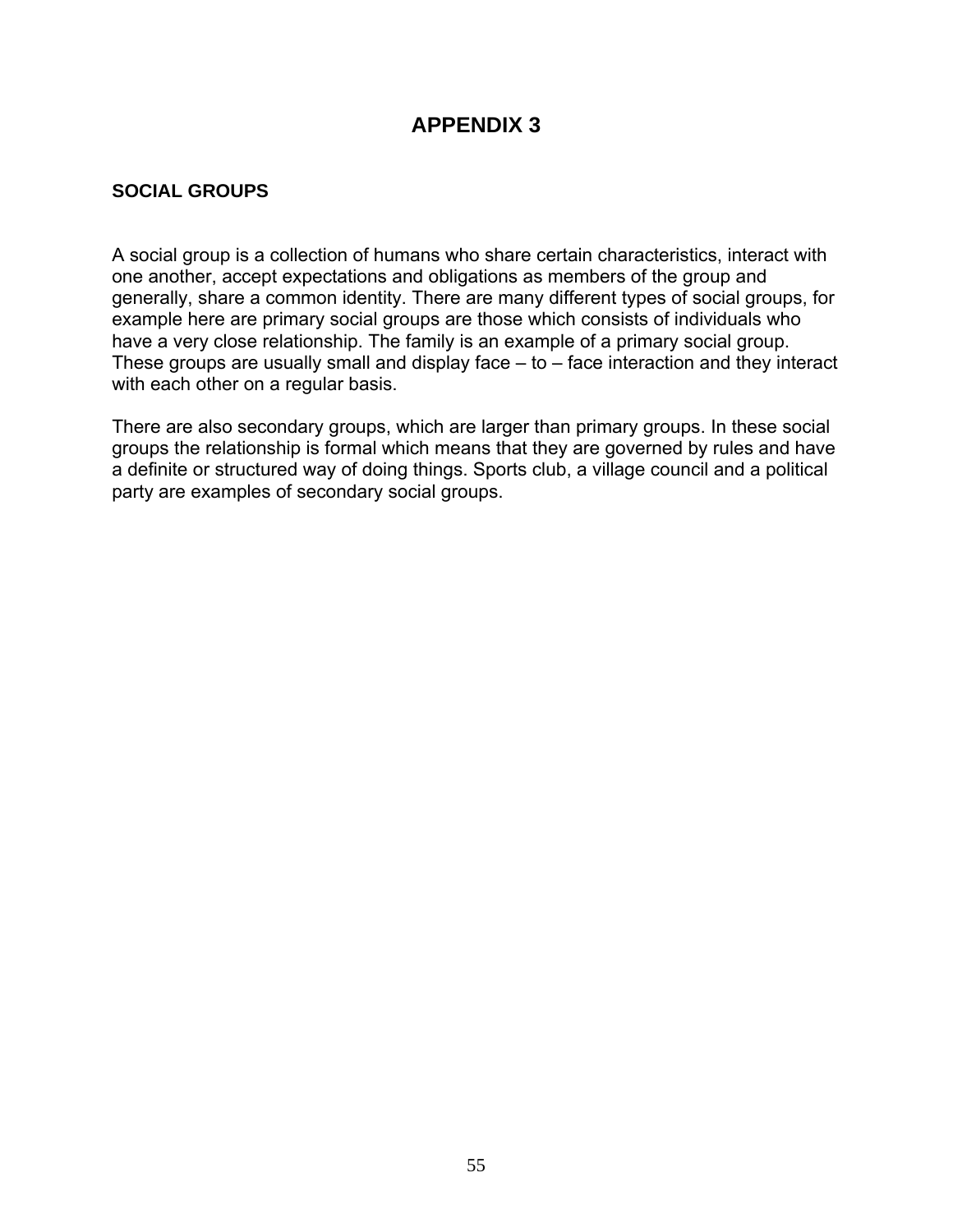### **EARNING A LIVING**

One of man's greatest concerns is how to earn a living. This is extremely important since people need to find ways by which they can satisfy their material need and other needs. As a matter of fact being able to earn one's living is a passport out of poverty. Furthermore, it also enables people to feed their family and educate their children. People find difficulty earning a living find themselves without dignity and independence.

There is no one way in which people earn a living. Generally they earn a living by engaging in some form of economic activity. Ways of earning a living vary from place to place and depend, to a large extent, on the places where people find themselves. Some areas are popular for certain types of economic activities therefore many people may be engaged in specific ventures. In some areas, fishing and agriculture are popular and many people will be engaged in these activities. In other areas with limited natural resources many people may be providing services for others such as tourism, banking and insurance. In Dominica, the service industry is rapidly expanding and to the number of people making a living in this sector will continue to increase.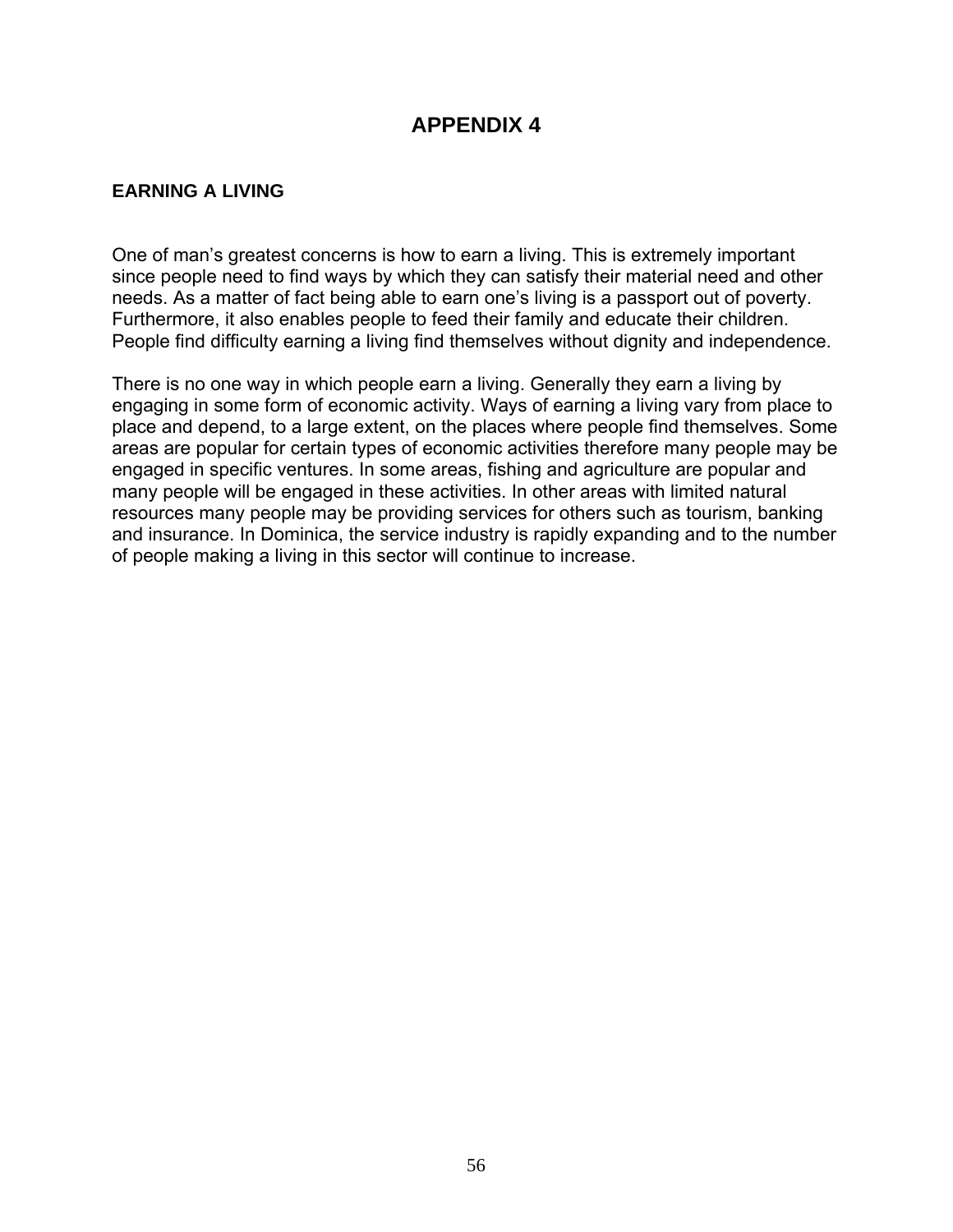### **TYPES OF TOURIST**

A tourist is any person who stays in Dominica or any other country for at least one night but not more than 365 nights in land accommodation

• Types of tourists

**Domestic** – persons who travel within their country eg. Portsmouth to Roseau

**Regional** – persons who travel between countries in the same geographical area. (St. Kitts to Barbados)

**International** – persons who travel international boundaries. (St. Kitts to the United States of America)

 Teacher points out to pupils any person can be a tourist once they meet the criteria

- Visitors come from different parts of the world
- Purpose of visits

Sightseeing, different climate, shopping, safety and comfort, events, learn about new places

Their importance

Foreign exchange, provide jobs – e.g. for craft makers

• Proper accommodation, package deals, entertainment, services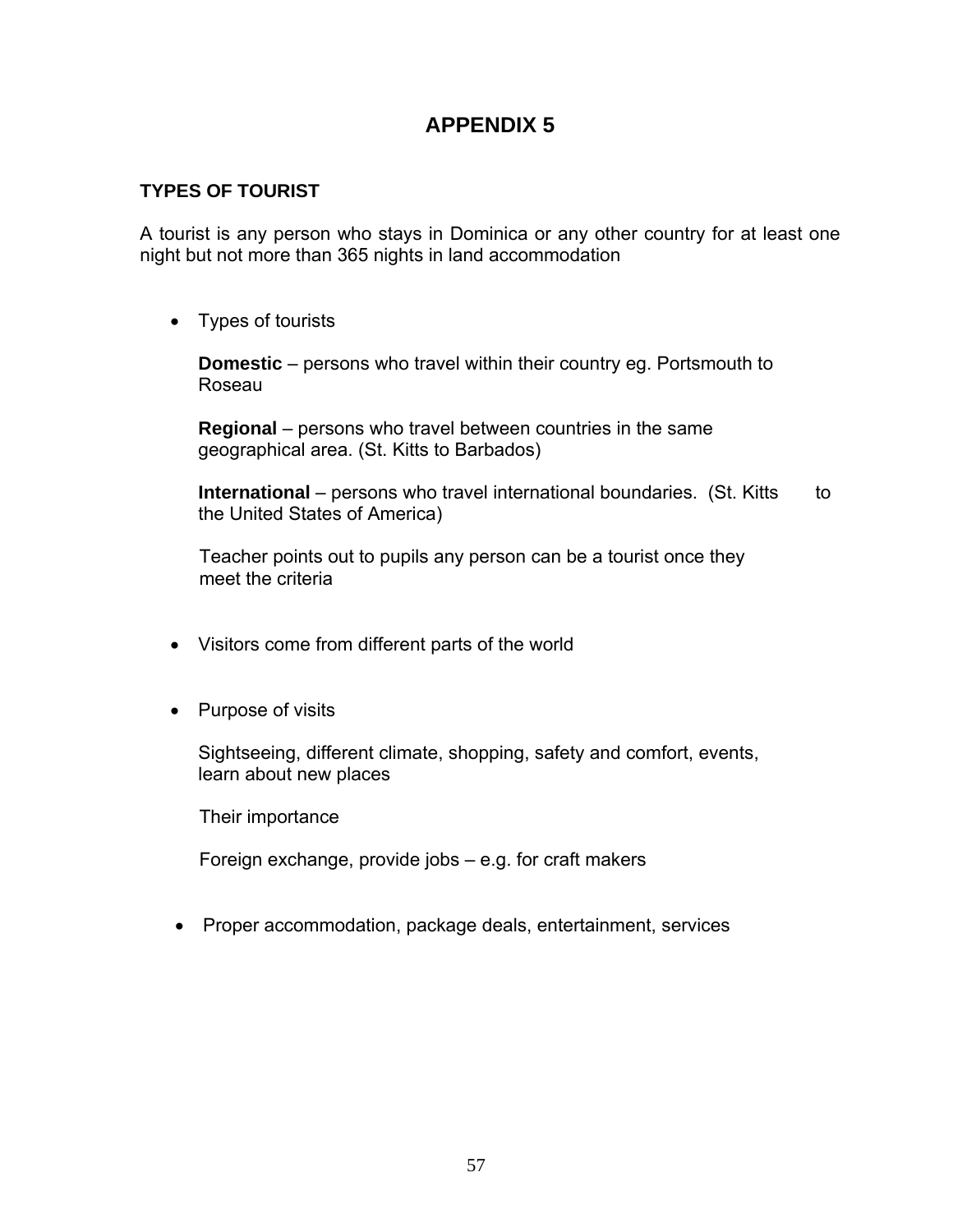### **COMMUNICATION BEFORE AND NOW**

Communication is the process of transferring information from a sender to a receiver with the use of a medium in which the communicated information is understood by both sender and receiver. It is a process that allows individuals to exchange information by several methods. Communication requires that all parties understand a common language that is exchanged.

Early inhabitants of the earth had their own system of communication. It is believed that in pre-literate societies the people we describe today as humans lacked a comprehensive system of written communication. Hence the relied heavily on nonverbal means of communication by using pictures and drawing on the walls of caves. Through these non-verbal means of communication, historians and archaeologist gained much insight into their existence. Moreover, roads were not well developed and people had to travel long distances on foot in order to get messages across from one area to the next. It is also believed that pigeons were used to convey written notes to various destinations.

Today we have paper, pen, books, encyclopedias, magazines, newspapers and public libraries, post offices, transistor radios, television sets, portable sound or video recorder, telephones, cell phones, personal computer, the internet. The list can be very long. Some of these modes of communication came very long ago, while came only in the last decade who made these facilities for the first time, when and how can form a very interesting story. However, what is of importance is that these have been a noticeable improvement in the way we have been able to communicate from the very early days to the present.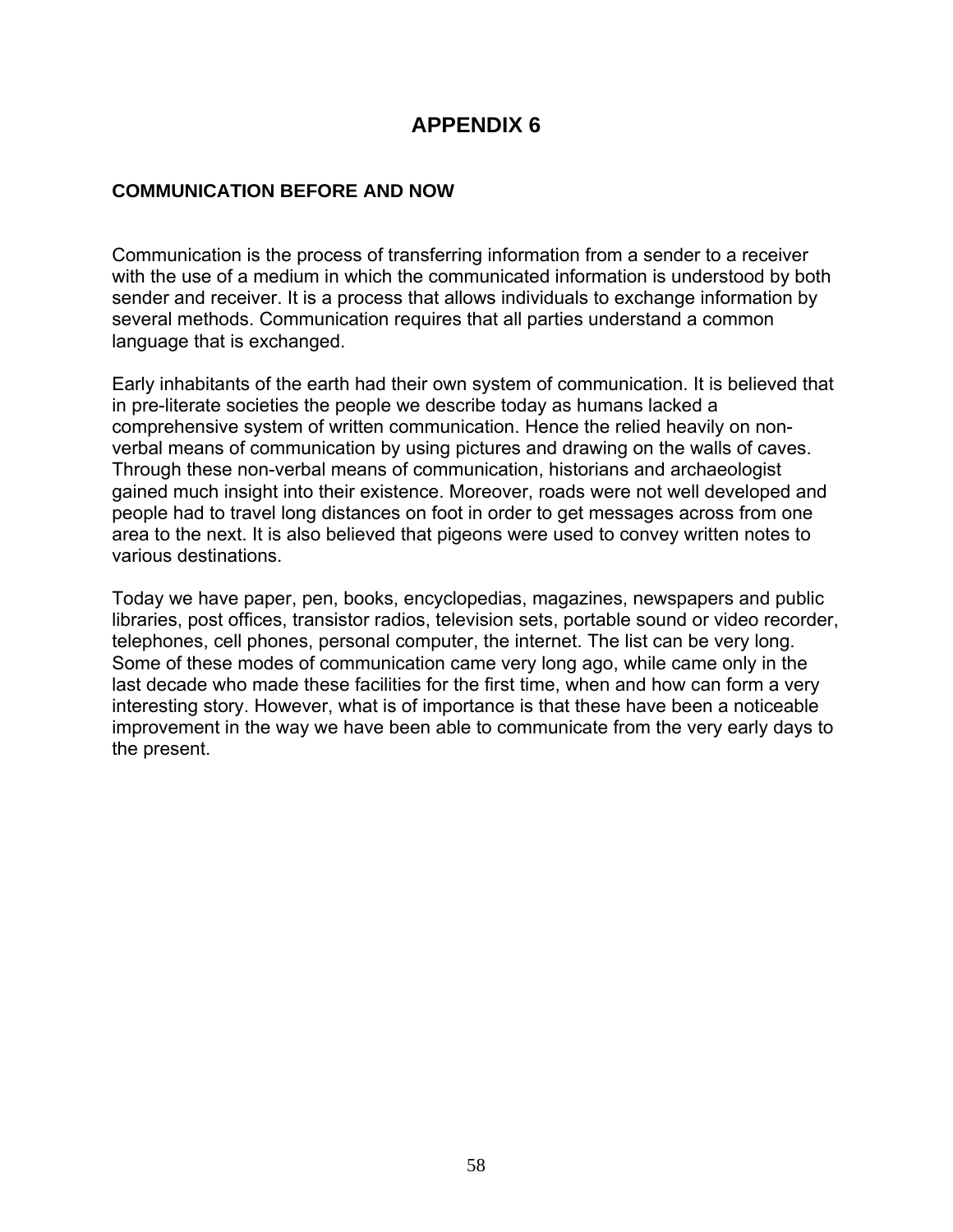## **WHAT DO GOOD LEADERS DO?**

### **Look at a picture which shows a group of leaders at a meeting.**

- 1. Where do you think this meeting is taking place?
- 2. How can you tell that this is an important meeting?
- 3. What are some of the things they may plan to do for the country at this meeting?
- 4. What are some of the country's problems they may talk about at this meeting?
- 5. This group of leaders was elected by the people. By what name are they known?
- 6. What may be some of the responsibilities of these leaders?
- 7. Why do you think the country needs these leaders?

### **Read the following statement and then answer the questions which follow This is for group discussions.**

The people of the community of ARIB are always happy to tell of the important days in their community when they receive a Health Centre, piped water and a public bath

- 1. Why do you think that the people of ARIB refer to these days as important days to remember?
- 2. If you are a government leader which would you have planned to give ARIB first? Health Centre, piped water or public bath? Say why
- 3. Which government leader would have planned to give ARIB a Health Centre?
- 4. In what way will public bath improve the health of the people?
- 5. Who is in charge of piped water in your community?
- 6. What must the government leader provide for the health centre so that people may use it?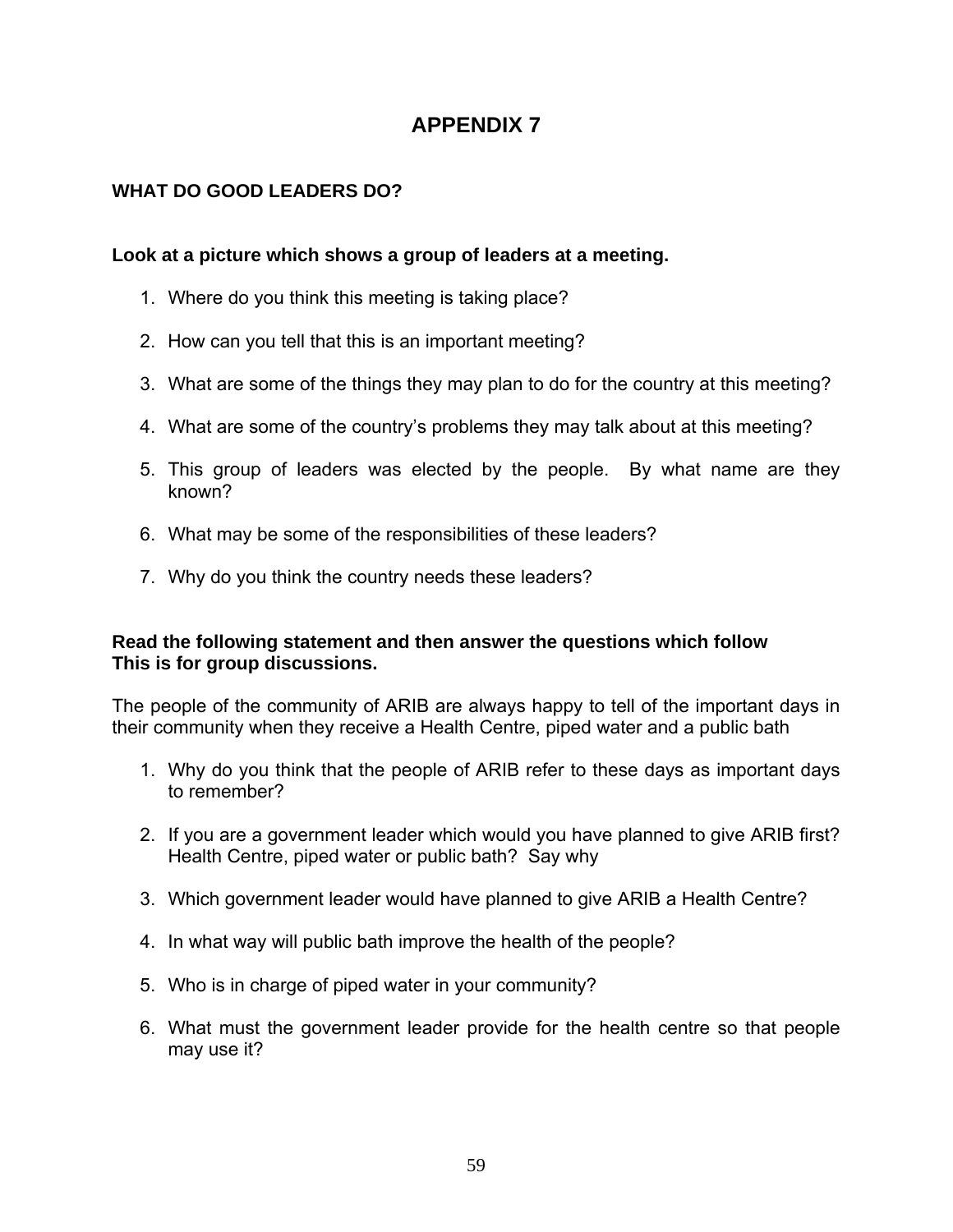### **ALCOHOL – YOUTH PROBLEM**

Present figures show that more young persons are in the habit of consuming alcohol beverages on a regular basis. Although alcohol is a legal drug there is a large body of evidence in support of the harmful effects that it has on the body. Since the youthful population is extremely important to our country's development alcohol consumption must be of concern to every Dominican.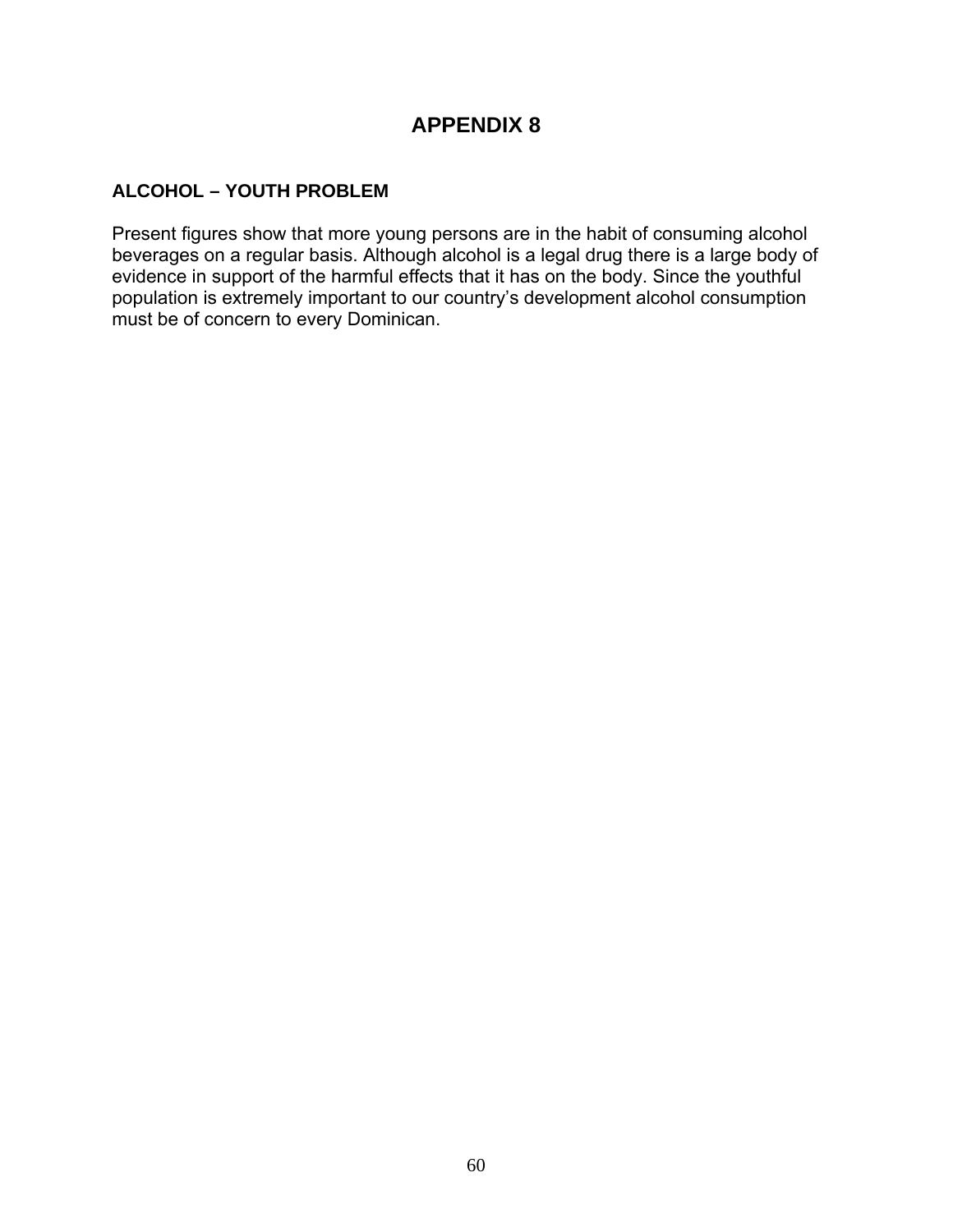## **SEA ROUTES**

Sea routes are pathways through which ship travel from one area to the next. They are important since they help in the establishment of regular trading cycles between one country of region and the next. These sea route were carefully chosen because they are free from natural or man-made obstructions and assist in the maintenance of trading patterns between nations, because these routes are essentially for the development of trading relationships they must be recognized through international agreements. These routes serve major port of call in order to facilitate trade. As such, they must be made safe. Ships carrying commodities as well as those transporting tourists or cruise passengers use the routes on a regular basis.

In the Caribbean the major sea route are those which enable ships to move from one territory to the next, avoiding routes where coral reefs are found as well as those which lead to shallow water.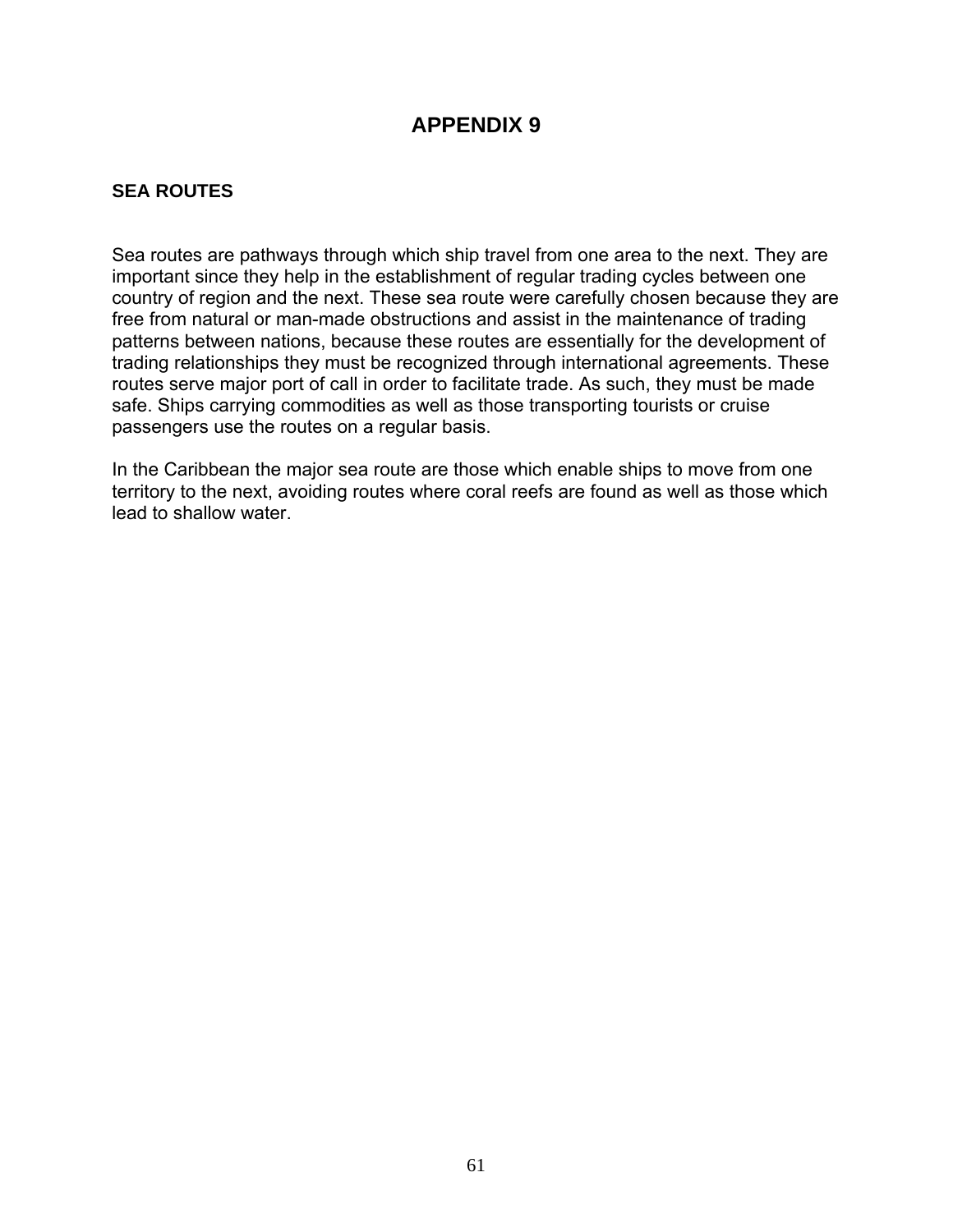## **ETHNIC SETTLEMENT**

Dominica's population consists largely of people of African decent. These people have no particular settlement pattern but occupy every part of this country. The first sets of people to settle in Dominica were the Kalinagoes who were mainly hunters. These people mainly occupied the Lesser Antilles. Later, the Africans came to work on the sugar plantations and left many of their traditions including their language, dress and many cultural practices such as their food and dance.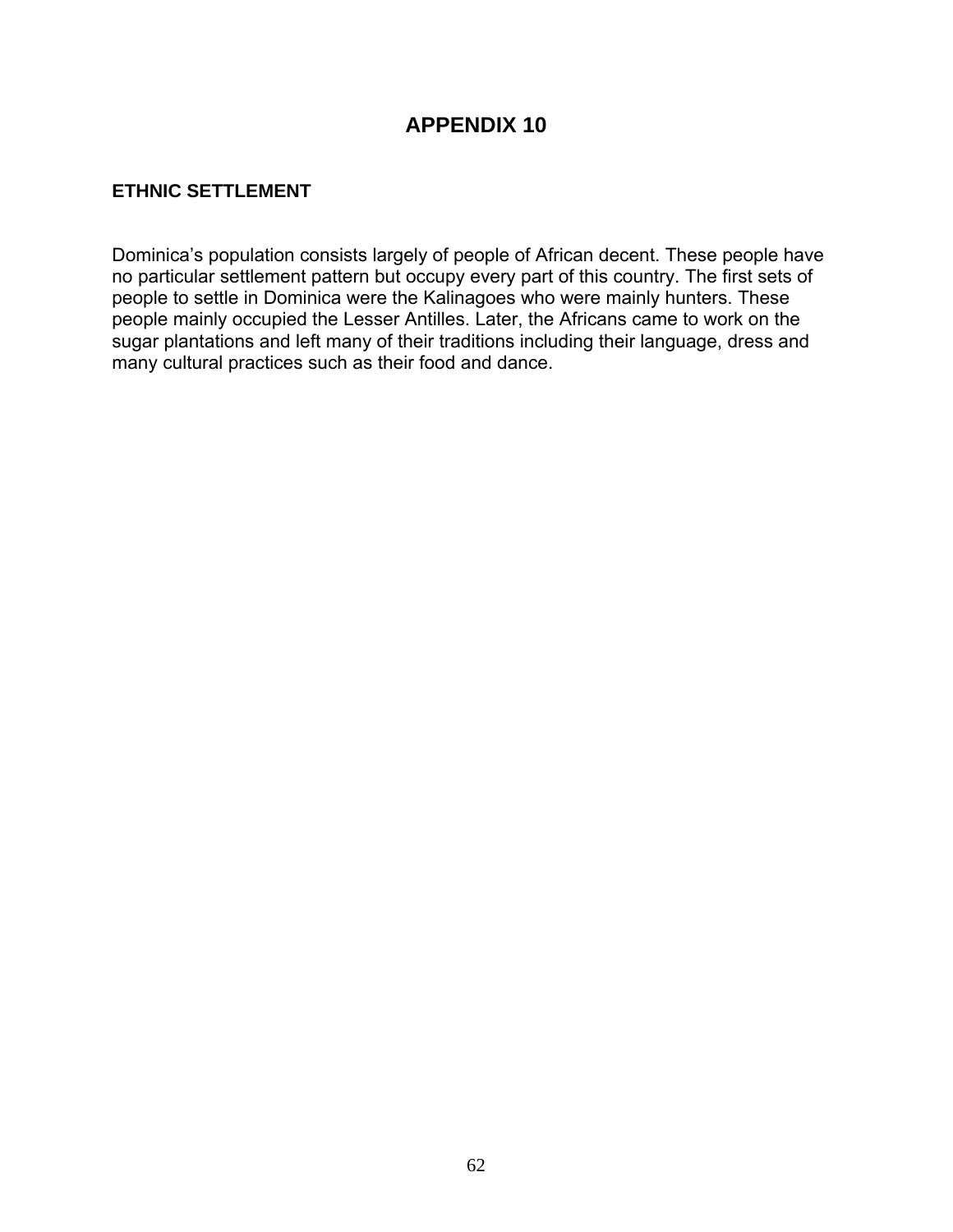### **AFRICAN SLAVES AND SLAVERY**

Africans were brought to Dominica as slaves in the seventeenth century. Men, women and children were seized from their homeland and forced to work on estates in the Americas. Slave labour on the sugar plantations contributed much to Britain's economic wealth.

Britain needed sugar and other raw materials for her factories. Like the other West Indian islands, Dominica was thought to be suitable for growing sugar. In Barbados and Antigua there were well established sugar estates. Compares to these two islands, Dominica was a very poor producer of sugar. That was because the soil and climate were not suited for sugar. In addition, the hot, humid climate and mosquito infested swamps did not encourage Europeans to settle. Moreover, being situated between the French islands of Martinique and Guadeloupe, Dominica was isolated from other British territories. The slaves and Caribs were friendlier with the French than the British. The records show that the French helped the slaves and Caribs in revolt against the British.

The slaves in Dominica as elsewhere considered slavery harsh and inhumane. Dominica offered hide-outs in the rugged thick forests and deep river valleys, and so the slaves designed a number of methods to free themselves. The most outstanding feature of slavery in Dominica was the great number of escaped slaves – or Maroons – Negres Marons. These Negres Marons lived in shacks in the thick forests. There they formed social and political communes headed by chiefs and sub-chiefs. Many great leaders emerged from these organized groups of Negres Marons.

### **FREEDOM FIGHTERS**

#### **Jaco**

Jaco was a famous Dominican slave leader. Like other Maroons, Jaco did not want black people to be slaves so he fought for their freedom. Jaco lived on Beaubois Estate, now called Castle Comfort near La Riviere Canarie. The estate belonged to Mr. Beaubois, Jaco's master. Jaco escaped from the estate in 1783, after having collected food, tools and weapons, which he had hidden near the river.

He and his followers camped in the Layou Valley east of St. Joseph. This area is now called Jaco Flats. He became chief of that camp. As time went by many other slaves from other estates escaped and joined Jaco's group.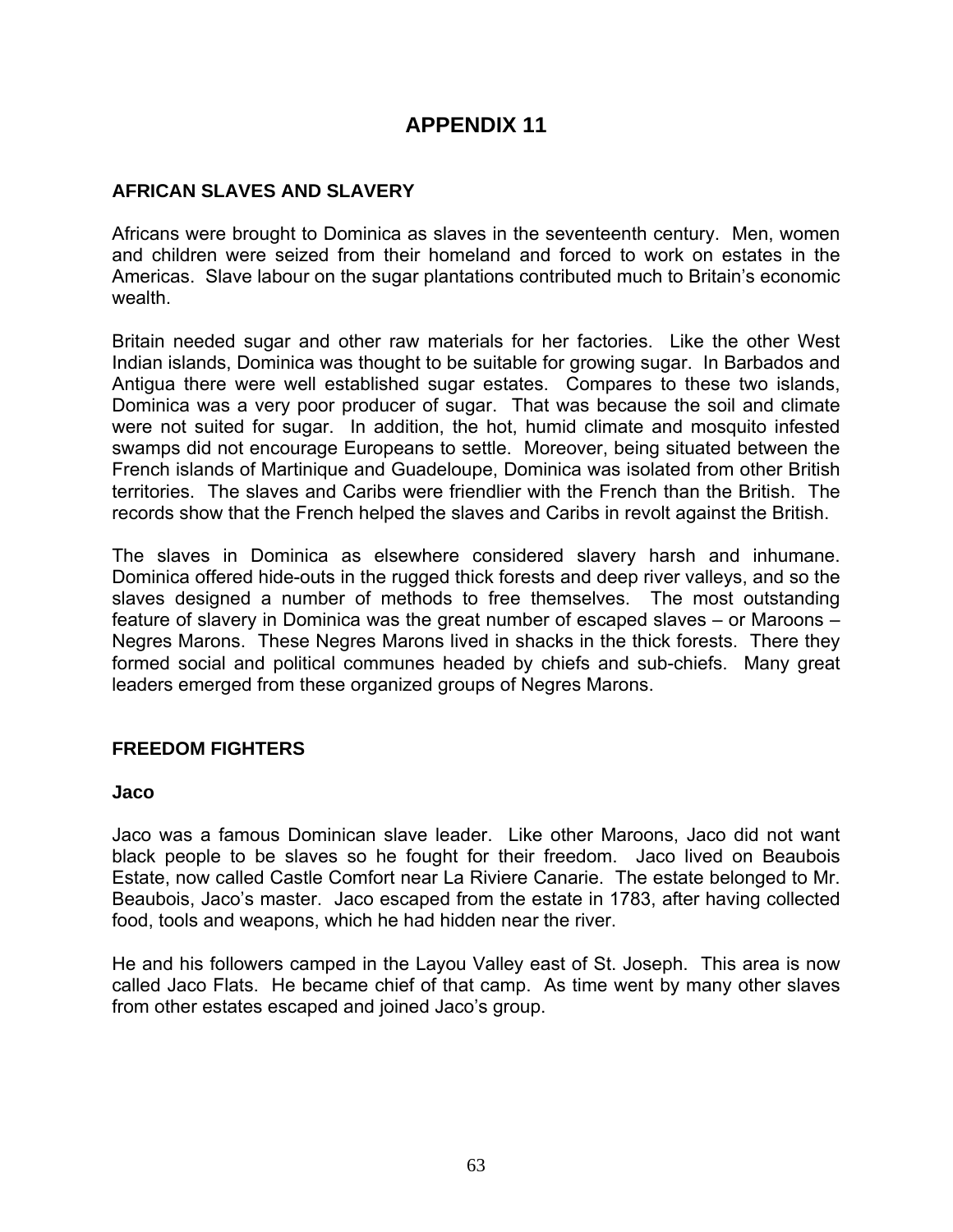Beaubois was very angry when he discovered that Jaco had escaped. He offered a reward of £60 for the capture of Jaco. With the help of faithful slaves he hunted Jaco with guns and fierce dogs. Their efforts were fruitless, because Jaco and his followers were well sheltered by the deep river valleys and thick forests.

Jaco and his group of followers raided and plundered many estates. They set fire to some plantations. The planters were terrified and appealed to the Governor for help. Because of the Maroon's activities the estates brought in less taxes. The Governor then formed a special force called the Black Rangers. These Black Rangers were freed blacks, faithful slaves and white leaders. They fought the Maroons without mercy. Jaco was shot in the right eye and killed by a Black Ranger. After his death, the Maroons divided into separate camps. These camps were led by persons like Balla, Congore and Pharcelle.

### **Pharcelle**

Pharcelle was another famous and brave Maroon chief. He raided and destroyed many estates. Cockrane, who was Governor then, wanted to capture Pharcelle. He succeeded because Pharcelle was betrayed by another Maroon. A few months later Pharcelle was set free. But his freedom did not last long. Governor Cockrane was replaced by Governor Hamilton and the document granting Pharcelle's freedom could not be found. Governor Hamilton had Pharcelle arrested again.

Both Governors had a plan to use Pharcelle to find the Maroon camps. Cockrane planned to have soldiers trail Pharcelle to his camp. Governor Hamilton however, offered him his freedom in return for leading the rangers to the Maroon camps. Pharcelle led them astray in the forests. The angry rangers wanted to kill him but instead he was banished from the island

## **Balla and Congore**

There were two other Negro slaves, Balla and Congore whom Dominicans should not forget. They worked on the Geneva Estate situated in Grand Bay, a village in the south of the island. Geneva Estate was controlled by French Jesuit missionary priests. They had about 500 slaves. However, because England and France were at war, the priests were forced to leave the island. During that time, Bella escaped from the estate with a number of slaves. They joined the Maroons in the forests.

Balla was a brave man so the Maroons made him their chief. He led them in attacking and destroying estates. During these raids, they met Congore and joined camp with him. Together they raided and destroyed as estate owned by a Mr. Laudat. They stole food and weapons and left the estate in total confusion. Congore and Bella called their camp Le Grand Camp. It was set up in the Morne Negres Marons area. At this camp they carefully planned their raids, most of which were successful.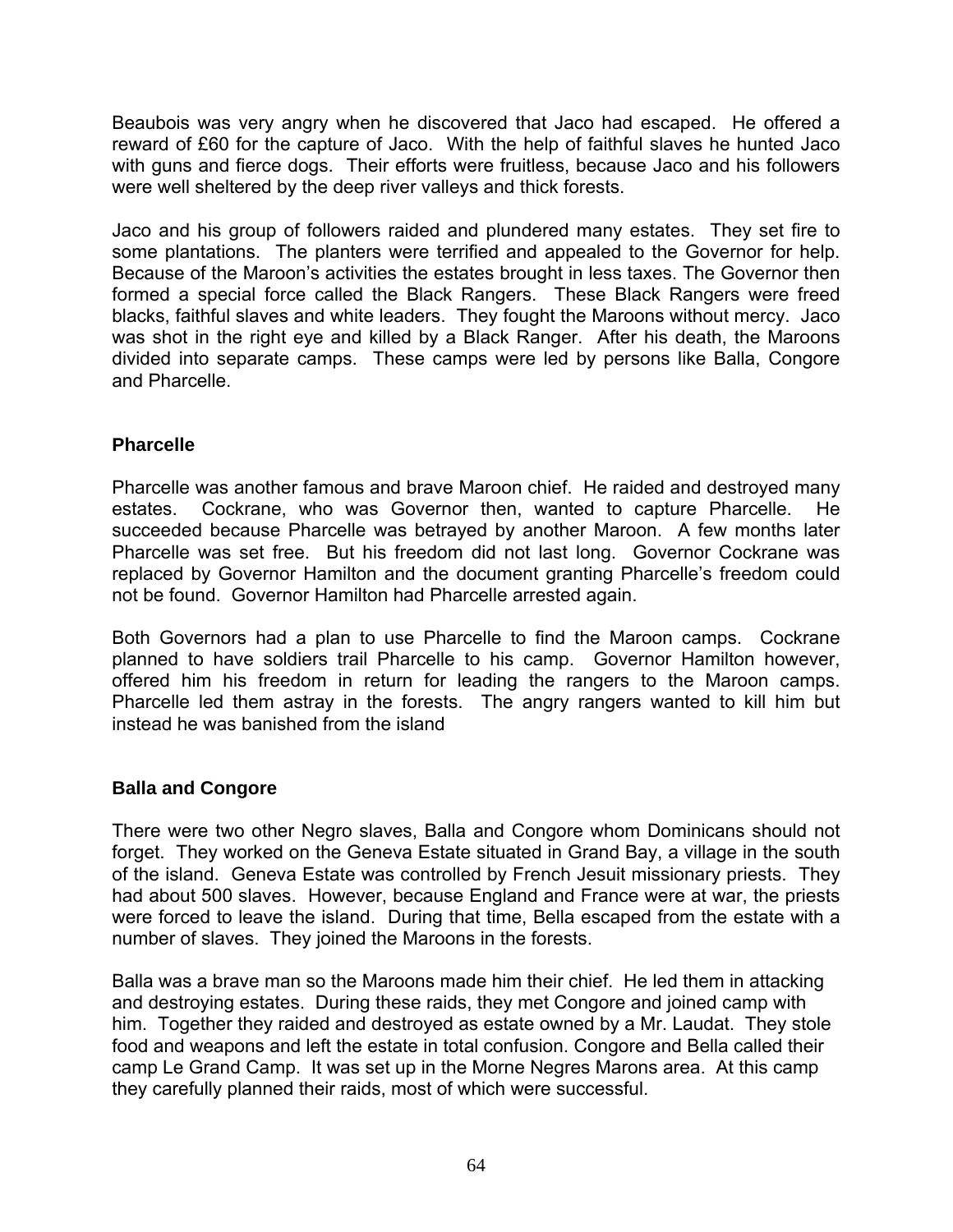Success was not enough to make Bella happy. His girlfriend, Victoire, was still on Mr. Fourneau's estate, and he wanted her by his side. With the help of the Maroons, he attacked the Fourneau Estate. They took Victoire and her baby boy. When that happened the Maroons danced, blew conch shell and drank stolen wines in celebration.

Soon after, these brave Maroons staged one of their worst attacks on the Rosalie Estate. They destroyed everyone and everything in their way. They escaped through thick forests, cutting down trees to block the road leading to Rosalie. The planters could not catch up with them as they did not know the tracks well. Angered by this they went to the Governor for help. There was a garrison in the Laudat area. The captain of the garrison then made plans to go after the Maroons.

An arrival at the estate, the soldiers were amazed to see how the estate had been destroyed. However, the soldiers continued their search and made a surprise attack on the camp at Morne Negres Marons. Most of the Maroons who escaped were men, but some, mainly the women and children, were caught. Among them was Victoire, who by then had two children.

The Governor offered a reward for the capture of Balla and Congore. Congore died, and no one knows how this happened. It is believed that Balla was killed by a slave from the Belfast Estate, who eventually received ₤165 and his freedom from the Governor

The bravery of the Maroons and their leaders in their struggle fro freedom has shaped the history and had a lasting effect on the people of Dominica.

The constant raids on plantations and the large amount of money and time Britain spent in trying to recapture runaway slaves had two important effects:

- It prevented the British from enjoying economic prosperity in Dominica;
- It created great social disorder and thus prevented the British from setting up large communities

These two effects gave the black people a chance to show leadership and creative qualities as our people still do to today.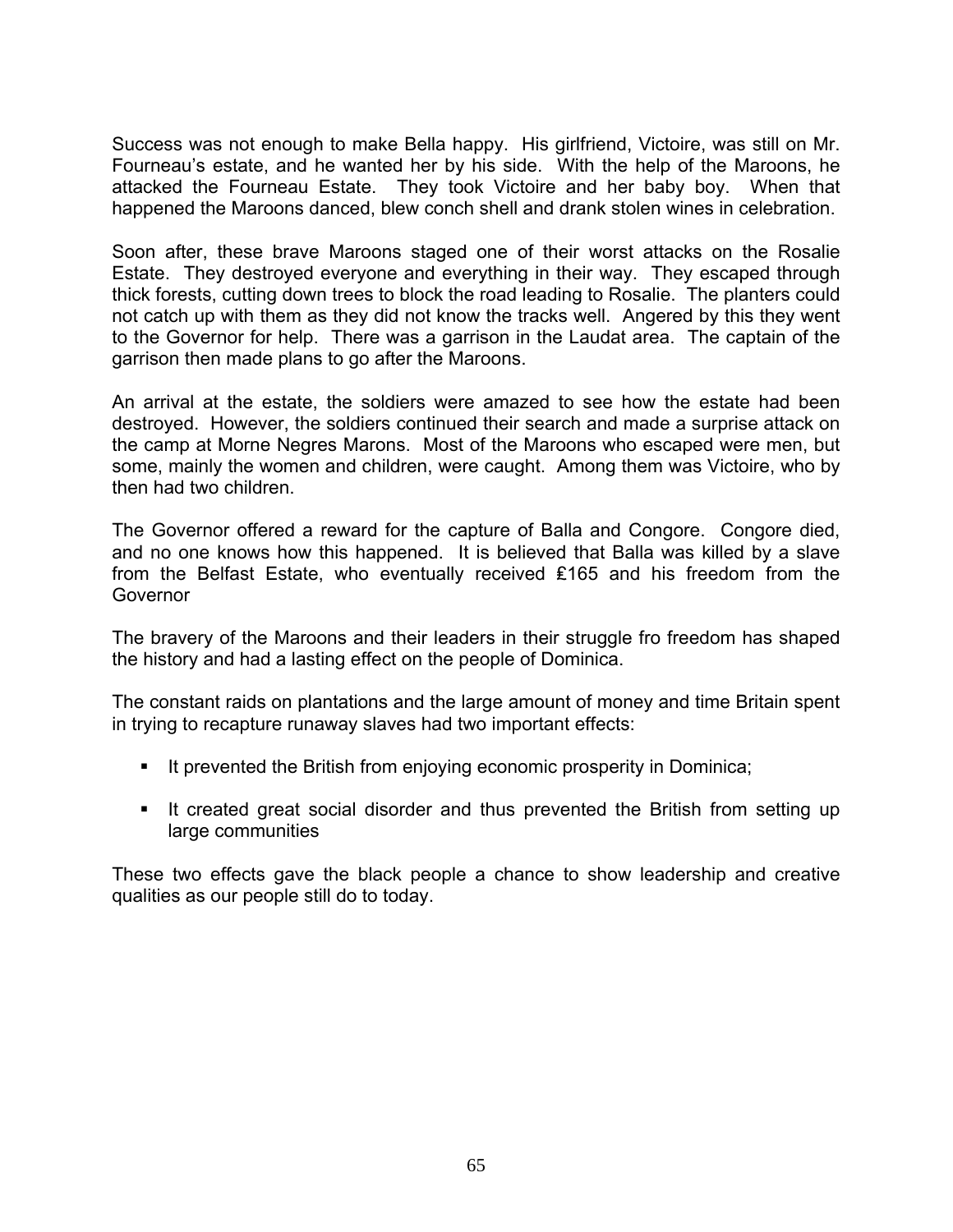## **AREA OF CARIBBEAN ISLANDS**

| <b>COUNTRY</b>                 | <b>AREA (square kilometers)</b> |
|--------------------------------|---------------------------------|
| Anguilla                       | 102                             |
| Antigua and Barbuda            | 280 and 161                     |
| Aruba                          | 193                             |
| <b>Bahamas</b>                 | 13 940                          |
| <b>Barbados</b>                | 431                             |
| <b>Belize</b>                  | 22 966                          |
| <b>Bermuda</b>                 | 53.3                            |
| <b>British Virgin Islands</b>  | 153 (total)                     |
| Cayman                         | 262                             |
| Cuba                           | 110 860                         |
| Dominica                       | 754                             |
| <b>Dominican Republic</b>      | 48 730                          |
| Grenada                        | 344                             |
| Guadeloupe                     | 1780                            |
| Guyana                         | 214 970                         |
| <b>Haiti</b>                   | 27 750                          |
| Jamaica                        | 10 991                          |
| Martinique                     | 1 100                           |
| Montserrat                     | 102                             |
| <b>Nevis</b>                   | 93                              |
| <b>Puerto Rico</b>             | 9 104                           |
| Saba                           | 5                               |
| St. Bart's                     | $\overline{21}$                 |
| <b>St. Eustatius</b>           | 21                              |
| St. Kitts                      | 168                             |
| St. Lucia                      | 616                             |
| St. Martin                     | 52                              |
| St. Vincent and the Grenadines | 389                             |
| Suriname                       | 163 270                         |
| <b>Trinidad and Tobago</b>     | 5 1 2 8                         |
| <b>Turks and Caicos</b>        | 430                             |

Source: http://www.caribbean-search.com/fastfacts.cfm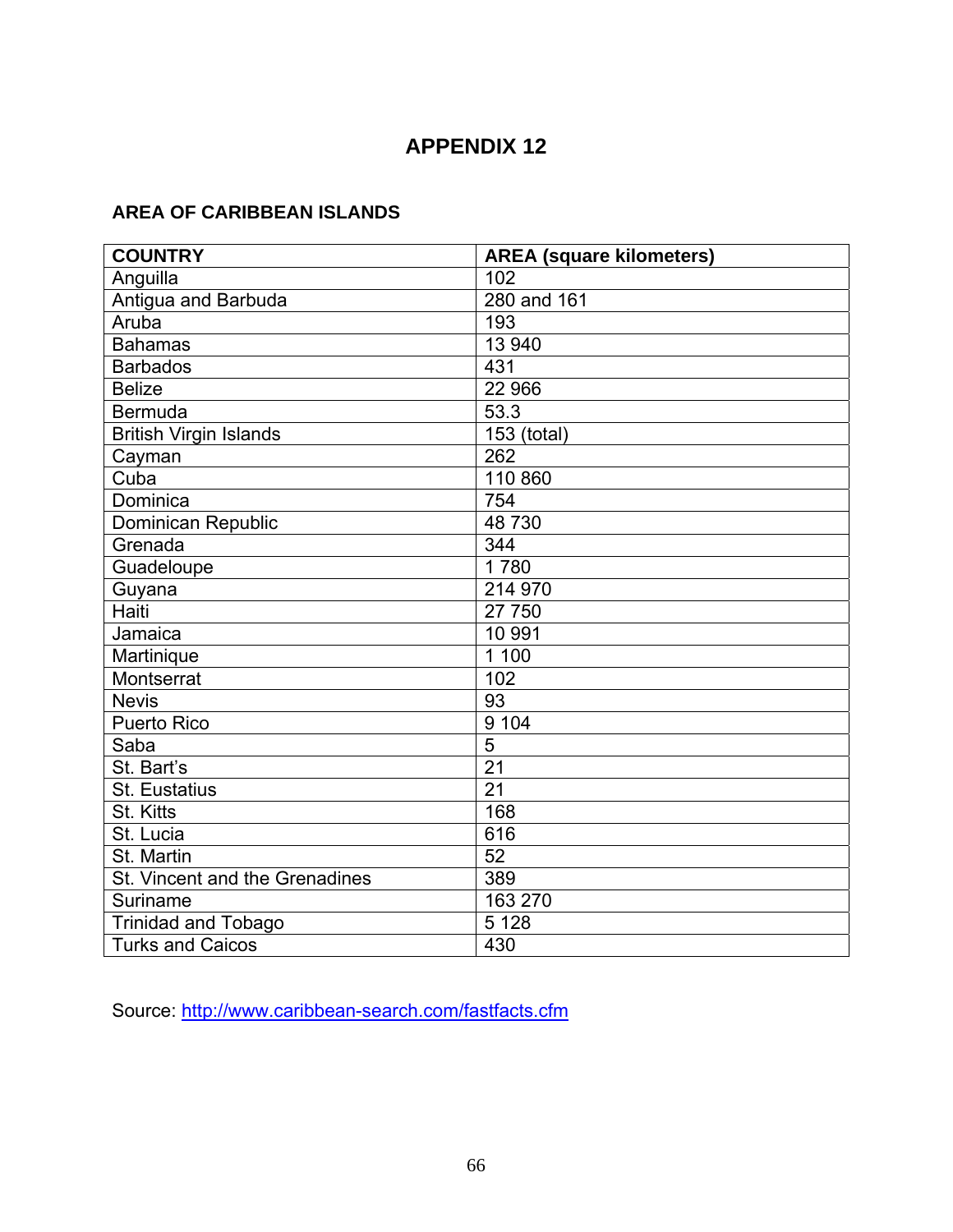### **NOTES ON MAP READING**

When attempting to read a map the following basic points should be carefully observed:

- 1. Read the title to find out what the map is about;
- 2. Find the mark of orientation to know the direction of the cardinal point North;
- 3. Read the mark to find out what the colours, shadings and other symbols on the map represent

The importance of the map and location in the study of the Caribbean Community cannot be over-emphasized. The map can be used to represent almost all the aspects to be studies in one form or another and the location of the Caribbean can be better understood and appreciated if an effort is made to identify it in relation to the rest of the world. Similarly the groups and individual territories in the region must also be viewed in relation to others within that community

The Caribbean Community is really part of a larger entity commonly referred to as the Caribbean region or more recently, the Caribbean Basin. Traditionally, the 'Community' has been thought of as comprising mainly the English-speaking islands of the West Indies and the mainland territories of Belize and Guyana, the most common identifiable links being historical, economic, cultural, educational and their physical position

Recent developments have gradually brought about a new Caribbean concept. The common physical link in this new concept appears to be the Caribbean Sea. This concept of the Caribbean has resulted in the area being now referred to as the Caribbean Basin. It encompasses the traditional Caribbean Community, the Caribbean Sea and all islands and territories bordering the Caribbean Sea. The islands extend from Bahamas near the south-eastern coast of Florida (USA) to Trinidad just off the north-east coast of Venezuela in South America. The territories extend from Belize in Central America to Guyana in South America

The region is separated from the continents of West Africa in the east and Europe to the north-east by the Atlantic Ocean. North America is to the north and South America to the South. The Gulf of Mexico extends north-westwards between the island of Cuba and the southern United States of America.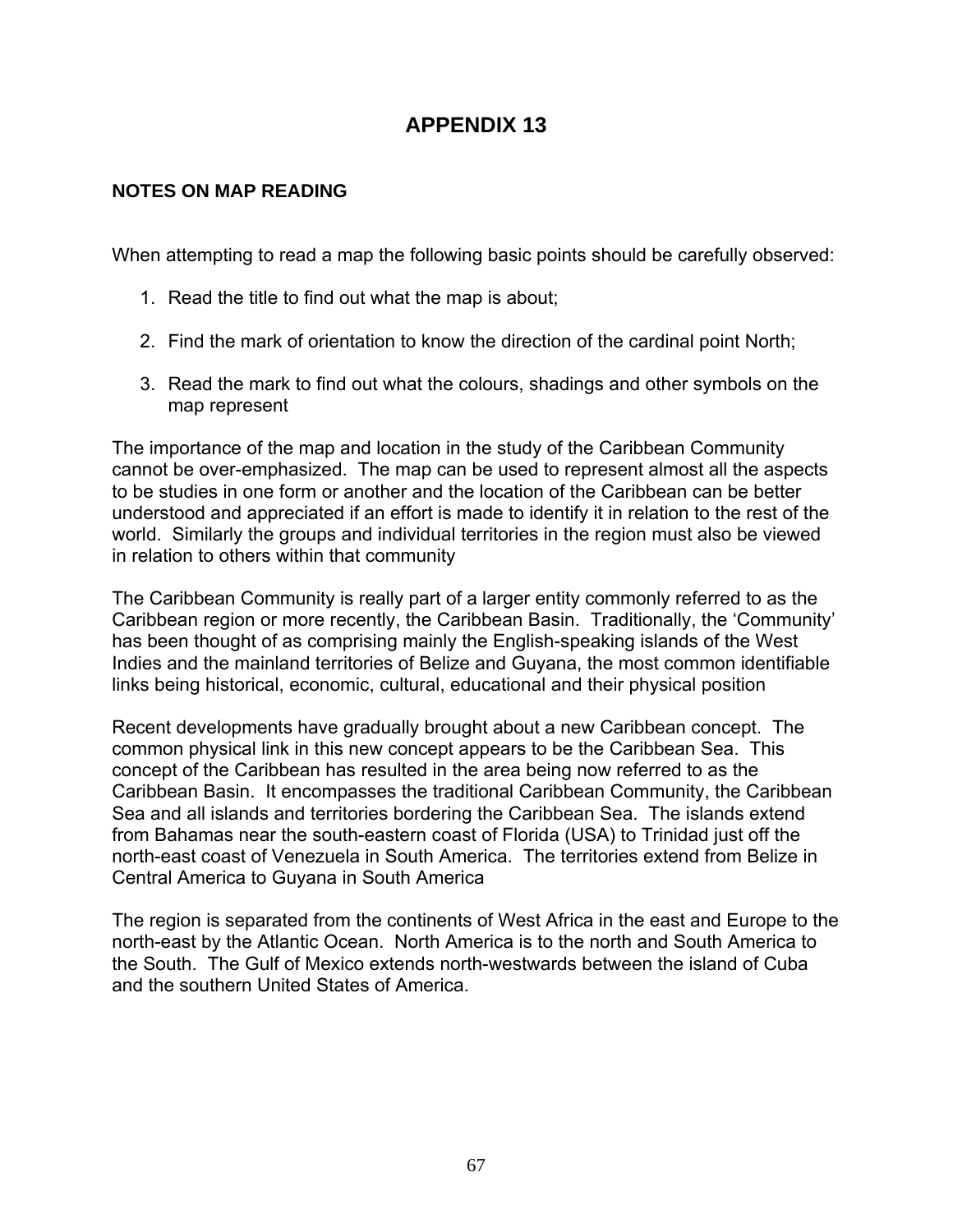On taking a close look at a map of the region, four definite physical groups can be identified. They are:

### 1. **The Mainland Territories**

These include all the territories in Central and South America which border the Caribbean Sea. They are Belize, Guatemala, Honduras, Nicaragua, Costa Rica, Panama, Colombia and Venezuela. Guyana though not bordered by the Caribbean is included in this group

### 2. **The Bahamas**

 This is the group of over 700 islands occupying the northern part of the region. It includes large islands such as New Providence, Andros Island, Eleuthera and Great Bahama. Most of the other smaller islands are merely reefs and rocks, extending just a few feet above sea level

### 3. **The Lesser Antilles**

 This group is in the eastern part of the area and extends from the Virgin Islands immediately east of Puerto Rico to Grenada in the south. The islands of Trinidad and Barbados may, geographically be included in this group.

Smaller dependency groups like the Cayman Islands, the Turks and Caicos Islands and the Islands of the Netherland Antilles, situated just off the coast of Venezuela can also be identified.

### **4. The Greater Antilles**

These are the four largest islands in the region. They are Cuba, Jamaica, Puerto Rico and Hispaniola- Haiti and the Dominican Republic.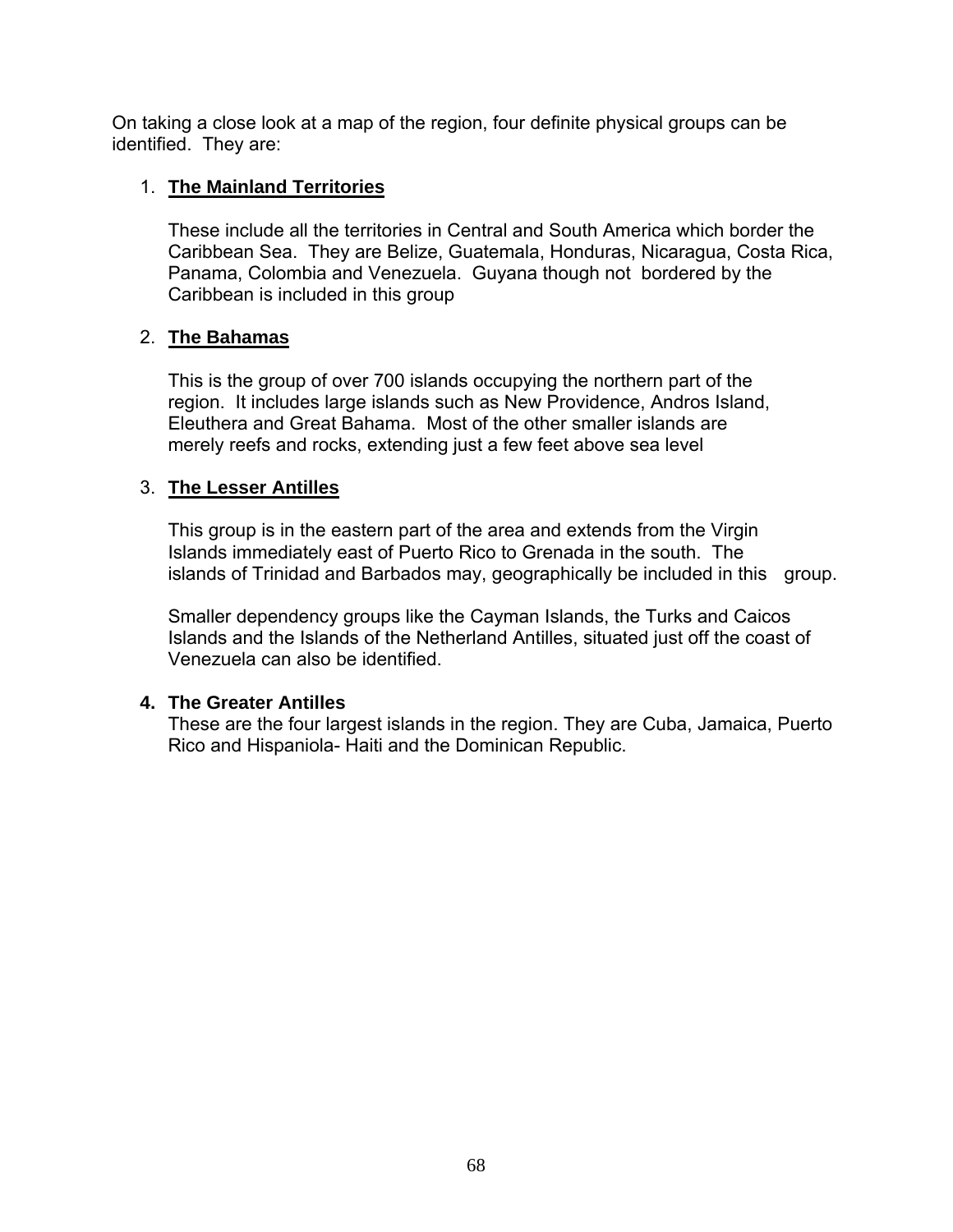#### **NATURAL PHENOMENA**

#### **Pollution**

The second situation which gives us cause for concern as we use and change things in our environment is that we cause some aspects of our environment to become harmful to us and other forms of life, and we create conditions which are very uncomfortable for ourselves. This act of making as aspect of the environment harmful, unclean, uncomfortable or disturbing to any form of life within an area is called pollution. When we throw filth, rubbish, old cans, oil (petroleum products) or any other waste matter into our rivers, seas or oceans, we are in fact practicing water pollution. This creates problems for fish life and other forms of life in the water. It also makes the water very unsafe for us to drink, to bathe in or to use otherwise. There are instances where certain factories dispose of their waste (in the form of harmful chemicals) into rivers or seas. These wastes destroy most of the animal life in the water in the area.

Another form of pollution is air pollution. This happens when exhaust fumes or smoke from motor vehicles or factories which use coal or petrol get into the air. The air becomes very uncomfortable for breathing; the amount of oxygen is reduced and the smoke (containing carbon dioxide) is very harmful if inhaled constantly. Even plants in or around large cities wither and die after being constantly exposed to smoke. Offensive scents are also part of the problem of air pollution.

In recent times we have created a third kind of pollution called noise pollution. How often have we been disturbed by the noises of air craft, the noises of huge lorries and other motor vehicles (some of which have no silencers), and the noises caused by amplified record players and tape recorders? The noise pollution, doctors say, can damage our hearing.

We can easily identify examples of land pollution for there are many areas where the ground has been littered with rubbish. Many of the wastes which are thrown about sometimes contain harmful substances which affect life in and around the place where they are thrown.

Because of the seriousness of the problems of pollution we have to be a lot more careful about the way in which we use the environment. We have to find suitable places and means for disposing of our wastes, cutting down on the amount of smoke that we expel into the air, and reducing the noises that our vehicles make. We have found it necessary to put up "anti-pollution " and for our governments to pass legislation which seeks to restrict pollution of various kinds.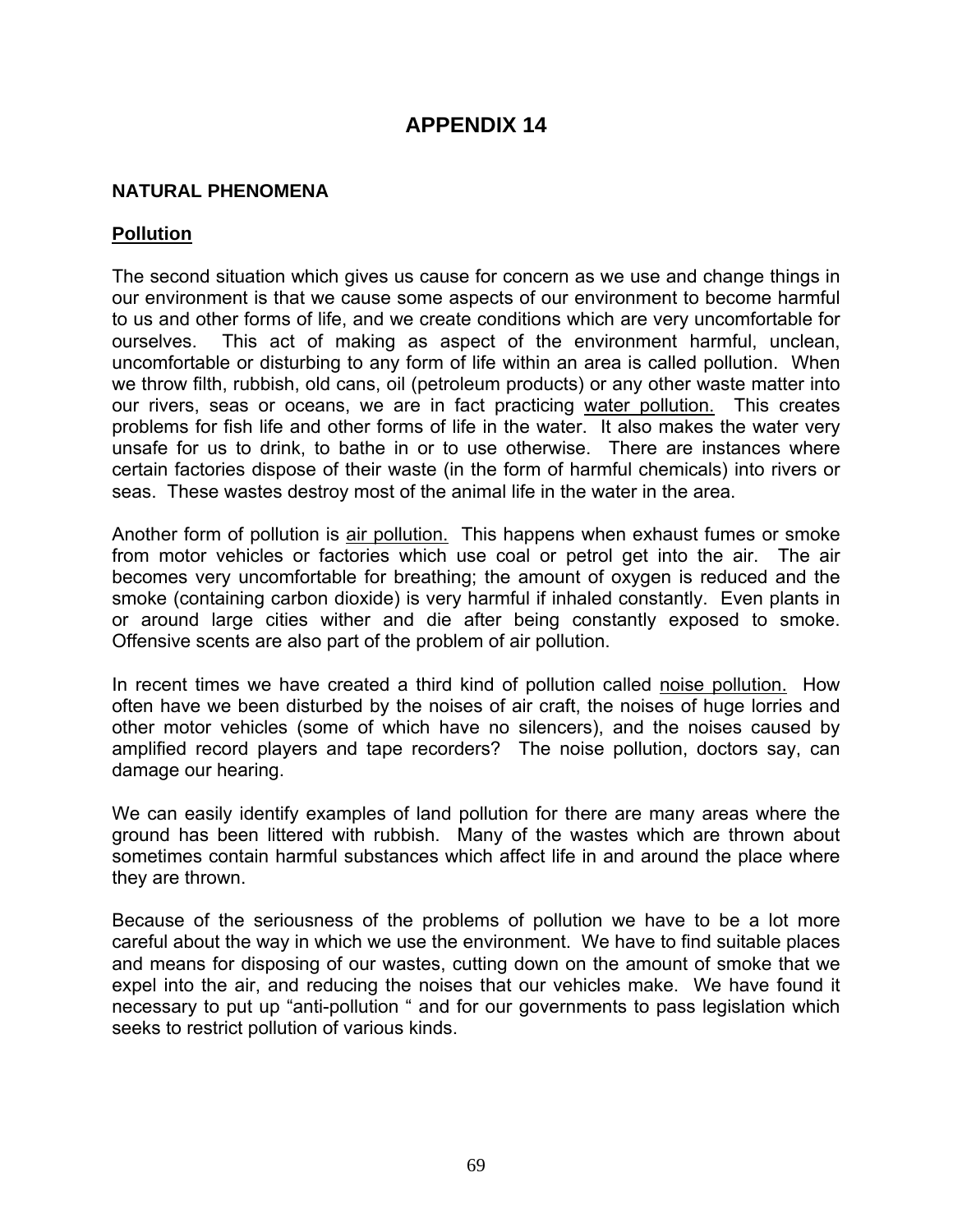### **Weather and Climate**

Other important aspects of the natural environment are the weather and climate. Much of what we do is influenced by the weather. Equally so, our natural landscape is affected by weather conditions. The weather or climate directly or indirectly influences the place we live, the way we live, the crops we grow, the methods we use in farming, the kind of recreational activities we practice, the clothes we wear and the foods we eat. The weather and climate affect the soil, the trees and the animal life, the hillsides and the cliffs at the seaside, and our water supplies. What then can we say weather and climate are?

Weather refers to the state of the atmosphere (the air around us) at a particular time of day for a specific place. At some time in the morning we may feel warm, it may be cloudy, the air around us may be moist and pressing heavily on us. There may be a strong wind blowing from the east and the sea may be quite choppy. Later that same morning or quite late in the afternoon the sky may be very clear with high fluffy clouds, the air may be relatively dry, and it may be quite cool. It can be seen that the weather changes as the hours go by. Even in one country like ours the weather may be quite different in various communities at a particular time.

These weather changes could lead to natural disasters such as earthquakes, hurricanes and flood in some Caribbean territories. Faults or weaknesses in the structure of the earth in the region may give rise to volcanic eruptions which in turn can lead to changes in atmospheric conditions.

### **Hurricanes**

A hurricane may be described as a storm of great violence in which the winds achieve great speed of motion revolving anti-clockwise (in the northern hemisphere) round an area of low pressure. The winds of a hurricane increase in volume the nearer they are to the centre of calm around which they revolve. A hurricane is usually accompanied by high seas, thunder and lighting and torrential rain.

### **Earthquakes**

Earthquakes are sometimes felt on some volcanic islands. An earthquake is a movement in the rocks of the earth's crust. This movement may occur because of great pressure in the crust or because of volcanic explosions and the movement of lava. The eruptions of the Soufriere in St. Vincent in 1812, 1902 and 1979 came after a series of earthquakes, but earthquakes need not be a sign that volcanoes are going to erupt.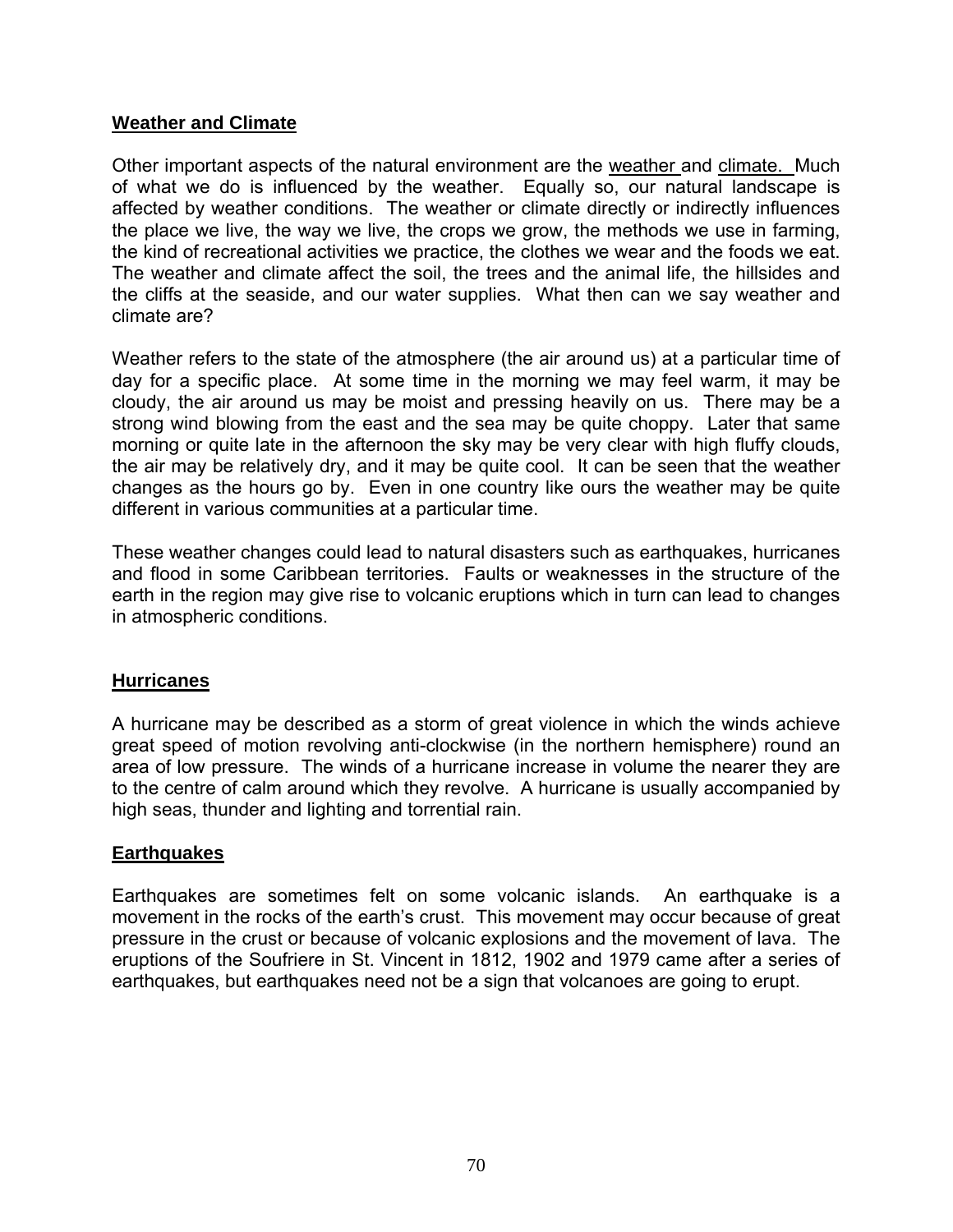## **Floods**

A flood is a high water stage in which water overflows it natural or artificial banks on to normally dry land such as a river overflowing its floods plaints

#### **Volcanic eruptions**

When a volcanic eruption occurs great clouds of steam are emitted, and dust and ashes are thrown far into the air. The ashes fall back to earth and build up a mountain near the openings. The molten rock which is poured out adds to the mountain already formed. The cup-shaped hollow in the centre of the volcano is called the crater. Water sometimes collects in the crater to form a crater lake.

The molten rock (magma) which rises from a zone of molten rock several hundreds of kilometers below the surface, contains liquid and a large volume of gas. The more gas present the more violently explosive will be the eruption

#### **Swamps**

Swamps are flat areas on which shallow water stands for most of the year. In the Caribbean they are common along the coastline. They are usually found at the mouths of rivers and in parts of valleys that are damned by land slides.

Some swamps support woodland – mainly mangrove trees – which may be of fresh water variety, characterized by shrubs and floating grass. They may consist of other plants that grow together with the mangrove.

#### **Waterfalls**

A river has to come down many hundreds of meters on its way from the mountain to the sea. Sometimes it may have to drop suddenly from a great height. The river may leap from the brink of a cliff and not touch the rock wall again until it reaches the valley far below. This drop of the river-water is called a waterfall.

#### **Hot Springs**

Hot springs are formed when lava or hot gases within underground rocks heat the water. From the holes or springs in the rock come steam and gases which are rich in chemical sulphur.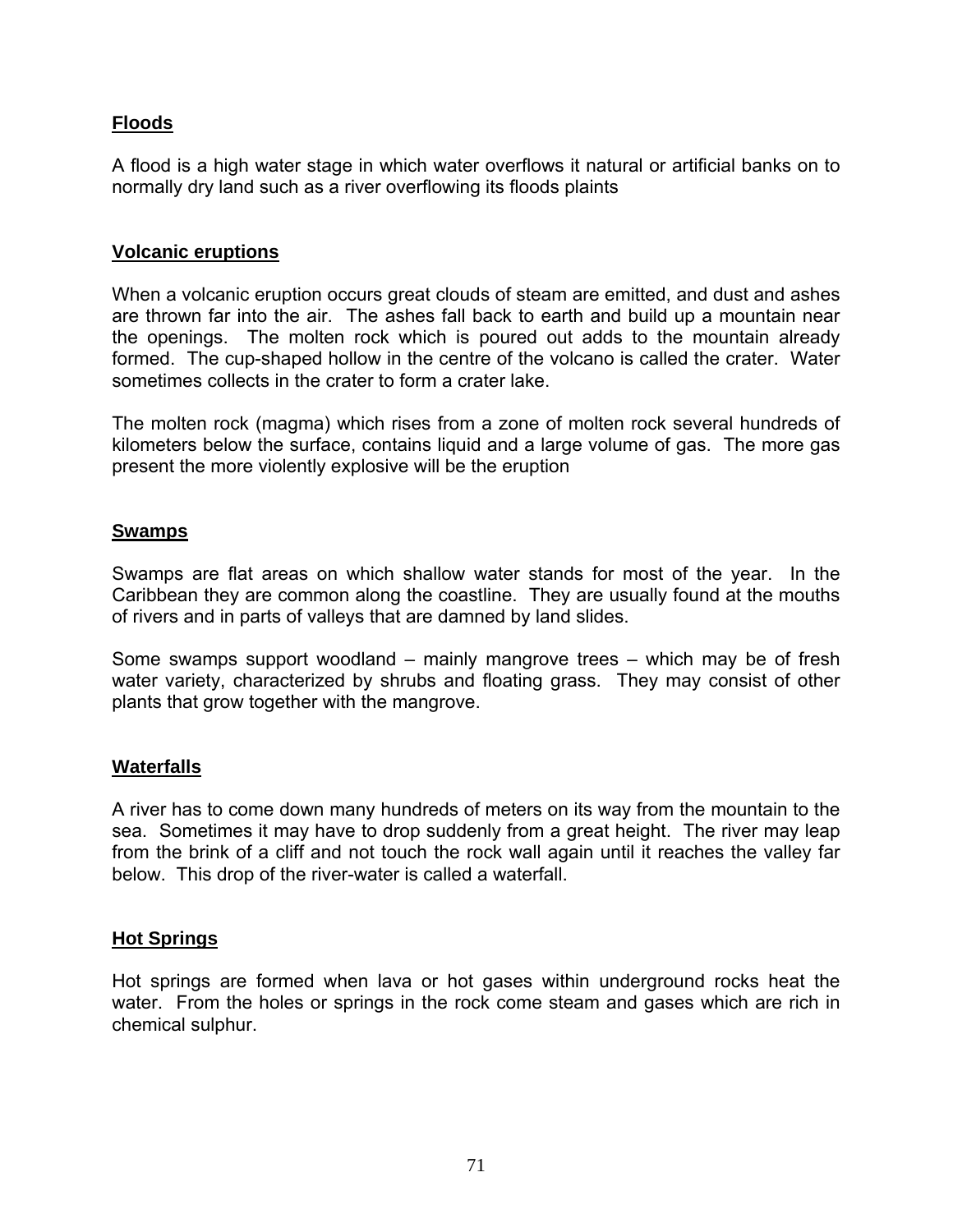### **Coral Reefs**

Coral reefs are made from the skeletons of sea creatures called polyps. Polyps live together in large colonies and the coral which they make may take many forms. It may be shaped like great boulders or like branching trees.

The living coral may have brilliant colours, but the dead coral is bleached white by the sea.

Coral polyps can only thrive where the sea is warm and where currents and waves keep bringing them supplies of fresh food. They need sunlight and grow best at depths of less than 90 feet. They are killed by too much mud and sand.

### **Disaster Preparedness**

Changes in weather conditions or faults in the earth's structure give rise to disasters in any Caribbean territory. Should these occur there would be need in every territory for some organization or authoritative body to implement where possible precautionary measures to mobilize relief services either before or after the disaster and to formulate plans for the rehabilitation of the community

It is to cope with such conditions that the Central Emergency Relief Operation has been created in every territory. This organization also co-opts the help of other voluntary organizations such as Guides, Scouts, Cadets, Red Cross etc. These groups not only come to the aid of victims in their own territory but organize relief for disaster victims in other territories when the need arises

The plan of activities that should be carried out is called disaster preparedness

The general direction and authority of the Central Emergency Relief Organization resides with the Prime Minister or Premier of the country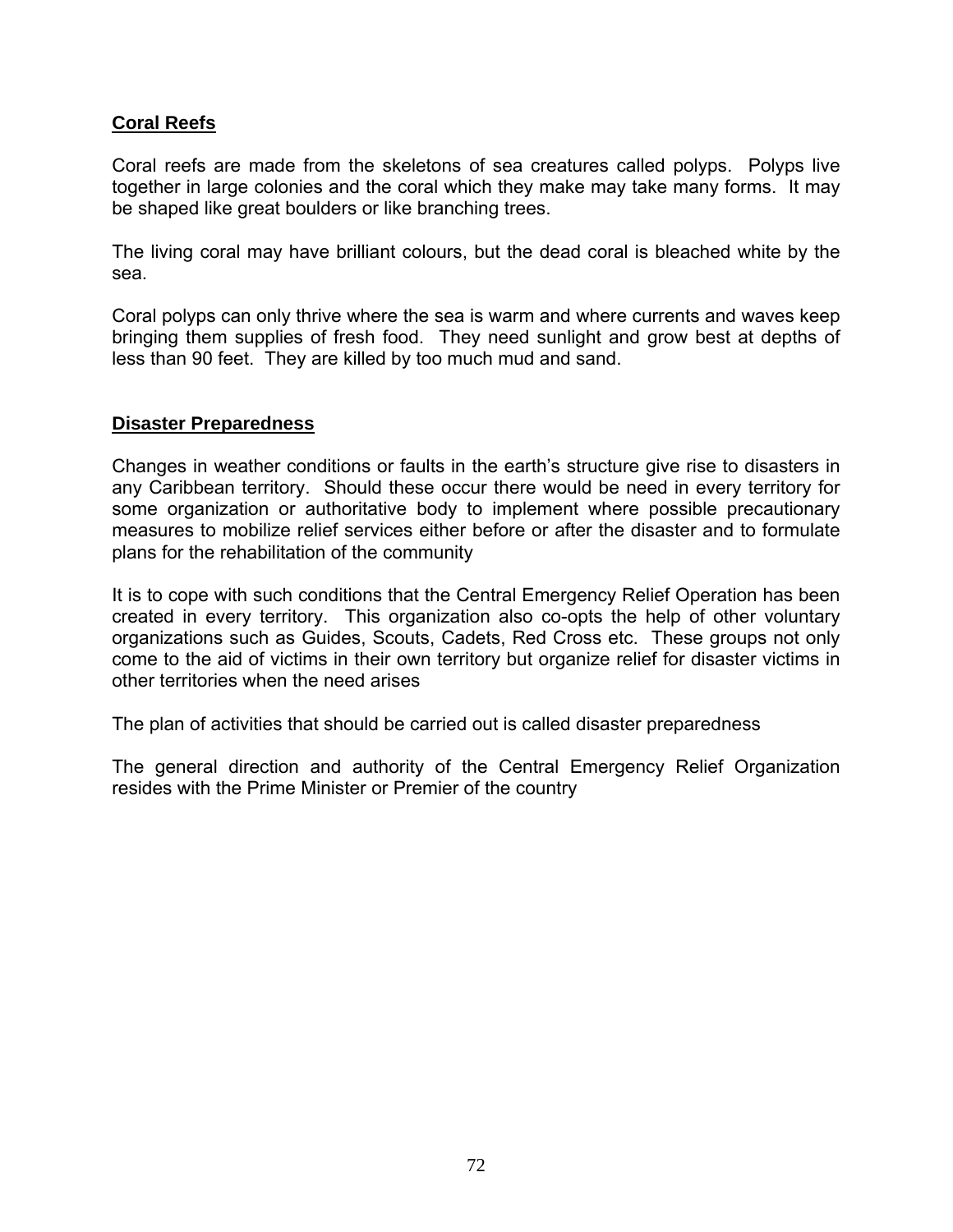## **APPENDIX 15**

## **INDUSTRY**

In the Caribbean region, work which makes use of the region's resources to provide goods and services for its inhabitants may be classified into Primary, Secondary and Tertiary or Service industries.

- **Primary:** these are industries in which people work to extract/obtain raw materials/resources from the earth, eg. fishing, mining, forestry
- **Secondary or manufacturing:** these are industries which process, make or assemble goods. In these industries people often work in factories using their hands or power-driven machines to convert raw materials into finished or semifinished products, eg. converting sugar-cane juice into sugar
- **Tertiary or service:** In these industries people work to provide a service for others. Some examples are teaching, banking, tourism

In general, primary industries supply secondary industries with the necessary raw materials for the production of goods. Tertiary industries sometimes assist secondary industries with the transportation and distribution of manufactured goods.

In the Caribbean region many examples of the interdependence of primary, secondary and service workers can be identified. In one island workers on a sugar-cane estate plant and reap the raw material, sugar-cane, which is delivered to the factory to be processed by another group of workers into sugar. The sugar eventually reaches whole-sale and retail outlets where a third group of workers in the chain of sugar production, provides a service by selling the sugar to consumers both in the territory or production as well as in other territories

Throughout the Caribbean region products of primary and secondary or manufacturing industries as well as services in one form or another are exchanged or traded. The presence of a specific basic natural resource in a territory along with an indigenous cultural orientation for its utilization has given rise to territorial specialization. Grenada for example is noted for its nutmegs, Barbados for its sugar and St. Vincent for its arrowroot

Within the Caribbean Community inter-regional trading of territorial goods and services is highly dependent upon adequate and regular air and sea transport facilities. The physical nature of the Caribbean region consisting as it does of islands in, and countries bordering the Caribbean Sea has encouraged the distribution of goods by sea. At most parts in the region there exist facilities for berthing, loading and unloading cargo, storage, and in some instances for